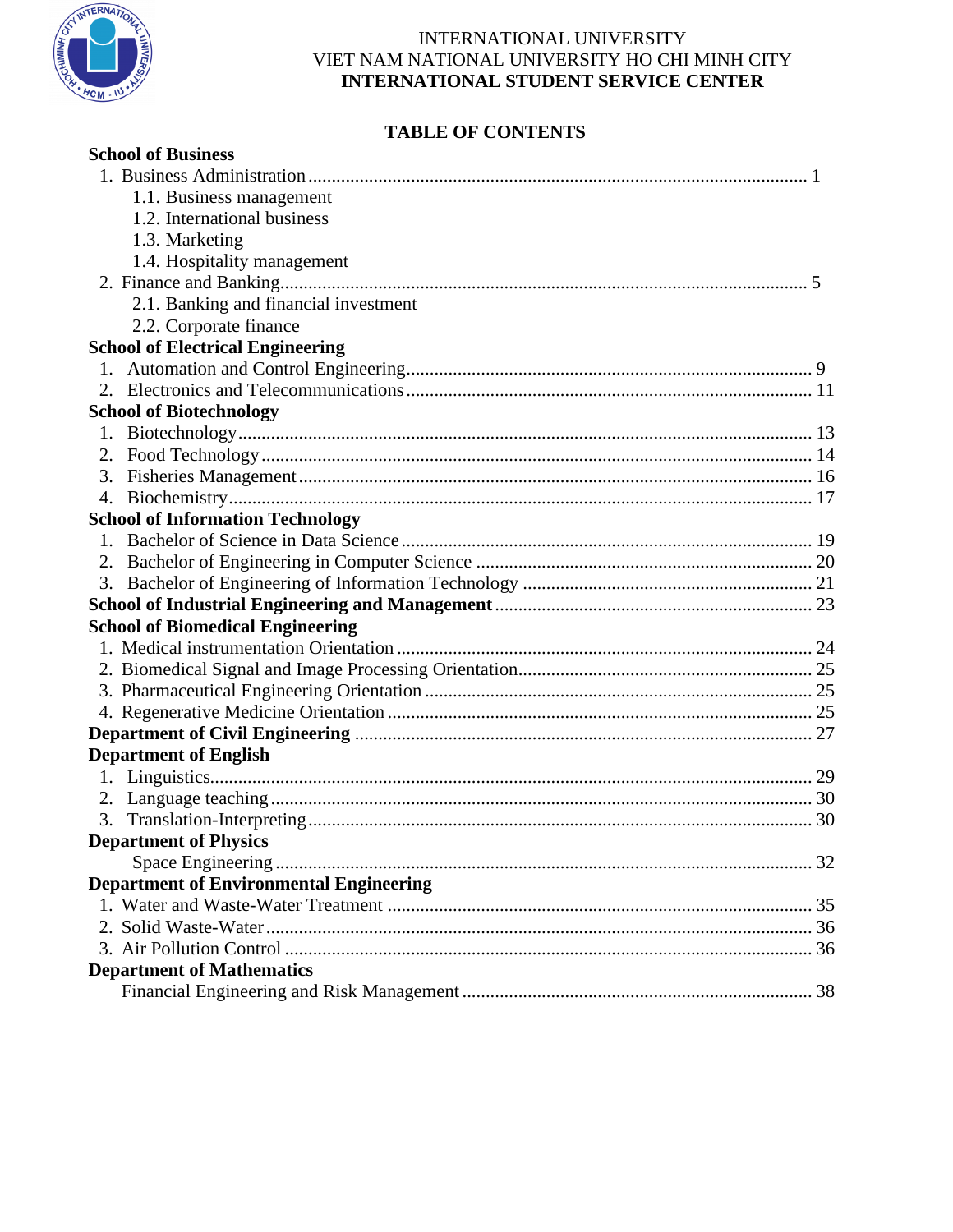

## **SCHOOL OF BUSINESS**

## **1. Business Administration**

| NO.            | <b>COURSE ID</b>        | <b>COURSE NAME</b>                                 | <b>CREDIT</b>  | <b>OFFERED IN</b><br><b>SEMESTER</b> |
|----------------|-------------------------|----------------------------------------------------|----------------|--------------------------------------|
| 1              | EN007IU                 | Writing AE1                                        | $\overline{c}$ | 1, 3                                 |
| $\overline{2}$ | EN008IU                 | Listening AE1                                      | $\overline{2}$ | 1, 3                                 |
| 3              | EN011IU                 | <b>Writing AE2</b>                                 | $\overline{c}$ | 1, 2, 3                              |
| $\overline{4}$ | EN012IU                 | <b>Speaking AE2</b>                                | $\overline{c}$ | 1, 2, 3                              |
| 5              | BA117IU                 | <b>Introduction to Micro Economics</b>             | 3              | $\mathbf{1}$                         |
| 6              | <b>BA115IU</b>          | <b>Introduction to Business Administration</b>     | 3              | $\mathbf{1}$                         |
| 7              | BA120IU                 | <b>Business Computing Skills</b>                   | 3              | 1, 3                                 |
| 8              | BA005IU                 | <b>Financial Accounting</b>                        | 3              | $\mathbf{1}$                         |
| 9              | PE008IU                 | <b>Critical Thinking</b>                           | 3              | 1, 3                                 |
| 10             | PT001IU                 | Physical Training 1                                | 3              |                                      |
| 11             | PT002IU                 | Physical Training 2                                | $\overline{3}$ | $\overline{2}$                       |
| 12             | BA282IU                 | <b>Math for Business</b>                           | 4              | $\overline{2}$                       |
| 13             | <b>BA119IU</b>          | <b>Introduction to Macro Economics</b>             | 3              | $\overline{2}$                       |
| 14             | BA123IU                 | Principles of Management                           | 3              | $\overline{2}$                       |
| 15             | BA003IU                 | Principles of Marketing                            | 3              | $\mathbf{1}$                         |
| 16             | BA080IU                 | <b>Statistics for Business</b>                     | 3              | 1                                    |
| 17             | <b>BA167IU</b>          | Introduction to Vietnamese Legal System            | 3              | $\mathbf{1}$                         |
| 18             | <b>BA256IU</b>          | Workshop 1                                         | 3              | $\overline{2}$                       |
| 19             | BA130IU                 | Organizational Behavior                            | 3              | $\overline{c}$                       |
| 20             | <b>BA068IU</b>          | <b>International Economics</b>                     | 3              | $\overline{2}$                       |
| 21             | <b>BA168IU</b>          | <b>Quantitative Methods for Business</b>           | 3              | $\overline{2}$                       |
| 22             | <b>BA016IU</b>          | Fundamental of Financial Management                | 3              | $\overline{2}$                       |
|                |                         | Elective course: Choose 01 of 02 following courses |                |                                      |
| 23             | <b>BA118IU</b>          | Introduction to Psychology                         | 3              | 1,3                                  |
| 24             | <b>BA197IU</b>          | <b>Introduction to Sociology</b>                   | 3              | 1,3                                  |
| 25             | PE007IU                 | World Economic Geography                           | 3              | $\overline{2}$                       |
| 26             | PE010IU                 | Vietnamese History and Culture                     | 3              | $\overline{2}$                       |
|                | 1.1 Business Management |                                                    |                |                                      |
| 1              | BA020IU                 | <b>Business Ethics</b>                             | 3              | 1                                    |
| $\mathbf{2}$   | <b>BA081IU</b>          | <b>Business Law</b>                                | 3              | $\mathbf{1}$                         |
| 3              | BA162IU                 | <b>Strategy Formulation and Implementation</b>     | $\mathfrak{Z}$ |                                      |
| $\overline{4}$ | BA164IU                 | Production and Operations Management               | 3              | $\mathbf{1}$                         |
| 5              | PE014IU                 | <b>Environmental Science</b>                       | 3              | 1                                    |
| 6              | BA018IU                 | <b>Quality Management</b>                          | $\mathfrak{Z}$ | $\overline{2}$                       |
| $\overline{7}$ | BA006IU                 | <b>Business Communication</b>                      | $\overline{3}$ | $\overline{2}$                       |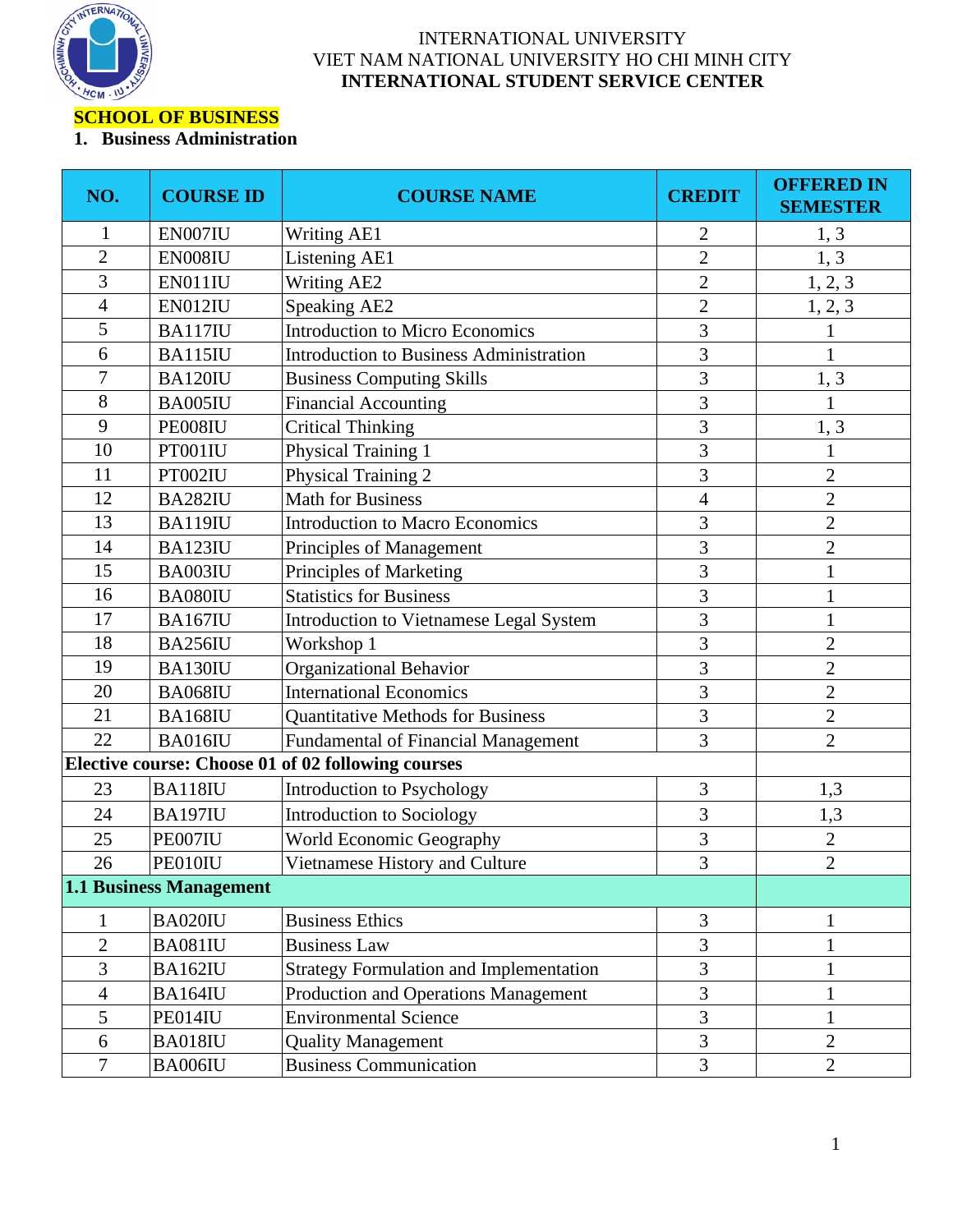

|                |                                   | <b>Entrepreneurship and Small Business</b>         | 3              | $\overline{2}$ |
|----------------|-----------------------------------|----------------------------------------------------|----------------|----------------|
| 8              | BA154IU                           | Management                                         |                |                |
| 9              | <b>BA156IU</b>                    | Human Resources Management                         | 3              | $\overline{2}$ |
| 10             | BA153IU                           | Internship                                         | 3              | 3              |
| 11             | BA022IU                           | Logistic and Supply Chain Management               | 3              |                |
| 12             | BA023IU                           | <b>Project Management</b>                          | 3              | 1              |
| 13             | <b>BA161IU</b>                    | <b>Business Research Methods</b>                   | 3              | 1              |
| 14             | <b>BA274IU</b>                    | <b>Workshop 2 Business Management</b>              | $\overline{2}$ | $\mathbf{1}$   |
| 15             | BA170IU                           | <b>Thesis</b>                                      | 12             | $\overline{2}$ |
|                |                                   | Elective course: Choose 01 of 02 following courses |                |                |
| 16             | <b>BA027IU</b>                    | E - Commerce                                       | 3              | $\mathbf{1}$   |
| 17             | <b>BA169IU</b>                    | <b>Management Information Systems</b>              | 3              | 1              |
|                |                                   | Elective course: Choose 03 of 13 following courses |                |                |
| 18             | BA032IU                           | <b>Sales Management</b>                            | 3              | 1, 2           |
| 19             | BA038IU                           | <b>Customer Service Management</b>                 | 3              | 1, 2           |
| 20             | BA051IU                           | <b>International Financial Management</b>          | 3              | 1, 2           |
| 21             | <b>BA098IU</b>                    | Leadership                                         | 3              | 1, 2           |
| 22             | <b>BA140IU</b>                    | <b>Business Game</b>                               | 3              | 1, 2           |
| 23             | BA150IU                           | <b>Special Study</b>                               | 3              | 1, 2           |
| 24             | BA151IU                           | <b>International Business Management</b>           | 3              | 1, 2           |
| 25             | <b>BA158IU</b>                    | Organizational Design and Change                   | 3              |                |
| 26             | BA160IU                           | Negotiation and Relationship Management            | 3              |                |
| 27             | <b>BA171IU</b>                    | <b>Risk Management</b>                             | 3              |                |
| 28             | <b>BA176IU</b>                    | Franchising                                        | 3              |                |
| 29             | BA255IU                           | Specialized Internship                             | 3              |                |
|                |                                   | Workshops (Choose 02 of 05 following courses)      |                |                |
| 30             | <b>BA272IU</b>                    | Workshop 2 on Hospitality Management               | $\mathbf{2}$   | 1, 2           |
| 31             | <b>BA275IU</b>                    | Workshop 2 on Marketing                            | $\overline{2}$ | 1, 2           |
| 32             | <b>BA257IU</b>                    | Workshop 2 on Finance                              | $\overline{c}$ | 1, 2           |
| 33             | BA273IU                           | Workshop 2 on International Business               | $\overline{2}$ | 1, 2           |
| 34             | <b>BA281IU</b>                    | Workshop 2 on Accounting Issues                    | $\overline{2}$ | 1, 2           |
|                | <b>1.2 International Business</b> |                                                    |                |                |
| $\mathbf{1}$   | <b>BA020IU</b>                    | <b>Business Ethics</b>                             | 3              | $\mathbf{1}$   |
| $\overline{2}$ | <b>BA081IU</b>                    | <b>Business Law</b>                                | 3              | 1              |
| 3              | BA162IU                           | <b>Strategy Formulation and Implementation</b>     | 3              | 1              |
| $\overline{4}$ | BA164IU                           | Production and Operations Management               | 3              | $\mathbf{1}$   |
| 5              | PE014IU                           | <b>Environmental Science</b>                       | 3              |                |
| 6              | BA051IU                           | <b>International Financial Management</b>          | 3              | $\overline{2}$ |
| $\tau$         | BA006IU                           | <b>Business Communication</b>                      | 3              | $\overline{2}$ |
| $8\,$          | BA151IU                           | <b>International Business Management</b>           | 3              | $\overline{2}$ |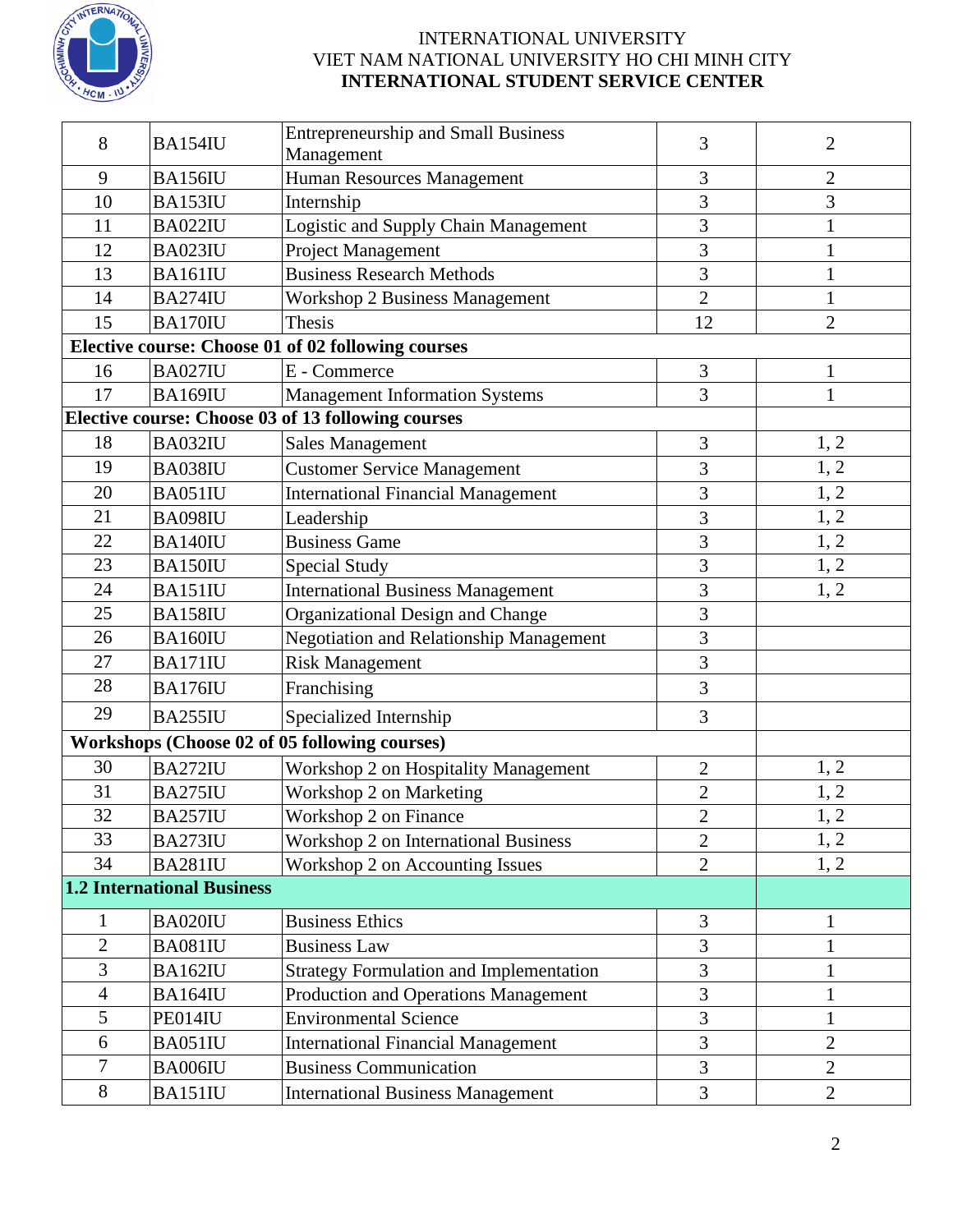

| 9             | BA153IU        | Internship                                                  | 3              | 3              |
|---------------|----------------|-------------------------------------------------------------|----------------|----------------|
| 10            | BA084IU        | <b>Import Export Management</b>                             | 3              | 1              |
| 11            | <b>BA145IU</b> | <b>International Marketing</b>                              | 3              | 1              |
| 12            | BA161IU        | <b>Business Research Methods</b>                            | 3              |                |
| 13            | BA273IU        | <b>Workshop 2 on International Business</b>                 | $\overline{2}$ | $\mathbf{1}$   |
| 14            | <b>BA170IU</b> | Thesis                                                      | 12             | $\overline{2}$ |
|               |                | Elective course: Choose 01 of 02 following courses          |                |                |
| 15            | <b>BA027IU</b> | E - Commerce                                                | 3              |                |
| 16            | <b>BA169IU</b> | <b>Management Information Systems</b>                       | 3              |                |
| 17            | BA153IU        | Internship                                                  | 3              | 3              |
|               |                | <b>Elective Courses (Choose 04 of 16 following courses)</b> |                |                |
| 18            | <b>BA054IU</b> | Corporate Finance                                           | 3              | 1, 2           |
| 19            | BA082IU        | <b>Brand Management</b>                                     | 3              | 1, 2           |
| 20            | BA099IU        | <b>Global Strategic Management</b>                          | 3              | 1, 2           |
| 21            | <b>BA098IU</b> | Leadership                                                  | 3              | 1, 2           |
| 22            | <b>BA140IU</b> | <b>Business Game</b>                                        | 3              | 1, 2           |
| 23            | BA150IU        | <b>Special Study</b>                                        | $\overline{3}$ | 1, 2           |
| 24            | BA152IU        | <b>International Business Law</b>                           | 3              | 1, 2           |
| 25            | <b>BA213IU</b> | Corporate Governance                                        | 3              | 1, 2           |
| 26            | BA160IU        | <b>Negotiation and Relationship Management</b>              | 3              | 1, 2           |
| 27            | BA255IU        | Specialized Internship                                      | 3              | 1, 2           |
| 28            | BA171IU        | <b>Risk Management</b>                                      | 3              | 1, 2           |
| 29            | <b>BA176IU</b> | Franchising                                                 | 3              | 1, 2           |
| 30            | <b>BA154IU</b> | <b>Entrepreneurship and Small Business</b><br>Management    | 3              | 1, 2           |
| 31            | BA155IU        | Multicultural Management                                    | 3              | 1, 2           |
| 32            | <b>BA156IU</b> | Human Resources Management                                  | 3              | 1, 2           |
|               |                | Workshops (Choose 02 of 05 following courses)               |                |                |
| 33            | BA272IU        | <b>Workshop 2 on Hospitality Management</b>                 | $\overline{2}$ | 1, 2           |
| 34            | <b>BA274IU</b> | <b>Workshop 2 Business Management</b>                       | $\overline{2}$ | 1, 2           |
| 35            | <b>BA257IU</b> | Workshop 2 on Finance                                       | $\mathbf{2}$   | 1, 2           |
| 36            | BA275IU        | Workshop 2 on Marketing                                     | $\overline{2}$ | 1, 2           |
| 37            | BA281IU        | Workshop 2 on Accounting Issues                             | $\overline{2}$ | 1, 2           |
| 1.3 Marketing |                |                                                             |                |                |
| 38            | BA020IU        | <b>Business Ethics</b>                                      | 3              | 1              |
| 39            | BA081IU        | <b>Business Law</b>                                         | 3              | $\mathbf{1}$   |
| 40            | BA162IU        | <b>Strategy Formulation and Implementation</b>              | 3              | 1              |
| 41            | BA164IU        | Production and Operations Management                        | 3              | $\mathbf{1}$   |
| 42            | PE014IU        | <b>Environmental Science</b>                                | 3              | $\mathbf{1}$   |
| 43            | BA035IU        | <b>Marketing Research</b>                                   | 3              | $\mathbf{2}$   |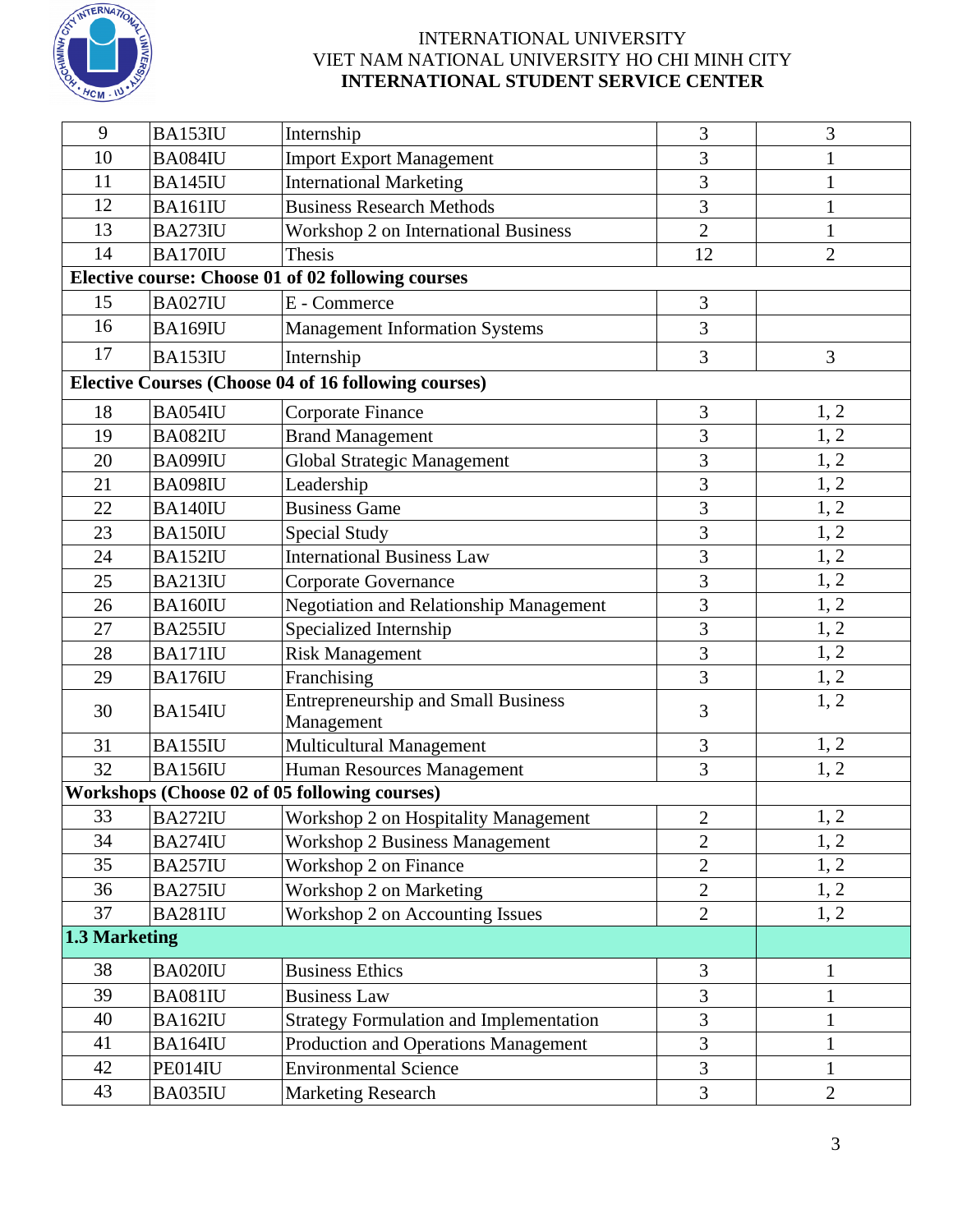

| 44                                                   | BA006IU        | <b>Business Communication</b>                                        | 3              | $\overline{2}$ |
|------------------------------------------------------|----------------|----------------------------------------------------------------------|----------------|----------------|
| 45                                                   | BA083IU        | <b>Consumer Behavior</b>                                             | 3              | $\mathbf{2}$   |
| 46                                                   | BA153IU        | Internship                                                           | 3              | 3              |
| 47                                                   | <b>BA142IU</b> | <b>Marketing Strategy</b>                                            | 3              | 1              |
| 48                                                   | <b>BA145IU</b> | <b>International Marketing</b>                                       | 3              | 1              |
| 49                                                   | <b>BA161IU</b> | <b>Business Research Methods</b>                                     | 3              | $\mathbf{1}$   |
| 50                                                   | BA275IU        | Workshop 2 on Marketing                                              | $\overline{2}$ | $\mathbf{1}$   |
| 51                                                   | <b>BA170IU</b> | Thesis                                                               | 12             | $\overline{2}$ |
| Elective Courses (Choose 01 of 02 following courses) |                |                                                                      |                |                |
| 52                                                   | <b>BA027IU</b> | E - Commerce                                                         | 3              | $\mathbf{1}$   |
| 53                                                   | <b>BA169IU</b> | <b>Management Information Systems</b>                                | 3              | $\mathbf{1}$   |
|                                                      |                | <b>Elective Courses (Choose 04 of 14 following courses)</b>          |                |                |
| 54                                                   | BA032IU        | <b>Sales Management</b>                                              | 3              | 1, 2           |
| 55                                                   | BA023IU        | Project Management                                                   | 3              | 1, 2           |
| 56                                                   | BA045IU        | <b>B2B</b> Marketing                                                 | 3              | 1, 2           |
| 57                                                   | BA082IU        | <b>Brand Management</b>                                              | 3              | 1, 2           |
| 58                                                   | <b>BA140IU</b> | <b>Business Game</b>                                                 | 3              | 1, 2           |
| 59                                                   | BA150IU        | <b>Special Study</b>                                                 | 3              | 1, 2           |
| 60                                                   | BA094IU        | Advertising and PR                                                   | 3              | 1, 2           |
| 61                                                   | <b>BA146IU</b> | Retail Management                                                    | 3              | 1, 2           |
| 62                                                   | <b>BA148IU</b> | <b>Interactive Marketing</b>                                         | 3              | 1, 2           |
| 63                                                   | <b>BA149IU</b> | <b>New Product Planning</b>                                          | 3              | 1, 2           |
| 64                                                   | <b>BA176IU</b> | Franchising                                                          | 3              | 1, 2           |
| 65                                                   | BA182IU        | <b>Customer Relationship Management</b>                              | 3              | 1, 2           |
| 66                                                   | BA183IU        | <b>Marketing Channels</b>                                            | 3              | 1, 2           |
| 67                                                   | BA255IU        | Specialized Internship                                               | 3              | 1, 2           |
|                                                      |                | Workshops (Choose 02 of 05 following courses)                        |                |                |
| 68                                                   | BA272IU        | Workshop 2 on Hospitality Management                                 | $\overline{c}$ | 1, 2           |
| 69                                                   | BA274IU        | <b>Workshop 2 Business Management</b>                                | $\overline{c}$ | 1, 2           |
| 70                                                   | <b>BA247IU</b> | Workshop 2 on Finance                                                | $\overline{2}$ | 1, 2           |
| 71                                                   | <b>BA273IU</b> | Workshop 2 on International Business                                 | $\overline{2}$ | 1, 2           |
| 72                                                   | <b>BA281IU</b> | Workshop 2 on Accounting Issues                                      | $\overline{2}$ | 1, 2           |
| <b>1.4 Hospitality Management</b>                    |                |                                                                      |                |                |
| 73                                                   | BA020IU        | <b>Business Ethics</b>                                               | 3              | 1              |
| 74                                                   | <b>BA198IU</b> | Introduction to Hospitality Industry                                 | 3              | $\mathbf{1}$   |
| 75                                                   | <b>BA228IU</b> | Food and Beverage Management                                         | 3              | 1              |
| 76                                                   | <b>BA226IU</b> | Leadership and Management Skills in<br><b>Hospitality Management</b> | 3              | $\mathbf{1}$   |
| 77                                                   | <b>BA206IU</b> | <b>Hospitality Legal Issues</b>                                      | 3              | $\mathbf{1}$   |
| 78                                                   | <b>BA254IU</b> | Houskeeping Operations & Management                                  | 3              | $\overline{2}$ |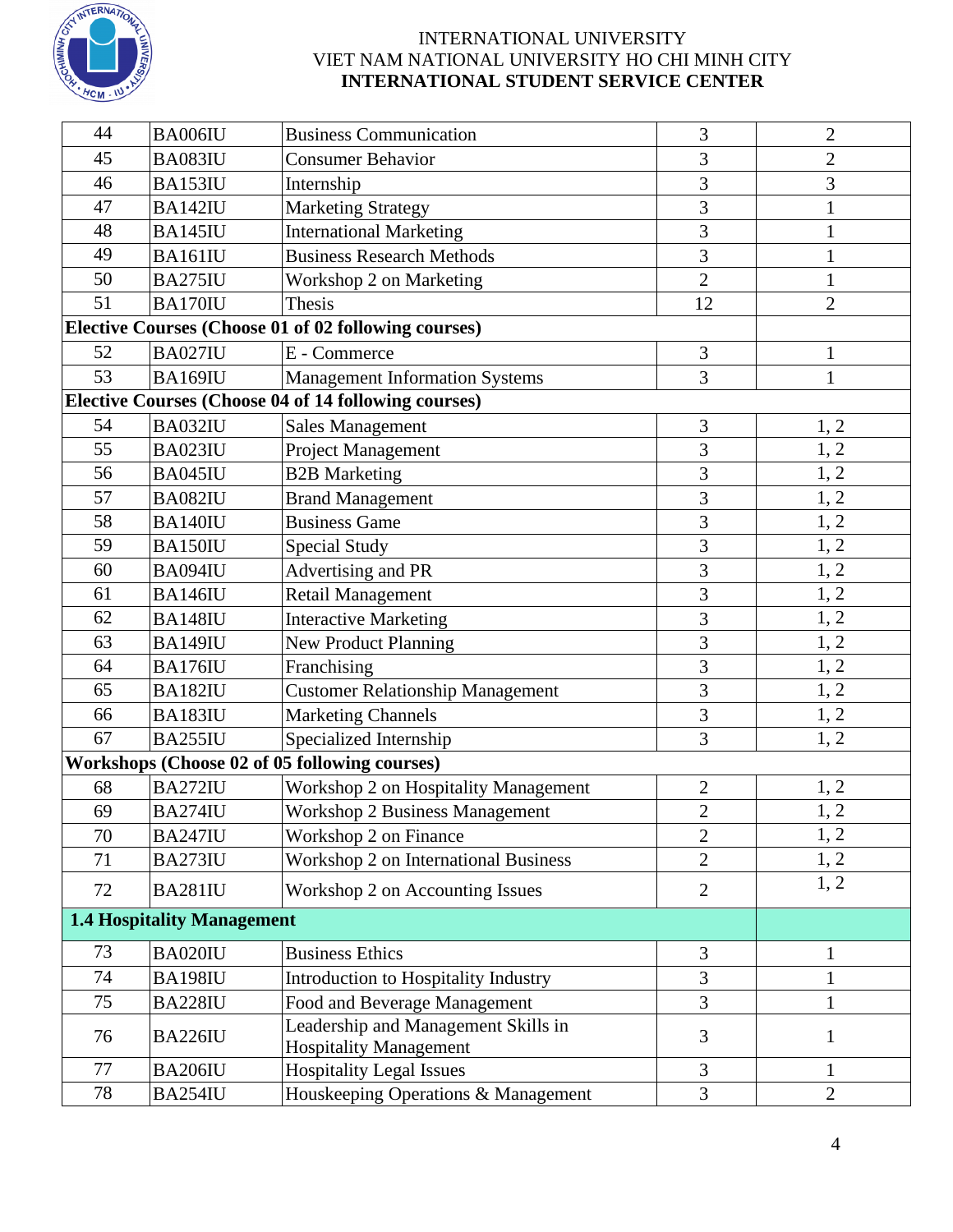

| 79  | BA006IU        | <b>Business Communication</b>                            | 3              | $\overline{2}$ |
|-----|----------------|----------------------------------------------------------|----------------|----------------|
| 80  | <b>BA229IU</b> | The Professional Waiter                                  | 3              | $\overline{2}$ |
| 81  | <b>BA156IU</b> | Human Resources Management                               | 3              | $\overline{2}$ |
| 82  | <b>BA231IU</b> | Front Office Mangement and Operation                     | $\overline{3}$ | $\overline{2}$ |
| 83  | BA153IU        | Internship                                               | 3              | 3              |
| 84  | BA233IU        | Hotel Management and Operation                           | $\overline{3}$ | 1              |
| 85  | BA232IU        | <b>Hospitality Sales and Marketing</b>                   | 3              | $\mathbf{1}$   |
| 86  | BA161IU        | <b>Business Research Methods</b>                         | 3              | 1              |
| 87  | <b>BA272IU</b> | Workshop 2 on Hospitality Management                     | $\overline{2}$ | $\mathbf{1}$   |
| 88  | BA170IU        | <b>Thesis</b>                                            | 12             | $\overline{2}$ |
|     |                | Elective Courses (Choose 03 of 13 following courses)     |                |                |
| 89  | BA081IU        | <b>Business Law</b>                                      | 3              | $\mathbf{1}$   |
| 90  | <b>BA154IU</b> | <b>Entrepreneurship and Small Business</b><br>Management | 3              | 1              |
| 91  | <b>BA207IU</b> | Safety, Sanitation and Security                          | 3              | 1              |
| 92  | BA211IU        | <b>Cruise Line Operation and Management</b>              | 3              | 1              |
| 93  | <b>BA223IU</b> | <b>Conference and Event Management</b>                   | 3              | 1              |
| 94  | <b>BA241IU</b> | <b>Hospitality Facilities Management</b>                 | 3              | 1              |
| 95  | <b>BA242IU</b> | Quality Management in the Hospitality                    | 3              | 1              |
| 96  | <b>BA243IU</b> | <b>Service Management</b>                                | 3              | 1              |
| 97  | <b>BA244IU</b> | Supervision in the Hospitality                           | 3              | 1              |
| 98  | <b>BA245IU</b> | <b>Revenue Management</b>                                | 3              | $\mathbf{1}$   |
| 99  | <b>BA246IU</b> | <b>Resort Management and Development</b>                 | $\overline{3}$ | 1              |
| 100 | <b>BA248IU</b> | Food and Beverage Cost Control                           | 3              |                |
| 101 | <b>BA255IU</b> | Specialized Internship                                   | 3              |                |
|     |                | Workshops (Choose 02 of 05 following courses)            |                |                |
| 102 | BA257IU        | Workshop 2 on Finance                                    | $\sqrt{2}$     | $\mathbf{1}$   |
| 103 | <b>BA274IU</b> | <b>Workshop 2 Business Management</b>                    | $\overline{2}$ | 1              |
| 104 | BA273IU        | <b>Workshop 2 on International Business</b>              | $\overline{2}$ | 1              |
| 105 | BA275IU        | Workshop 2 on Marketing                                  | $\overline{c}$ | 1              |
| 106 | <b>BA281IU</b> | Workshop 2 on Accounting Issues                          | $\overline{2}$ | $\mathbf{1}$   |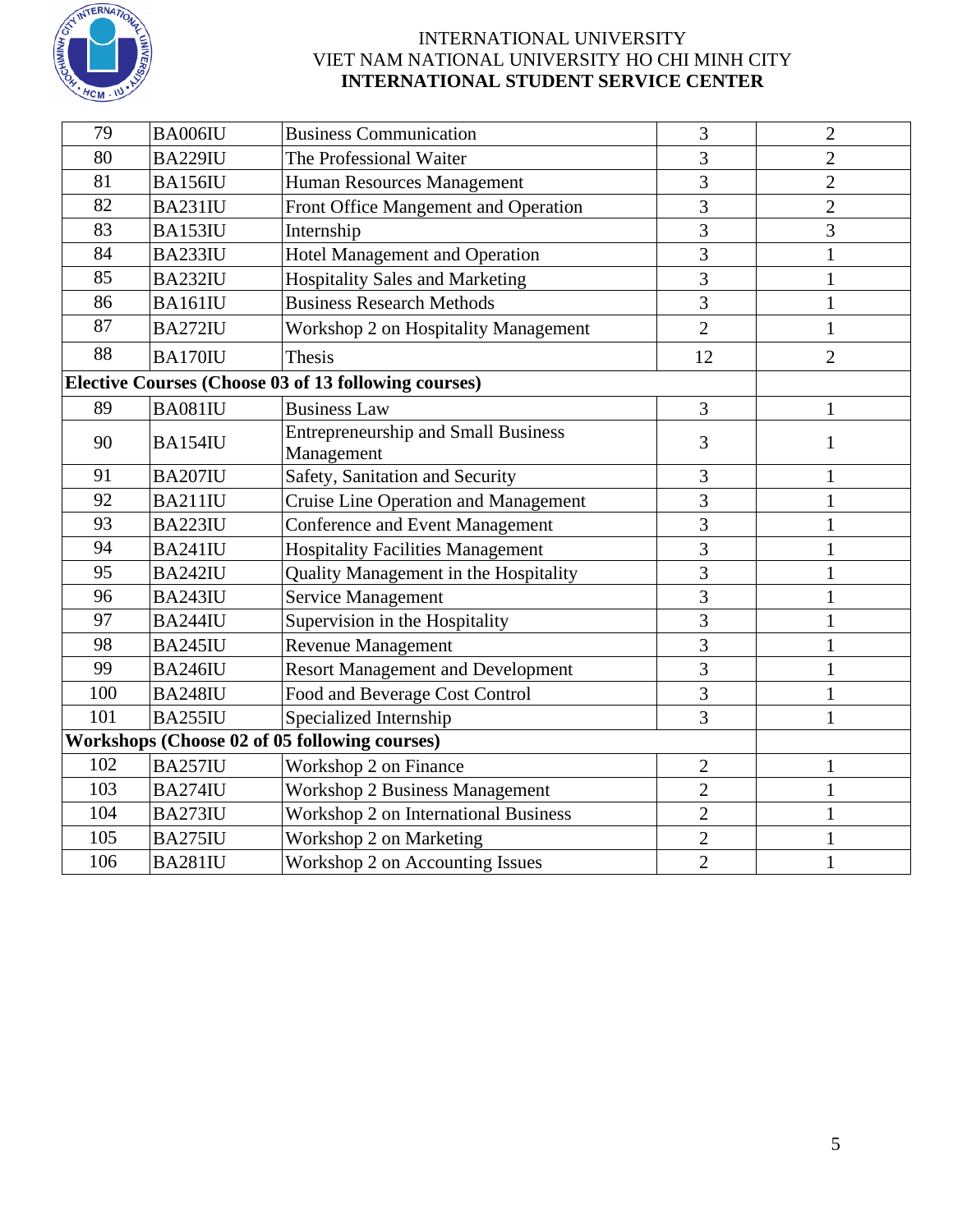

# **2. Finance and Banking**

| No. | <b>COURSE ID</b>                     | <b>COURSE NAME</b>                                 | <b>CREDIT</b>               | <b>OFFERED IN</b><br><b>SEMESTER</b> |
|-----|--------------------------------------|----------------------------------------------------|-----------------------------|--------------------------------------|
| 107 | EN007IU                              | Writing AE1                                        | $\overline{c}$              | 1, 3                                 |
| 108 | EN008IU                              | Listening AE1                                      | $\overline{2}$              | 1, 3                                 |
| 109 | EN011IU                              | <b>Writing AE2</b>                                 | $\overline{2}$              | 1,2,3                                |
| 110 | EN012IU                              | <b>Speaking AE2</b>                                | $\overline{c}$              | 1,2,3                                |
| 111 | PT001IU                              | Physical Training 1                                | 3                           |                                      |
| 112 | PT002IU                              | Physical Training 2                                | 3                           | $\overline{2}$                       |
| 113 | <b>BA120IU</b>                       | <b>Business Computing Skills</b>                   | 3                           | 1,3                                  |
| 114 | <b>BA117IU</b>                       | <b>Introduction to Micro Economics</b>             | $\overline{3}$              |                                      |
| 115 | BA005IU                              | <b>Financial Accounting</b>                        | 3                           | $\mathbf{1}$                         |
| 116 | BA282IU                              | <b>Math for Business</b>                           | $\overline{4}$              | 1,2                                  |
| 117 | <b>BA119IU</b>                       | <b>Introduction to Macro Economics</b>             | 3                           | $\overline{2}$                       |
| 118 | BA123IU                              | Principles of Management                           | 3                           | $\mathbf{2}$                         |
| 119 | BA010IU                              | <b>Managerial Accounting</b>                       | 3                           | $\overline{2}$                       |
| 120 | PE008IU                              | <b>Critical Thinking</b>                           | 3                           | 2,3                                  |
| 121 | BA003IU                              | Principles of Marketing                            | 3                           |                                      |
| 122 | BA080IU                              | <b>Statistics for Business</b>                     | 3                           |                                      |
| 123 | <b>BA167IU</b>                       | Introduction to Vietnamese Legal System            | 3                           | $\mathbf{1}$                         |
| 124 | PE014IU                              | <b>Environmental Science</b>                       | 3                           | $\mathbf{1}$                         |
| 125 | BA256IU                              | Workshop 1                                         | 3                           | $\overline{2}$                       |
| 126 | <b>BA191IU</b>                       | Quantitative Methods for Finance                   | 3                           | 2,3                                  |
| 127 | BA016IU                              | <b>Fundamental of Financial Management</b>         | 3                           | $\overline{2}$                       |
| 128 | BA134IU                              | <b>Financial Institutions and Markets</b>          | 3                           | $\overline{2}$                       |
|     |                                      | Elective course: Choose 01 of 02 following courses |                             |                                      |
| 129 | BA118IU                              | Introduction to Psychology                         | 3                           | 1,3                                  |
| 130 | <b>BA197IU</b>                       | Introduction to Sociology                          | 3                           | 1,3                                  |
|     |                                      | Elective course: Choose 01 of 02 following courses |                             |                                      |
| 131 | PE007IU                              | <b>World Economic Geography</b>                    | $\ensuremath{\mathfrak{Z}}$ | $\sqrt{2}$                           |
| 132 | PE010IU                              | Vietnamese History and Culture                     | 3                           | $\overline{2}$                       |
| 133 | BA130IU                              | <b>Organizational Behavior</b>                     | 3                           |                                      |
| 134 | <b>BA168IU</b>                       | <b>Quantitative Methods for Business</b>           | $\overline{3}$              |                                      |
| 135 | <b>BA256IU</b>                       | Workshop 1                                         | $\overline{3}$              |                                      |
|     | 2.1 Banking and Financial Investment |                                                    |                             |                                      |
| 136 | BA020IU                              | <b>Business Ethics</b>                             | 3                           | $\mathbf{1}$                         |
| 137 | BA081IU                              | <b>Business Law</b>                                | 3                           | $\mathbf{1}$                         |
| 138 | BA054IU                              | Corporate Finance                                  | 3                           |                                      |
| 139 | <b>BA192IU</b>                       | <b>International Finance</b>                       | $\overline{3}$              | $\mathbf{1}$                         |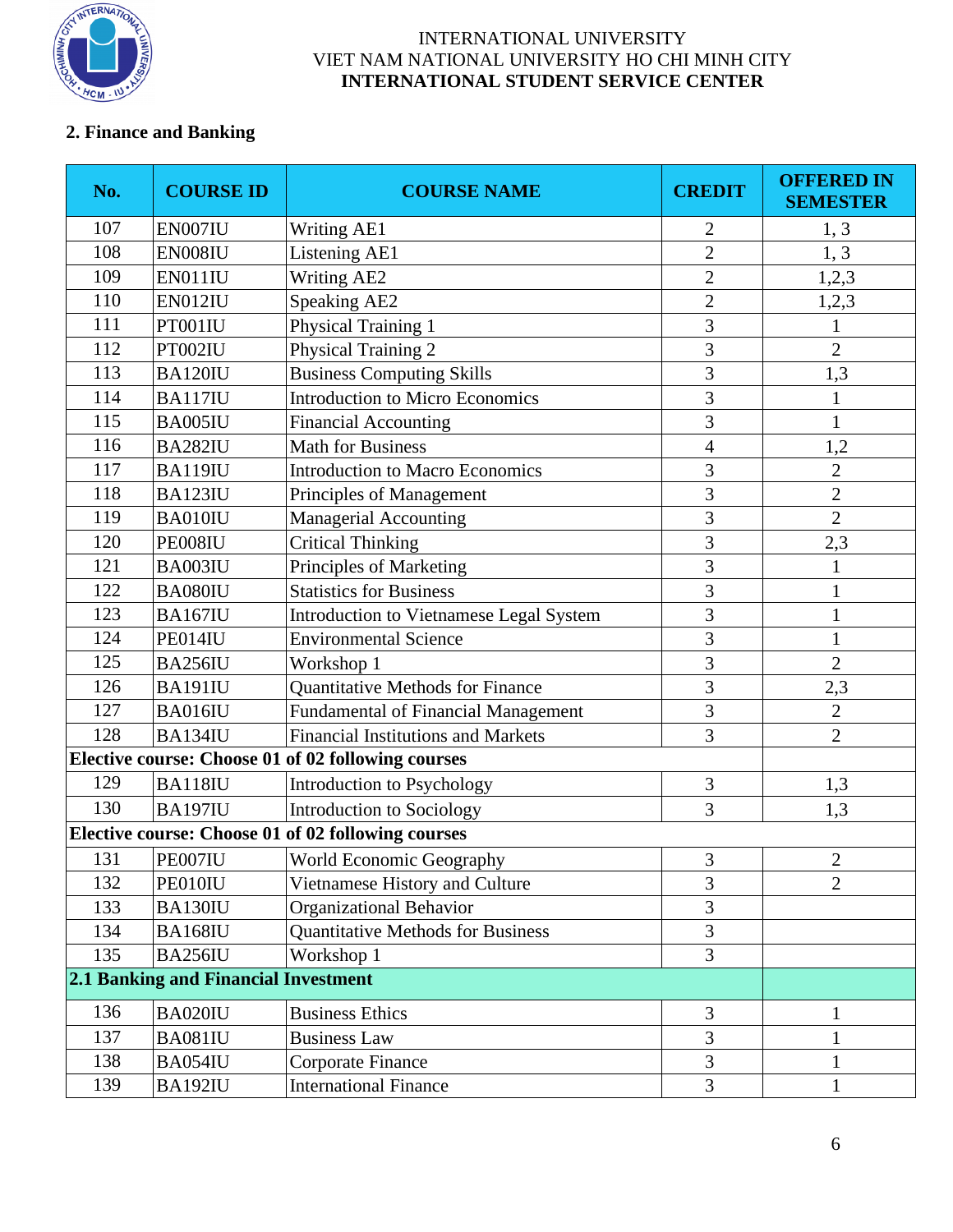

| 140 | <b>BA169IU</b>        | <b>Management Information Systems</b>                       | 3              |                |
|-----|-----------------------|-------------------------------------------------------------|----------------|----------------|
| 141 | <b>BA213IU</b>        | Corporate Governance                                        | 3              | $\mathbf{1}$   |
| 142 | BA006IU               | <b>Business Communication</b>                               | 3              | $\overline{2}$ |
| 143 | <b>BA065IU</b>        | Business Analysis & Evaluation                              | 3              | $\overline{2}$ |
| 144 | <b>BA138IU</b>        | Portfolio Theory and Investment Analysis                    | 3              | $\overline{c}$ |
| 145 | <b>BA185IU</b>        | <b>Commercial Banking</b>                                   | 3              | $\overline{2}$ |
| 146 | BA153IU               | Internship                                                  | 3              | 3              |
| 147 | BA161IU               | <b>Business Research Methods</b>                            | 3              | $\mathbf{1}$   |
| 148 | <b>BA186IU</b>        | <b>Investment Banking</b>                                   | 3              | $\mathbf{1}$   |
| 149 | <b>BA214IU</b>        | <b>Financial Institutions Management</b>                    | 3              | $\mathbf{1}$   |
| 150 | <b>BA257IU</b>        | Workshop 2 on Finance                                       | $\overline{2}$ | $\overline{2}$ |
| 151 | BA170IU               | <b>Thesis</b>                                               | 12             | 1              |
|     |                       | <b>Elective Courses (Choose 04 of 10 following courses)</b> |                |                |
| 152 | <b>BA051IU</b>        | <b>International Financial Management</b>                   | 3              | <u>1,2</u>     |
| 153 | BA150IU               | <b>Special Study</b>                                        | 3              | 1,2            |
| 154 | <b>BA174IU</b>        | <b>Econometrics with Financial Application</b>              | 3              | 1,2            |
| 155 | <b>BA174IU</b>        | <b>Econometrics with Financial Application</b>              | 3              | 1,2            |
| 156 | <b>BA189IU</b>        | <b>Banking Risk Management</b>                              | 3              | 1,2            |
| 157 | <b>BA215IU</b>        | <b>Fixed Income Securities</b>                              | 3              | 1,2            |
| 158 | <b>BA216IU</b>        | Derivatives and Risk management                             | 3              | 1,2            |
| 159 | <b>BA217IU</b>        | <b>Behavioural Finance</b>                                  | $\overline{3}$ | 1,2            |
| 160 | <b>BA218IU</b>        | Credit Analysis and Lending                                 | 3              | 1,2            |
| 161 | <b>BA255IU</b>        | Specialized Internship                                      | 3              | 1,2            |
|     |                       | Workshops (Choose 02 of 05 following courses)               |                |                |
| 162 | BA274IU               | <b>Workshop 2 Business Management</b>                       | $\overline{2}$ | 1,2            |
| 163 | <b>BA273IU</b>        | Workshop 2 on International Business                        | $\overline{2}$ | 1,2            |
| 164 | BA275IU               | Workshop 2 on Marketing                                     | $\overline{2}$ | 1,2            |
| 165 | BA272IU               | Workshop 2 on Hospitality Management                        | $\overline{2}$ | 1,2            |
| 166 | BA281IU               | Workshop 2 on Accounting Issues                             | $\overline{c}$ | 1,2            |
|     | 2.2 Corporate Finance |                                                             |                |                |
| 167 | BA020IU               | <b>Business Ethics</b>                                      | 3              | $\mathbf{1}$   |
| 168 | BA081IU               | <b>Business Law</b>                                         | 3              | $\mathbf{1}$   |
| 169 | BA054IU               | Corporate Finance                                           | 3              |                |
| 170 | BA192IU               | <b>International Finance</b>                                | 3              | $\mathbf{1}$   |
| 171 | BA006IU               | <b>Business Communication</b>                               | 3              | $\overline{2}$ |
| 172 | BA051IU               | <b>International Financial Management</b>                   | 3              | $\overline{2}$ |
| 173 | BA065IU               | Business Analysis & Evaluation                              | 3              | $\overline{2}$ |
| 174 | <b>BA217IU</b>        | <b>Behavioural Finance</b>                                  | 3              | $\overline{2}$ |
| 175 | BA153IU               | Internship                                                  | 3              | 3              |
| 176 | BA161IU               | <b>Business Research Methods</b>                            | $\overline{3}$ | $\mathbf{1}$   |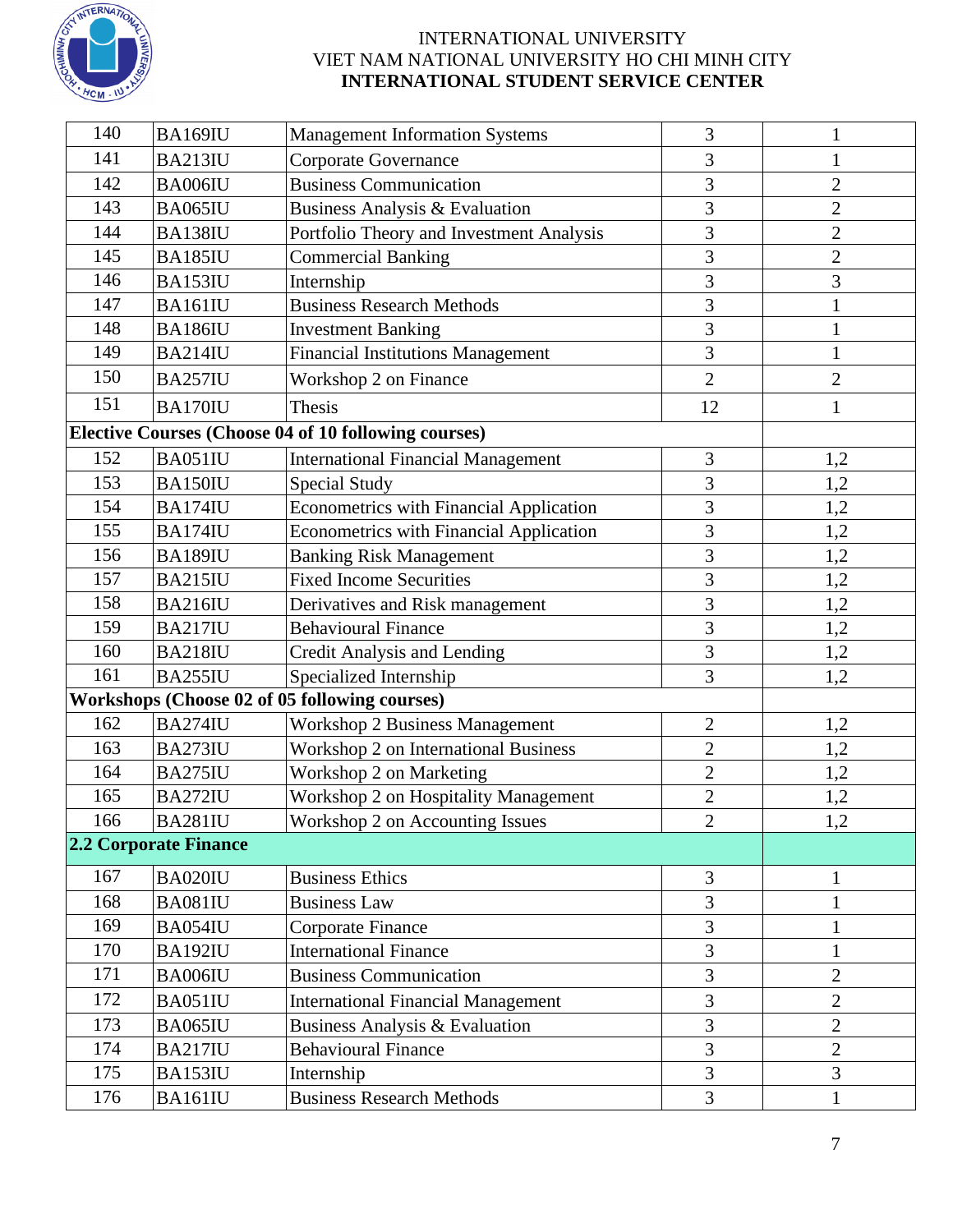

| 177 | <b>BA087IU</b> | <b>Taxation</b>                                             | 3              |                |
|-----|----------------|-------------------------------------------------------------|----------------|----------------|
| 178 | <b>BA213IU</b> | <b>Corporate Governance</b>                                 | 3              |                |
| 179 | <b>BA257IU</b> | Workshop 2 on Finance                                       | $\overline{2}$ | $\mathbf{1}$   |
| 180 | BA170IU        | Thesis                                                      | 12             | $\overline{2}$ |
|     |                | Elective Courses (Choose 01 of 02 following courses)        |                |                |
| 181 | <b>BA169IU</b> | <b>Management Information Systems</b>                       | 3              | 1              |
| 182 | <b>BA219IU</b> | <b>Accounting Information System</b>                        | 3              | $\mathbf{1}$   |
|     |                | <b>Elective Courses (Choose 04 of 11 following courses)</b> |                |                |
| 183 | <b>BA057IU</b> | Auditing                                                    | 3              | 1,2            |
| 184 | BA138IU        | Portfolio Theory and Investment Analysis                    | 3              | 1,2            |
| 185 | BA150IU        | Special Study                                               | 3              | 1,2            |
| 186 | <b>BA174IU</b> | <b>Econometrics with Financial Application</b>              | 3              | 1,2            |
| 187 | <b>BA214IU</b> | <b>Financial Institutions Management</b>                    | 3              | 1,2            |
| 188 | <b>BA216IU</b> | Derivatives and Risk management                             | 3              | 1,2            |
| 189 | <b>BA218IU</b> | Credit Analysis and Lending                                 | 3              | 1,2            |
| 190 | <b>BA220IU</b> | <b>Working Capital Management</b>                           | 3              | 1,2            |
| 191 | <b>BA221IU</b> | <b>Personal Finance</b>                                     | 3              | 1,2            |
| 192 | <b>BA222IU</b> | Management Decisions and Financial Reporting                | 3              | 1,2            |
| 193 | <b>BA255IU</b> | Specialized Internship                                      | 3              | 1,2            |
|     |                | Workshops (Choose 02 of 05 following courses)               |                |                |
| 194 | <b>BA274IU</b> | <b>Workshop 2 Business Management</b>                       | $\overline{2}$ | 1,2            |
| 195 | <b>BA273IU</b> | Workshop 2 on International Business                        | $\overline{2}$ | 1,2            |
| 196 | <b>BA275IU</b> | Workshop 2 on Finance                                       | $\overline{2}$ | 1,2            |
| 197 | <b>BA272IU</b> | Workshop 2 on Hospitality Management                        | $\overline{2}$ | 1,2            |
| 198 | <b>BA281IU</b> | Workshop 2 on Accounting Issues                             | $\overline{2}$ | 1,2            |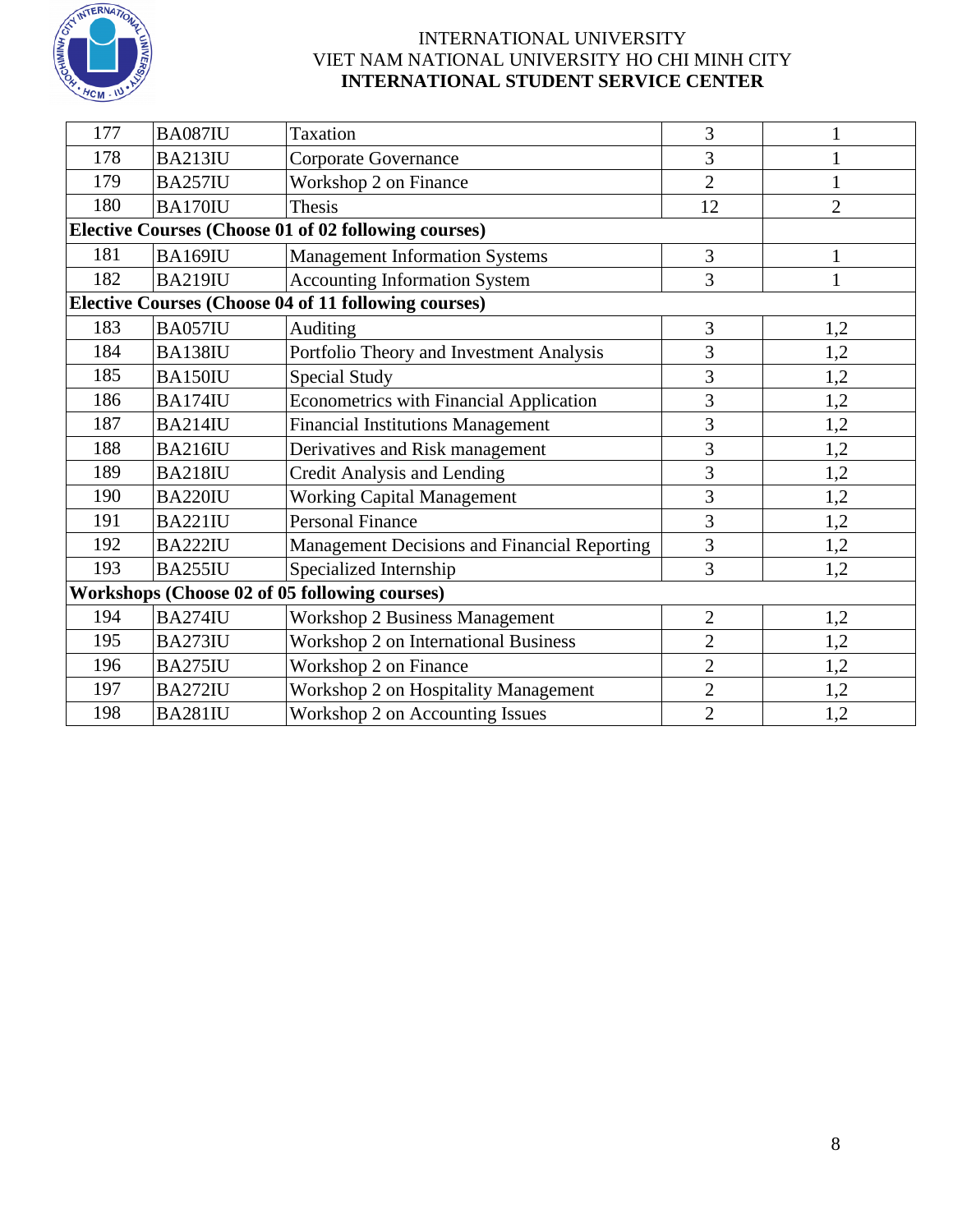

# **SCHOOL OF ELECTRICAL ENGINEERING**

| NO.            | <b>COURSE ID</b>                          | <b>COURSE NAME</b>                                | <b>CREDIT</b>  | <b>OFFERED IN</b><br><b>SEMESTER</b> |
|----------------|-------------------------------------------|---------------------------------------------------|----------------|--------------------------------------|
| $\mathbf{1}$   | MA001IU                                   | Calculus 1                                        | $\overline{4}$ | 1, 2, 3                              |
| $\overline{2}$ | PH013IU                                   | Physics 1 (Mechanics)                             | $\overline{2}$ | 1, 2, 3                              |
| 3              | EN007IU                                   | <b>Writing AE1</b>                                | $\overline{2}$ | 1, 2, 3                              |
| $\overline{4}$ | EN008IU                                   | Listening AE1                                     | $\overline{2}$ | 1, 2, 3                              |
| 5              | EE049IU                                   | Introduction to EE                                | $\overline{3}$ | 1,2                                  |
| 6              | MA003IU                                   | Calculus <sub>2</sub>                             | $\overline{4}$ | 1, 2, 3                              |
| $\overline{7}$ | <b>MA027IU</b>                            | Applied Linear Algebra                            | $\overline{2}$ | 1, 2, 3                              |
| 8              | PE008IU                                   | <b>Critical Thinking</b>                          | 3              | 1, 2, 3                              |
| 9              | PH014IU                                   | Physics 2 (Thermodynamics)                        | $\overline{2}$ | 1, 2, 3                              |
| 10             | EN011IU                                   | Writing AE2                                       | $\overline{2}$ | 1, 2, 3                              |
| 11             | EN012IU                                   | Speaking AE2                                      | $\overline{2}$ | 1, 2, 3                              |
| 12             | EE051IU                                   | Principles of EE 1                                | 3              | 1,2                                  |
| 13             | EE052IU                                   | Principles of EE 1 Lab                            | $\mathbf{1}$   | 1,2                                  |
| 14             | EE053IU                                   | Digital Logic Design                              | 3              | 1,2                                  |
| 15             | EE054IU                                   | Digital Logic Design Lab                          | $\mathbf{1}$   | 1,2                                  |
| 16             | EE057IU                                   | Programming for Engineers                         | 3              | 1,2                                  |
| 17             | EE058IU                                   | Programming for Engineers Lab                     | $\mathbf{1}$   | 1,2                                  |
| 18             | <b>MA026IU</b>                            | Probability& Random Process                       | 3              | 1, 2, 3                              |
| 19             | <b>MA024IU</b>                            | Differential Equations                            | $\overline{4}$ | 1, 2, 3                              |
| 20             | PH012IU                                   | Physics 4 (Optics & Atomics)                      | $\overline{2}$ | 1, 2, 3                              |
| 21             | EE010IU                                   | <b>Electromagnetic Theory</b>                     | 3              | 1,2                                  |
| 22             | EE055IU                                   | Principles of EE <sub>2</sub>                     | $\overline{3}$ | 1,2                                  |
| 23             | EE056IU                                   | Principles of EE 2 Lab                            | $\mathbf{1}$   | 1,2                                  |
| 24             | EE090IU                                   | <b>Electronics Devices</b>                        | 3              | 1,2                                  |
| 25             | EE091IU                                   | <b>Electronics Devices Lab</b>                    | $\mathbf{1}$   | 1,2                                  |
| 26             | EE088IU                                   | Signals & Systems                                 | 3              | 1,2                                  |
| 27             | EE089IU                                   | Signals & Systems Lab                             |                | 1,2                                  |
| 28             | EE083IU                                   | Microprocessing Systems                           | 3              | 1,2                                  |
| 29             | EE084IU                                   | Microprocessing Systems Lab                       | $\mathbf{1}$   | 1,2                                  |
| 30             | EE--IU                                    | Capstone Design 1                                 | $\overline{2}$ | 1                                    |
| 31             | EE092IU                                   | <b>Digital Signal Processing</b>                  | 3              | 1,2                                  |
| 32             | EE093IU                                   | Digital Signal Processing Lab                     | $\mathbf{1}$   | 1,2                                  |
| 33             | EE--IU                                    | Capstone Design 2                                 | $\overline{2}$ | $\overline{2}$                       |
| 34             | EE107IU                                   | Senior Project                                    | $\overline{2}$ | 1,2                                  |
| 35             | <b>EE132IU</b>                            | <b>Engineering Ethics and Professional Skills</b> | $\overline{2}$ | $\mathbf{1}$                         |
| 1.             | <b>Automation and Control Engineering</b> |                                                   |                |                                      |
| 36             | EE114IU                                   | Entrepreneurship                                  | 3              | 1, 2                                 |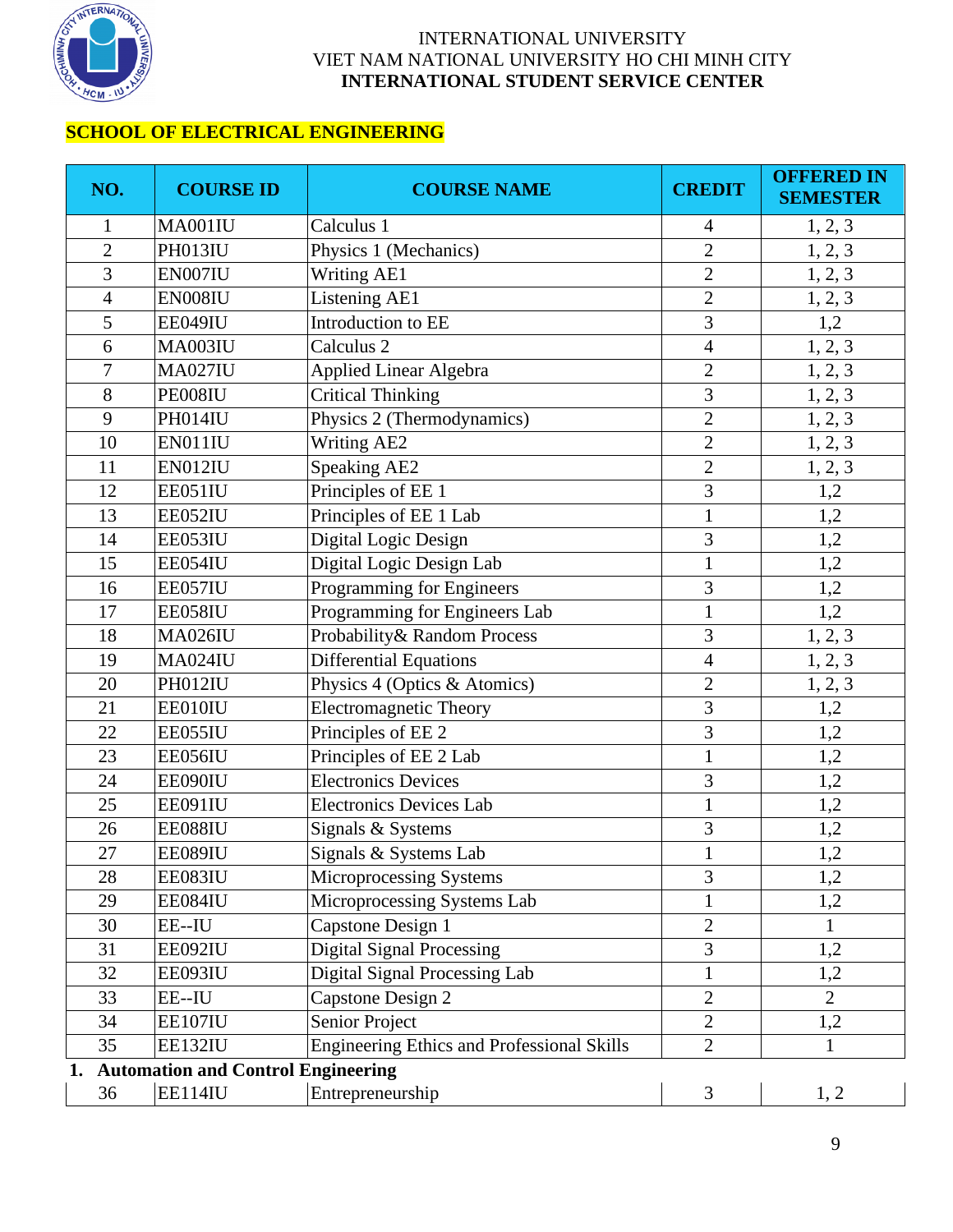

| 37       | EE097IU                                         | Thesis                                      | 10             | 1, 2           |
|----------|-------------------------------------------------|---------------------------------------------|----------------|----------------|
| 38       | EE050IU                                         | Intro to Computer for Engineers             | 3              | 1, 2, 3        |
| 39       | EEAC001IU                                       | Materials Science & Engineering             | 3              |                |
| 40       | EEAC021IU                                       | <b>Mathematics for Engineers</b>            | $\overline{4}$ | $\mathbf{1}$   |
| 41       | EE020IU                                         | Theory of Automatic Control                 | $\overline{4}$ | 1, 2           |
| 42       | EEAC004IU                                       | PC Based Control and SCADA System           | 3              | $\overline{2}$ |
| 43       | EEAC005IU                                       | PC Based Control and SCADA System Lab       | 1              | $\overline{c}$ |
| 44       | EEAC006IU                                       | Programmable Logic Control                  | 3              | $\overline{2}$ |
| 45       | EEAC007IU                                       | Programmable Logic Control Lab              | $\mathbf{1}$   | $\mathbf{2}$   |
| 46       | EEAC008IU                                       | Sensors and Instrumentation                 | 3              | $\overline{2}$ |
|          | <b>General Electives (choose 1 course)</b>      |                                             |                |                |
| 47       | <b>IS026IU</b>                                  | Project Management                          | $\mathfrak{Z}$ |                |
| 48       | IS033IU                                         | Multi-Criteria Decision Making              | 3              |                |
| 49       | <b>IS061IU</b>                                  | Information systems in Supply chain         | 3              |                |
| 50       | <b>IS045IU</b>                                  | Leadership                                  | 3              |                |
| 51       | <b>IS019IU</b>                                  | <b>Production Management</b>                | 3              |                |
| 52       | BA003IU                                         | Principles Of Marketing                     | 3              |                |
| 53       | BA006IU                                         | <b>Business Communication</b>               | 3              |                |
| 54       | BA020IU                                         | <b>Business Ethics</b>                      | 3              |                |
| 55       | <b>BA197IU</b>                                  | <b>Introduction to Sociology</b>            | 3              |                |
| 56       | BA130IU                                         | Organizational Behavior                     | 3              |                |
| 57       | <b>BA167IU</b>                                  | Introduction to Vietnamese Legal System     | 3              |                |
| 58       | BA169IU                                         | <b>Management Information System</b>        | 3              |                |
| 59       | EE072IU                                         | <b>Computer and Communication Network</b>   | 3              |                |
| 60       | <b>IT094IU</b>                                  | <b>Information System Management</b>        | $\overline{4}$ |                |
| 61       | <b>IT063IU</b>                                  | Theoretical Models in Computing             | $\overline{4}$ |                |
|          | <b>AC Electives (choose at least 4 courses)</b> |                                             |                |                |
| 62       | EE061IU                                         | <b>Analog Electronics</b>                   | 3              | 1, 2           |
|          | EE062IU                                         | <b>Analog Electronics Laboratory</b>        |                |                |
|          |                                                 | Automation Manufacturing System and         |                |                |
| 63       | EEAC011IU                                       | Technique                                   | 3              | 1, 2           |
|          | EEAC012IU                                       | Automation Manufacturing System and         | 1              |                |
| 64       | EEAC013IU                                       | Technique Lab<br>Power System and Equipment | 3              |                |
| 65       | EEAC014IU                                       | Neuron Network and Fuzzy Logics             | 3              | 1, 2           |
|          |                                                 | Robotics                                    | 3              | 1, 2           |
| 66<br>67 | EEAC015IU<br>EEAC016IU                          | <b>Industrial Electronics</b>               | 3              | 1, 2<br>1, 2   |
| 68       | EEAC017IU                                       | Digital Control                             | $\overline{3}$ | 1, 2           |
| 69       | EEAC009IU                                       | <b>Electric Safety</b>                      | $\overline{c}$ | 1, 2           |
| 70       | EEAC010IU                                       | <b>Electric Machine</b>                     | $\overline{3}$ |                |
|          |                                                 |                                             |                | 1, 2           |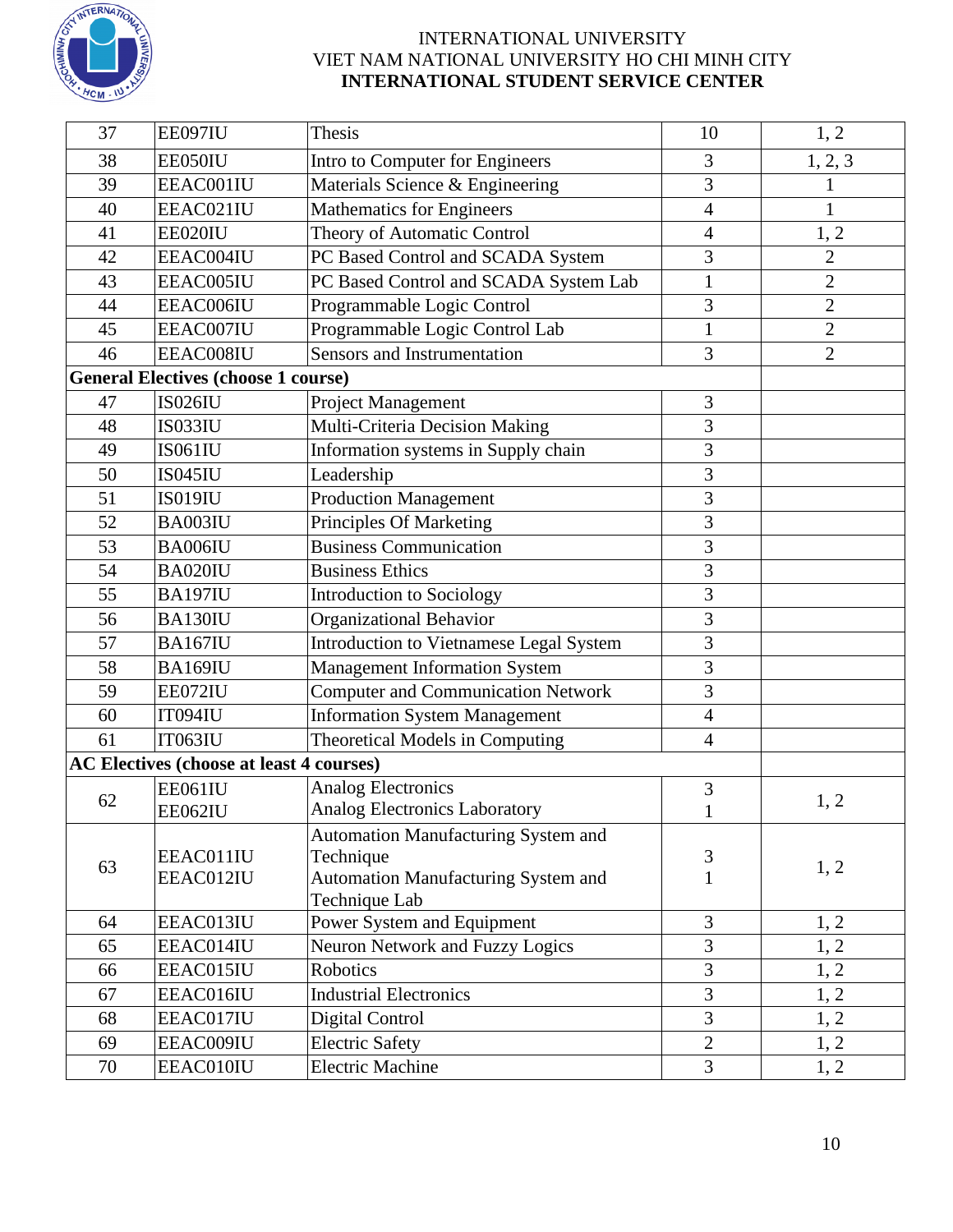

| 71  | <b>EE104IU</b>                             | <b>Embedded Real-time Systems</b>                                     | 3              | 1, 2    |
|-----|--------------------------------------------|-----------------------------------------------------------------------|----------------|---------|
|     | EE118IU                                    | Embedded Real-time Systems Laboratory                                 | 1              |         |
| 72  | <b>EE102IU</b>                             | <b>Stochastic Signal Processing</b>                                   | $\overline{3}$ | 1, 2    |
|     | EE103IU                                    | <b>Image Processing and Computer Vision</b>                           | 3              |         |
| 73  | <b>EE122IU</b>                             | Image Processing and Computer Vision                                  | 1              | 1, 2    |
|     |                                            | Laboratory                                                            |                |         |
| 74  | EEAC018IU                                  | <b>Advanced Control Engineering</b>                                   | 3              | 1, 2    |
| 75  | EEAC019IU                                  | System Diagnostic                                                     | 3              | 1, 2    |
| 76  | EE068IU<br>EE115IU                         | Principles of Communication<br>Principles of Communication Laboratory | 3              | 1, 2    |
|     | EE079IU                                    | <b>Power Electronics</b>                                              |                |         |
| 77  | EEAC001IU                                  | <b>Power Electronics Laboratory</b>                                   | 3              | 1, 2    |
| 78  | <b>EE127IU</b>                             | Machine Learning and Artificial Intelligence                          | 1<br>3         | 1, 2    |
| 79  | EE133IU                                    | <b>Emerging Engineering Technologies</b>                              | 3              |         |
| 2.  | <b>Electronics and Telecommunications</b>  |                                                                       |                | 1, 2    |
|     |                                            |                                                                       |                |         |
| 80  | EE050IU                                    | Intro to Computer for Engineers                                       | 3              | 1, 2, 3 |
| 81  | <b>MA023IU</b>                             | Calculus 3                                                            | $\overline{4}$ | 1, 2, 3 |
| 82  | PH015IU                                    | Physics 3 (Electricity & Magnetism)                                   | 3              | 1, 2, 3 |
| 83  | PH016IU                                    | Physics 3 Lab                                                         | $\mathbf{1}$   | 1, 2, 3 |
| 84  | EE068IU                                    | Principles of Com. Systems                                            | 3              | 1, 2    |
| 85  | EE115IU                                    | Principles of Com. Systems Lab                                        | $\mathbf{1}$   | 1, 2    |
|     | <b>General Electives (choose 1 course)</b> |                                                                       |                |         |
| 86  | <b>IS026IU</b>                             | Project Management                                                    | 3              |         |
| 87  | <b>IS019IU</b>                             | <b>Production Management</b>                                          | 3              |         |
| 88  | BA003IU                                    | Principles Of Marketing                                               | 3              |         |
| 89  | BA006IU                                    | <b>Business Communication</b>                                         | $\overline{3}$ |         |
| 90  | BA020IU                                    | <b>Business Ethics</b>                                                | 3              |         |
| 91  | BA130IU                                    | Organizational Behavior                                               | 3              |         |
| 92  | <b>BA167IU</b>                             | <b>Introduction to Vietnamese Legal System</b>                        | $\overline{3}$ |         |
| 93  | BA169IU                                    | <b>Management Information System</b>                                  | 3              |         |
| 94  | <b>BA116IU</b>                             | <b>Introduction to Social Science</b>                                 | 3              |         |
| 95  | <b>BA118IU</b>                             | <b>Introduction to Psychology</b>                                     | $\overline{3}$ |         |
| 96  | <b>BA117IU</b>                             | <b>Introduction to Microeconomics</b>                                 | 3              |         |
| 97  | <b>BA119IU</b>                             | <b>Introduction to Macroeconomics</b>                                 | $\mathfrak{Z}$ |         |
| 98  | <b>BA123IU</b>                             | Principles of Management                                              | 3              |         |
| 99  | BM007IU                                    | Introduction to Biomedical Engineering                                | $\overline{4}$ |         |
| 100 | BM009IU                                    | <b>BME Capstone Design Course</b>                                     | $\overline{4}$ |         |
| 101 | <b>BT158IU</b>                             | Introduction to Bioengineering                                        | $\overline{3}$ |         |
| 102 | BTFT201IU                                  | Introduction to Food Science and<br>Technology                        | 3              |         |
| 103 | AR009IU                                    | <b>Aquatic Resources Management</b>                                   | 3              |         |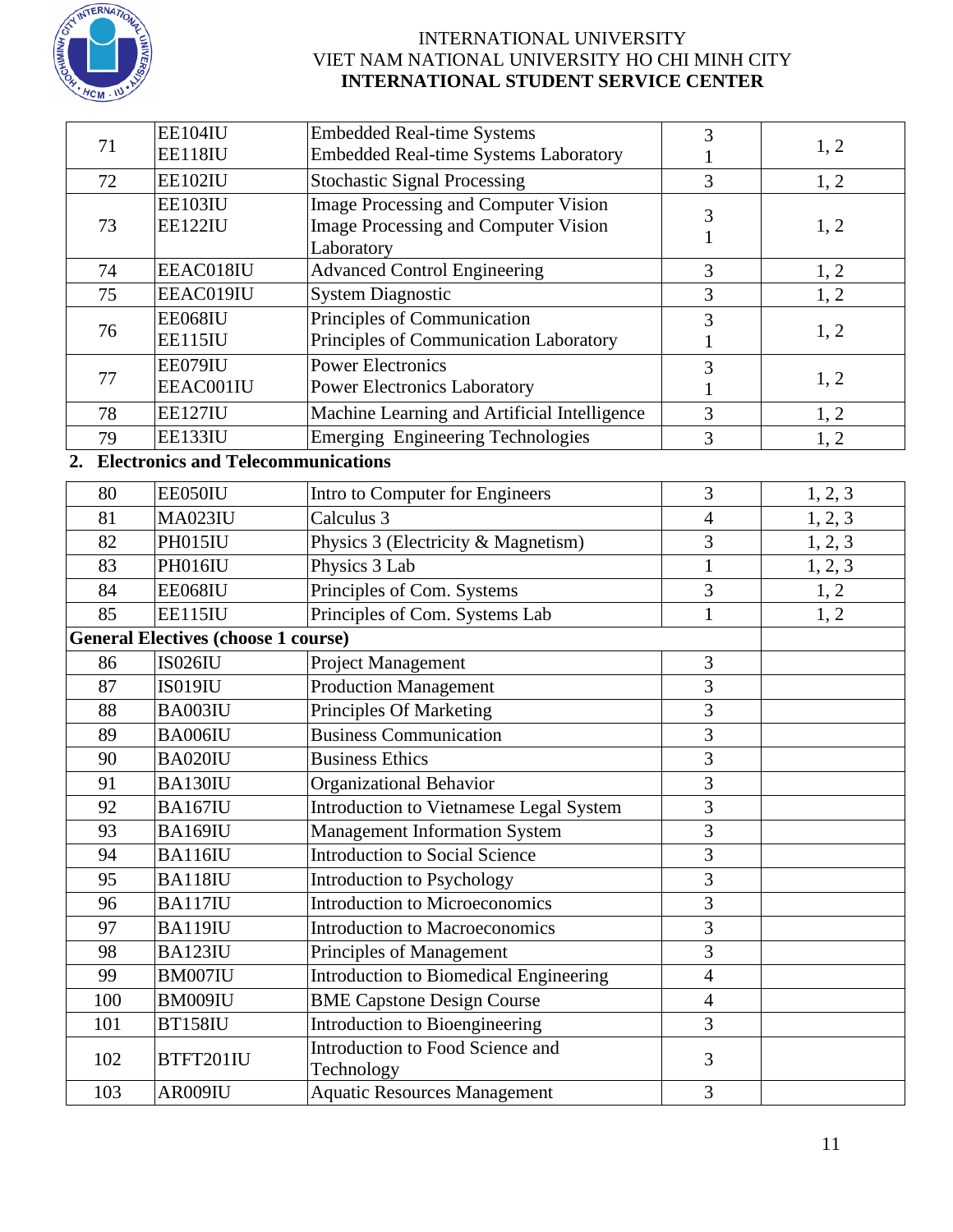

| 104 | CH013IU                                  | <b>Analytical Chemistry</b>                  | $3 + 1$        |                |  |
|-----|------------------------------------------|----------------------------------------------|----------------|----------------|--|
| 105 | <b>IT091IU</b>                           | <b>Computer Networks</b>                     | $\overline{4}$ |                |  |
| 106 | <b>IT094IU</b>                           | <b>Information System Management</b>         | $\overline{4}$ |                |  |
| 107 | <b>IT063IU</b>                           | Theoretical Models in Computing              | $\overline{4}$ |                |  |
|     | EE Electives (choose at least 5 courses) |                                              |                |                |  |
|     | EE061IU                                  | <b>Analog Electronics</b>                    | 3              | 1, 2           |  |
| 108 | EE062IU                                  | <b>Analog Electronics Laboratory</b>         | $\mathbf{1}$   |                |  |
|     | EE105IU                                  | Antenna and Microwave Engineering            | 3              |                |  |
| 109 | EE124IU                                  | Antenna and Microwave Engineering Lab        | 1              | 1, 2           |  |
| 110 | EE075IU                                  | Theory of Automatic Control                  | 3              | 1, 2           |  |
| 111 | EEAC020IU                                | Theory of Automatic Control                  | $\overline{4}$ | 1, 2           |  |
|     | EE063IU                                  | Digital System Design                        | 3              |                |  |
| 111 | <b>EE117IU</b>                           | Digital System Design Lab                    | 1              | 1, 2           |  |
|     | EE066IU                                  | <b>VLSI</b> Design                           | 3              |                |  |
| 113 | <b>EE121IU</b>                           | <b>VLSI</b> Design Lab                       | 1              | 1, 2           |  |
|     | EE079IU                                  | <b>Power Electronics</b>                     | 3              |                |  |
| 114 | EEAC001IU                                | <b>Power Electronics Lab</b>                 | $\mathbf{1}$   | 1, 2           |  |
|     | EE104IU                                  | <b>Embedded Real-time Systems</b>            | 3              |                |  |
| 115 | EE118IU                                  | <b>Embedded Real-time Systems Laboratory</b> | $\mathbf{1}$   | 1, 2           |  |
|     | EE070IU                                  | <b>Wireless Communications Systems</b>       | 3              |                |  |
| 116 | EE116IU                                  | Wireless Communications Systems Lab          | 1              | 1, 2           |  |
|     | EE103IU                                  | <b>Image Processing and Computer Vision</b>  | 3              |                |  |
| 117 | EE122IU                                  | <b>Image Processing and Computer Vision</b>  |                | 1, 2           |  |
|     |                                          | Laboratory                                   |                |                |  |
| 118 | EE123IU                                  | Special Topics in Electrical Engineering     | $\overline{2}$ | 1, 2           |  |
| 119 | EE074IU                                  | <b>Digital Signal Processing Design</b>      | 3              | 1, 2           |  |
| 120 | EE094IU                                  | <b>Digital Electronics</b>                   | 3              | 1, 2           |  |
|     | EE095IU                                  | Digital Electronics Lab                      | 1              |                |  |
| 121 | EEAC008IU                                | Sensors and Instrumentation                  | 3              | $\overline{2}$ |  |
| 122 | EE--IU                                   | Machine learning and Artificial Intelligence | $\overline{3}$ | 1, 2           |  |
| 123 | EE--IU                                   | Internet of Things (IoT)                     | 3              | 1, 2           |  |
| 125 | EE--IU                                   | Internet of Things Lab (IoT Lab)             | $\mathbf{1}$   | 1, 2           |  |
| 126 | EE119IU                                  | <b>Telecommunication Networks</b>            | 3              |                |  |
|     | EE120IU                                  | <b>Telecommunication Networks Lab</b>        | $\mathbf{1}$   | 1, 2           |  |
| 127 | EE072IU                                  | <b>Computer and Communication Networks</b>   | $\overline{3}$ | 1, 2           |  |
| 128 | EE102IU                                  | <b>Stochastic Signal Processing</b>          | 3              | 1, 2           |  |
|     | EE125IU                                  | RF Circuit Design                            | 3              |                |  |
| 129 | EE126IU                                  | RF Circuit Design Lab                        | $\mathbf{1}$   | 1, 2           |  |
| 130 | EE133IU                                  | <b>Emerging Engineering Technologies</b>     | $\overline{3}$ | 1, 2           |  |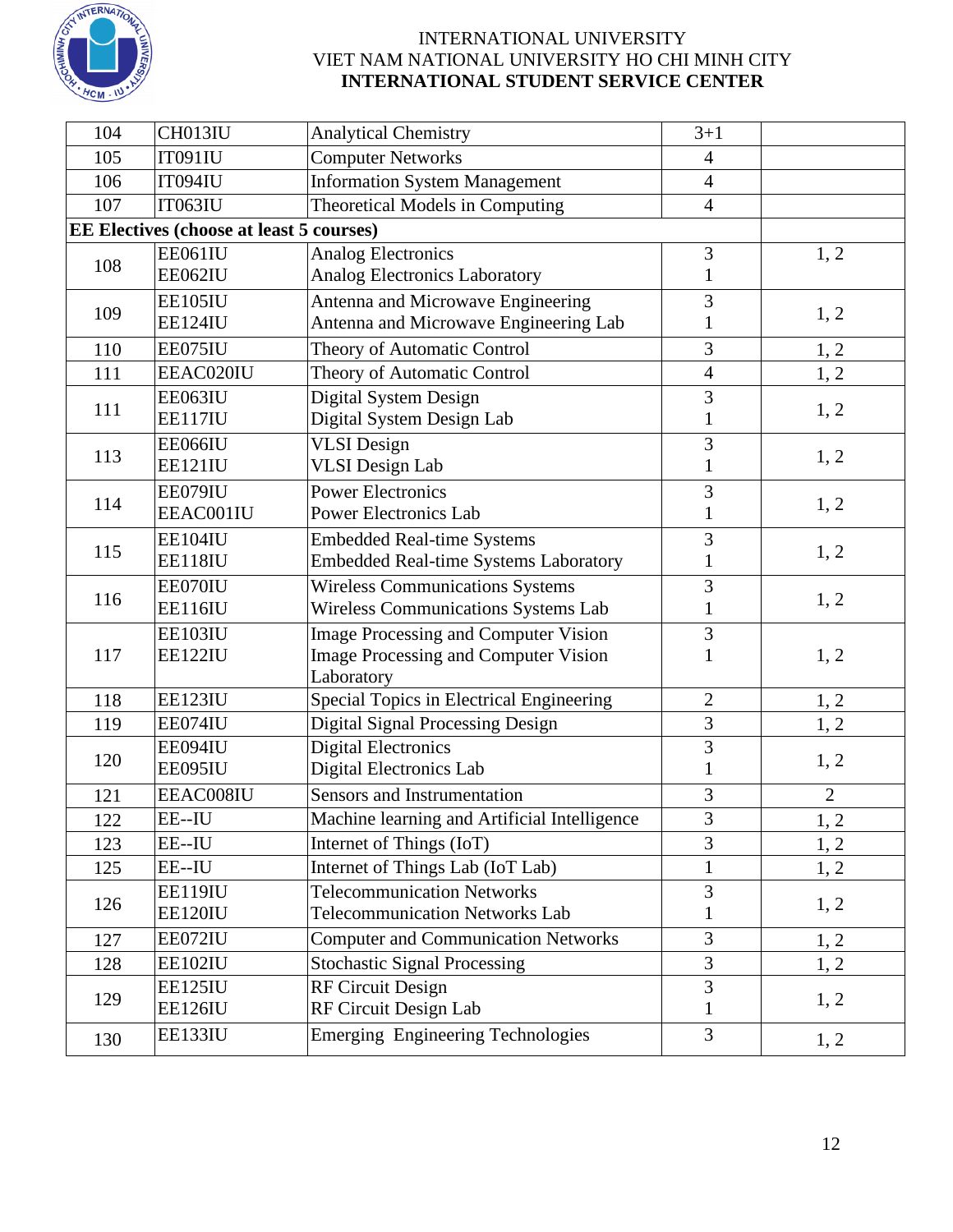

## **SCHOOL OF BIOTECHNOLOGY**

| NO.                        | <b>COURSE ID</b>    | <b>COURSE NAME</b>               |                  | <b>CREDIT</b>    |                | <b>OFFERED</b><br><b>IN SEMESTER</b> |
|----------------------------|---------------------|----------------------------------|------------------|------------------|----------------|--------------------------------------|
|                            |                     |                                  | <b>Theory</b>    | <b>Practice</b>  | <b>Total</b>   |                                      |
| $\mathbf{1}$               | MA001IU             | Calculus 1                       | $\overline{4}$   | $\overline{0}$   | $\overline{4}$ | 1, 2, 3                              |
| $\overline{2}$             | PH013IU             | Physics 1                        | $\overline{2}$   | $\overline{0}$   | $\overline{2}$ | 1, 2, 3                              |
| $\overline{3}$             | <b>BT155IU</b>      | <b>Biology</b>                   | $\overline{3}$   | $\mathbf{1}$     | $\overline{4}$ | 1, 2, 3                              |
| $\overline{4}$             | CH011IU             | Chemistry for<br>Engineers       | 3                | $\overline{0}$   | 3              | 1, 2, 3                              |
| $5\overline{)}$            | CH012IU             | <b>Chemistry Laboratory</b>      | $\overline{0}$   | $\mathbf{1}$     | $\mathbf{1}$   | 1, 2, 3                              |
| 6                          | EN007IU,<br>EN008IU | Academic English 1               | $\overline{4}$   | $\theta$         | $\overline{4}$ | 1, 2, 3                              |
| $\overline{7}$             | <b>MA002IU</b>      | Calculus <sub>2</sub>            | $\overline{4}$   | $\overline{0}$   | $\overline{4}$ | 1, 2, 3                              |
| 8                          | PH014IU             | Physics 2                        | $\overline{2}$   | $\boldsymbol{0}$ | $\overline{2}$ | 1, 2                                 |
| 9                          | EN011IU,<br>EN012IU | Academic English 2               | $\overline{4}$   | $\boldsymbol{0}$ | $\overline{4}$ | 1, 2, 3                              |
| 10                         | PE008IU             | <b>Critical Thinking</b>         | 3                | $\overline{0}$   | 3              | 1, 2, 3                              |
| 11                         | PE014IU             | Environmental<br>Science         | 3                | $\overline{0}$   | 3              | 1, 2, 3                              |
| 12                         | <b>BT152IU</b>      | <b>Biostatistics</b>             | $\overline{2}$   | $\mathbf{1}$     | $\overline{3}$ | 1, 2                                 |
| 13                         | <b>BT156IU</b>      | Biochemistry                     | 3                | $\mathbf{1}$     | $\overline{4}$ | 1, 2                                 |
| <b>Biotechnology</b><br>1. |                     |                                  |                  |                  |                |                                      |
| 14                         | <b>BT150IU</b>      | Introduction to<br>Biotechnology | $\overline{2}$   | $\overline{0}$   | $\overline{2}$ | 1, 2                                 |
| 15                         | <b>BT162IU</b>      | Genetics                         | 3                | $\mathbf{1}$     | $\overline{4}$ | 1, 2                                 |
| 16                         | CH009IU             | Organic Chemistry                | $\overline{3}$   | $\overline{0}$   | $\overline{3}$ | 1, 2                                 |
| 17                         | BT010IU             | <b>Plant Physiology</b>          | $\overline{3}$   | $\overline{0}$   | $\overline{3}$ | 1, 2                                 |
| 18                         | CH013IU             | <b>Analytical Chemistry</b>      | $\overline{3}$   | $\mathbf{1}$     | $\overline{4}$ | 1, 2                                 |
| 19                         | <b>BT164IU</b>      | Microbiology                     | $\overline{3}$   | $\mathbf{1}$     | $\overline{4}$ | 1, 2                                 |
| 20                         | <b>BT220IU</b>      | Cell Biology                     | $\overline{3}$   | $\overline{0}$   | $\overline{3}$ | 1, 2                                 |
| 21                         | <b>BT163IU</b>      | Human and Animal<br>Physiology   | $\overline{3}$   | $\overline{0}$   | $\overline{3}$ | 1, 2                                 |
| 22                         | <b>BT168IU</b>      | Molecular<br>Biotechnology       | 3                | $\mathbf{1}$     | $\overline{4}$ | 1, 2                                 |
| 23                         | <b>BT205IU</b>      | Immunology                       | 3                | $\mathbf{1}$     | $\overline{4}$ | 1, 2                                 |
| 24                         | <b>BT217IU</b>      | <b>Molecular Genetics</b>        | $\overline{3}$   | $\overline{0}$   | $\overline{3}$ | 1, 2                                 |
| 25                         | <b>BT203IU</b>      | <b>Bioinformatics</b>            | 3                | $\mathbf{1}$     | $\overline{3}$ | 1, 2                                 |
| 26                         | <b>BT200IU</b>      | Internship                       | $\boldsymbol{0}$ | $\overline{2}$   | $\overline{2}$ | $\overline{3}$                       |
| 27                         | <b>BT216IU</b>      | <b>Experimental Design</b>       | $\overline{3}$   | $\overline{0}$   | $\overline{3}$ | 1, 2                                 |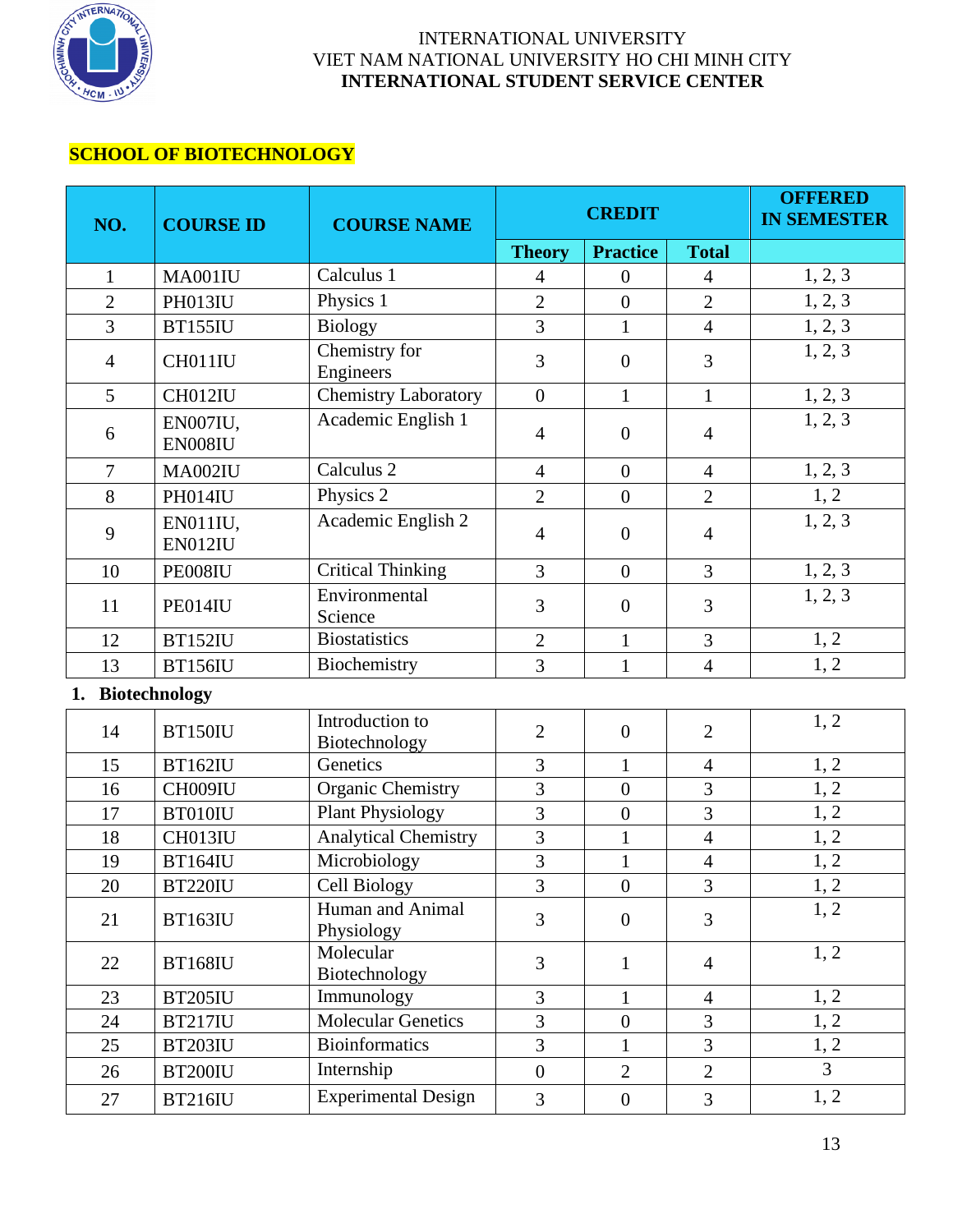

| 28 | <b>BT179IU</b>                                | Thesis                                               | $\boldsymbol{0}$ | 12               | 12             | 1, 2           |  |  |  |
|----|-----------------------------------------------|------------------------------------------------------|------------------|------------------|----------------|----------------|--|--|--|
|    | Free Elective (min 3 credits)                 |                                                      |                  |                  |                |                |  |  |  |
| 29 | IS050IU                                       | Project Management                                   | 3                | $\overline{0}$   | $\overline{3}$ |                |  |  |  |
| 30 | <b>BA115IU</b>                                | Introduction to<br><b>Business</b><br>Administration | 3                | $\overline{0}$   | 3              |                |  |  |  |
| 31 | BA006IU                                       | <b>Business</b><br>Communications                    | 3                | $\boldsymbol{0}$ | $\overline{3}$ |                |  |  |  |
|    | <b>Foundation Elective (min 9 credits)</b>    |                                                      |                  |                  |                |                |  |  |  |
| 32 | <b>BT218IU</b>                                | <b>Plant Science</b>                                 | 3                | $\overline{0}$   | 3              | 1, 2           |  |  |  |
| 33 | <b>BT220IU</b>                                | Marine Biology                                       | 3                | $\boldsymbol{0}$ | 3              | 1, 2           |  |  |  |
| 34 | <b>BT200IU</b>                                | <b>Scientific Writing</b><br>Workshop                | $\overline{2}$   | $\overline{0}$   | $\overline{2}$ | 1, 2           |  |  |  |
| 35 | <b>BT207IU</b>                                | Human Pharmacology                                   | 3                | $\overline{0}$   | 3              | 1, 2           |  |  |  |
| 36 | <b>BT172IU</b>                                | Protein Biotechnology                                | $\overline{3}$   | $\mathbf{1}$     | $\overline{4}$ | 1, 2           |  |  |  |
| 37 | <b>BT305IU</b>                                | Pharmacology<br>genomics                             | 3                | $\overline{0}$   | 3              | 1, 2           |  |  |  |
|    | <b>Professional Elective (min 12 credits)</b> |                                                      |                  |                  |                |                |  |  |  |
| 38 | <b>BT211IU</b>                                | <b>Medical Genetics</b>                              | 3                | $\mathbf{1}$     | $\overline{4}$ | 1, 2           |  |  |  |
| 39 | <b>BT214IU</b>                                | Crop Biotechnology                                   | 3                | $\mathbf{1}$     | $\overline{4}$ | 1              |  |  |  |
| 40 | <b>BT201IU</b>                                | Techniques in Plant<br>Biotechnology                 | 3                | 1                | $\overline{4}$ | 1,2            |  |  |  |
| 41 | <b>BT215IU</b>                                | Algal Biotechnology                                  | 3                | $\mathbf{1}$     | $\overline{4}$ |                |  |  |  |
| 42 | <b>BT177IU</b>                                | Marine Biotechnology                                 | 3                | $\mathbf{1}$     | $\overline{4}$ |                |  |  |  |
| 43 | <b>BT208IU</b>                                | Environmental<br>Biotechnology                       | 3                | $\mathbf{1}$     | $\overline{4}$ |                |  |  |  |
| 44 | <b>BT185IU</b>                                | Pharmaceutical<br>Biotechnology                      | 3                | $\mathbf{1}$     | $\overline{4}$ | $\overline{2}$ |  |  |  |
| 45 | <b>BT184IU</b>                                | <b>Molecular Diagnostics</b>                         | 3                | $\mathbf{1}$     | $\overline{4}$ | $\overline{2}$ |  |  |  |
| 46 | <b>BT174IU</b>                                | Animal<br>Biotechnology                              | 3                | $\mathbf{1}$     | $\overline{4}$ | 1, 2           |  |  |  |
| 47 | <b>BT212IU</b>                                | <b>Stem Cell Biology</b>                             | 3                | $\mathbf 1$      | $\overline{4}$ | $\mathbf{1}$   |  |  |  |
| 48 | <b>BT213IU</b>                                | <b>Medical Microbiology</b>                          | $\overline{3}$   | $\mathbf{1}$     | $\overline{4}$ | $\mathbf{1}$   |  |  |  |
|    | 2. Food Technology                            |                                                      |                  |                  |                |                |  |  |  |
| 49 | <b>FT201IU</b>                                | Introduction to Food<br>Science and<br>Technology    | 3                | $\mathbf{0}$     | 3              | 1, 2           |  |  |  |
| 50 | CH009IU                                       | <b>Organic Chemistry</b>                             | $\overline{3}$   | $\overline{0}$   | $\overline{3}$ | 1, 2           |  |  |  |
| 51 | <b>FT203IU</b>                                | Food Engineering<br>Principles                       | $\overline{4}$   | $\overline{0}$   | $\overline{4}$ | 1, 2           |  |  |  |
| 52 | <b>FT202IU</b>                                | Food Chemistry                                       | 3                | $\overline{0}$   | 3              | 1, 2           |  |  |  |
| 53 | <b>FT302IU</b>                                | Food Analysis                                        | 3                | $\mathbf{1}$     | $\overline{4}$ | 1, 2           |  |  |  |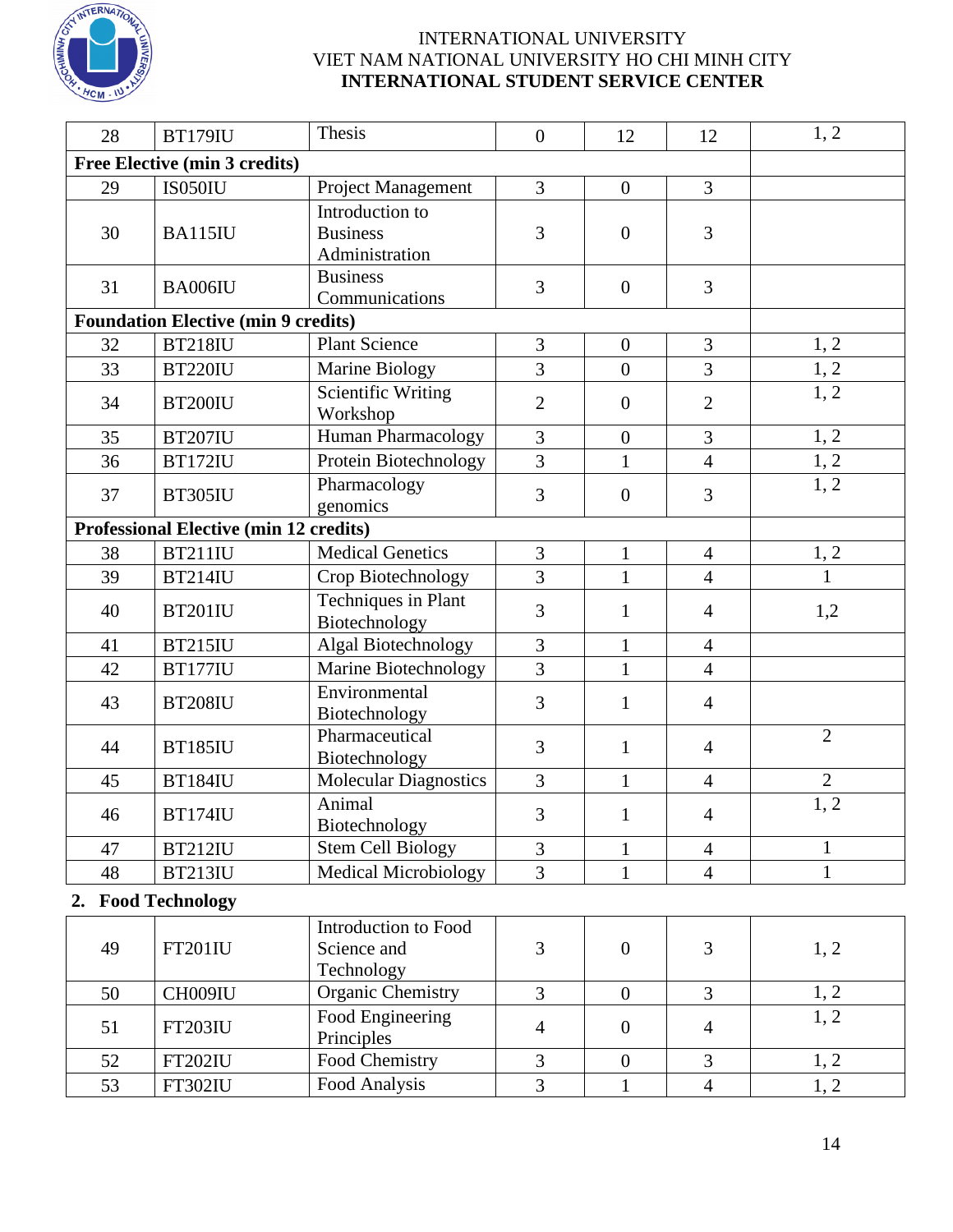

| 54 | <b>FT204IU</b>                                     | Food Microbiology                                    | 3                | $\mathbf{1}$     | $\overline{4}$ | 1, 2           |
|----|----------------------------------------------------|------------------------------------------------------|------------------|------------------|----------------|----------------|
| 55 | <b>FT205IU</b>                                     | Nutrition and<br><b>Functional Foods</b>             | 3                | $\overline{0}$   | $\overline{3}$ | 1, 2           |
| 56 | <b>FT206IU</b>                                     | Enzyme and Food<br>Fermentation                      | $\overline{2}$   | $\mathbf{1}$     | 3              | 1, 2           |
| 57 | <b>FT301IU</b>                                     | Food Unit Operations                                 | 3                | $\mathbf{1}$     | $\overline{4}$ | 1, 2           |
| 58 | BTFT309IU                                          | Food Laws and<br><b>Standards</b>                    | 3                | $\overline{0}$   | $\overline{3}$ | 1, 2           |
| 59 | <b>FT303IU</b>                                     | <b>Toxicology</b> and Food<br>Safety                 | $\overline{3}$   | $\boldsymbol{0}$ | 3              | 1, 2           |
| 60 | <b>FT306IU</b>                                     | Food Packaging and<br><b>Food Additives</b>          | 3                | $\mathbf{0}$     | $\overline{3}$ | 1, 2           |
| 61 | <b>FT304IU</b>                                     | Food Unit Operations<br>$\overline{2}$               | 3                | $\mathbf{1}$     | $\overline{4}$ | 1, 2           |
| 62 | <b>FT305IU</b>                                     | Food Quality<br><b>Assurance System</b>              | 3                | $\overline{0}$   | 3              | 1, 2           |
| 63 | <b>FT310IU</b>                                     | Food Microbiology<br>Analysis                        | $\overline{2}$   | $\mathbf{1}$     | $\overline{3}$ | 1, 2           |
| 64 | <b>FT407IU</b>                                     | Food Sensory<br>Analysis                             | $\overline{2}$   | $\mathbf{1}$     | 3              | 1, 2           |
| 65 | <b>FT408IU</b>                                     | <b>Food Product</b><br>Development and<br>Marketing  | $\mathbf{2}$     | $\mathbf{1}$     | 3              | 1, 2           |
| 66 | <b>BT200IU</b>                                     | Internship                                           | $\boldsymbol{0}$ | $\overline{2}$   | $\overline{2}$ | $\overline{3}$ |
| 67 | <b>BT216IU</b>                                     | <b>Experimental Design</b>                           | 3                | $\mathbf{0}$     | $\overline{3}$ | 1, 2           |
| 68 | <b>BT179IU</b>                                     | Thesis                                               | $\boldsymbol{0}$ | 12               | 12             | 1, 2           |
|    | Elective courses (at least 8 credits)              |                                                      |                  |                  |                |                |
| 69 | IS050IU                                            | Project Management                                   | 3                | $\overline{0}$   | 3              |                |
| 70 | BA115IU                                            | Introduction to<br><b>Business</b><br>Administration | 3                | $\overline{0}$   | 3              |                |
| 71 | BA006IU                                            | <b>Business</b><br>Communications                    | 3                | $\overline{0}$   | $\overline{3}$ |                |
| 72 | BA164IU                                            | Production and<br>Operation<br>Management            | 3                | $\overline{0}$   | $\overline{3}$ |                |
| 73 | BA022IU                                            | Logistics and Supply<br><b>Chain Management</b>      | 3                | $\overline{0}$   | $\overline{3}$ |                |
|    | <b>Professional Elective (at least 21 credits)</b> |                                                      |                  |                  |                |                |
| 74 | <b>FT401IU</b>                                     | Dairy Product<br>Technology                          | 3                | $\mathbf{1}$     | $\overline{4}$ | $\mathbf{1}$   |
| 75 | <b>FT402IU</b>                                     | <b>Beverage Technology</b>                           | 3                | $\mathbf{1}$     | $\overline{4}$ | $\overline{2}$ |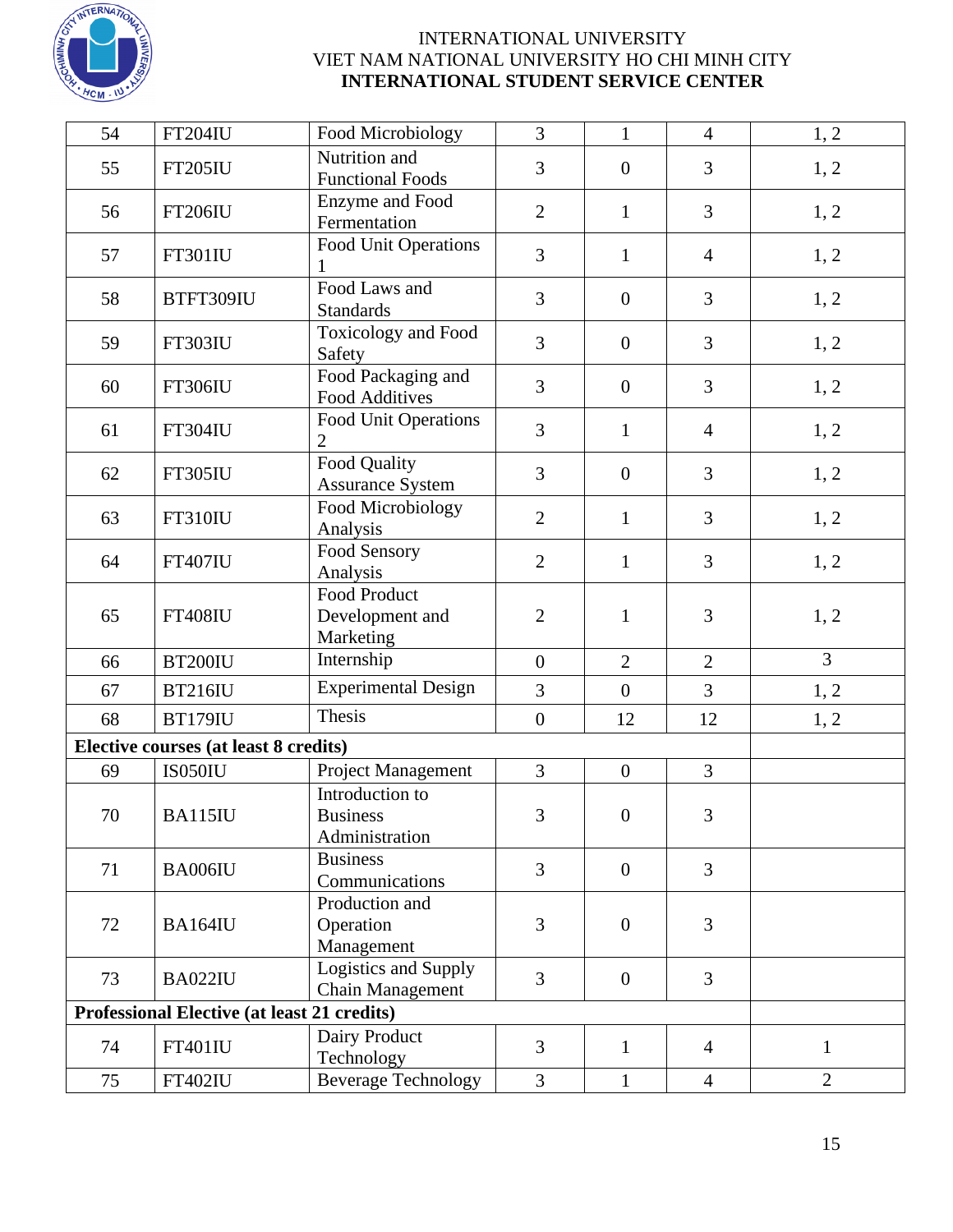

| 76 | FT403IU                                            | <b>Cereal Product</b><br>Technology                         | 3              | $\mathbf{1}$     | $\overline{4}$ | $\mathbf{1}$   |
|----|----------------------------------------------------|-------------------------------------------------------------|----------------|------------------|----------------|----------------|
| 77 | <b>FT404IU</b>                                     | <b>Aquatic Product</b><br>Technology                        | 3              | $\mathbf{1}$     | $\overline{4}$ | $\mathbf{1}$   |
| 78 | <b>FT405IU</b>                                     | <b>Meat Product</b><br>Technology                           | 3              | $\mathbf{1}$     | $\overline{4}$ | $\overline{2}$ |
| 79 | <b>FT406IU</b>                                     | Technology of Coffee,<br>Tea and Cacao                      | 3              | $\mathbf{1}$     | $\overline{4}$ | $\overline{2}$ |
|    |                                                    | 3. Fisheries Management (Aquascience) Program               |                |                  |                |                |
| 80 | AR101IU                                            | <b>Aquatic Ecology</b>                                      | 3              | $\overline{0}$   | 3              | $\overline{2}$ |
| 81 | <b>AR102IU</b>                                     | Introduction to ARM                                         | 3              | $\boldsymbol{0}$ | $\overline{3}$ | $\mathbf{1}$   |
| 82 | <b>BT162IU</b>                                     | Genetics                                                    | 3              | $\mathbf{1}$     | $\overline{4}$ | 1, 2           |
| 83 | <b>AR206IU</b>                                     | Fish Laboratory and<br><b>Water Quality</b><br>Analysis     | $\mathbf{1}$   | $\overline{3}$   | $\overline{4}$ | $\overline{2}$ |
| 84 | <b>AR208IU</b>                                     | <b>Fish Classification</b>                                  | $\overline{2}$ | $\boldsymbol{0}$ | $\mathbf{2}$   | $\mathbf{1}$   |
| 85 | <b>BT220IU</b>                                     | Marine Biology                                              | $\overline{3}$ | $\overline{0}$   | $\overline{3}$ | $\overline{2}$ |
| 86 | <b>BT150IU</b>                                     | Introduction to<br>Biotechnology                            | $\overline{2}$ | $\boldsymbol{0}$ | $\overline{2}$ | 1, 2           |
| 87 | <b>AR205IU</b>                                     | <b>Fish Physiology</b>                                      | $\overline{3}$ | $\mathbf{1}$     | $\overline{4}$ | $\overline{2}$ |
| 88 | AR201IU                                            | Aquatic Microbiology                                        | 3              | $\mathbf{1}$     | $\overline{4}$ | $\overline{2}$ |
| 89 | <b>AR207IU</b>                                     | <b>Field Course</b>                                         | $\mathbf{1}$   | $\overline{0}$   | $\mathbf{1}$   | 3              |
| 90 | BA154IU                                            | Entrepreneurship and<br><b>Small Business</b><br>Management | 3              | $\boldsymbol{0}$ | $\overline{3}$ |                |
| 91 | AR311IU                                            | <b>Environmental Impact</b><br>Assessment                   | $\overline{2}$ | $\mathbf{1}$     | $\overline{3}$ | $\mathbf{1}$   |
| 92 | <b>IS150IU</b>                                     | Project Management                                          | 3              | $\overline{0}$   | $\overline{3}$ |                |
| 93 | <b>BT216IU</b>                                     | <b>Scientific Writing</b><br>Workshop                       | $\mathfrak{2}$ | $\boldsymbol{0}$ | $\overline{2}$ | 1, 2           |
|    | Elective courses (at least 9 credits)              |                                                             |                |                  |                |                |
| 94 | <b>BT168IU</b>                                     | Molecular<br>Biotechnology                                  | $\overline{3}$ | $\mathbf{1}$     | $\overline{4}$ | 1, 2           |
| 95 | AR202IU                                            | Global Climate<br>Changes                                   | 3              | $\overline{0}$   | $\overline{3}$ | $\mathbf{1}$   |
| 96 | BA003IU                                            | Principal of Marketing                                      | 3              | $\overline{0}$   | $\overline{3}$ |                |
| 97 | BA115IU                                            | Introduction to<br><b>Business</b><br>Administration        | 3              | $\mathbf{0}$     | 3              |                |
| 98 | BA006IU                                            | <b>Business</b><br>Communications                           | $\overline{3}$ | $\overline{0}$   | $\overline{3}$ |                |
|    | <b>Professional Elective (at least 21 credits)</b> |                                                             |                |                  |                |                |
| 99 | <b>BT177IU</b>                                     | Marine Biotechnology                                        | $\mathfrak{Z}$ | $\mathbf{1}$     | $\overline{4}$ | $\overline{2}$ |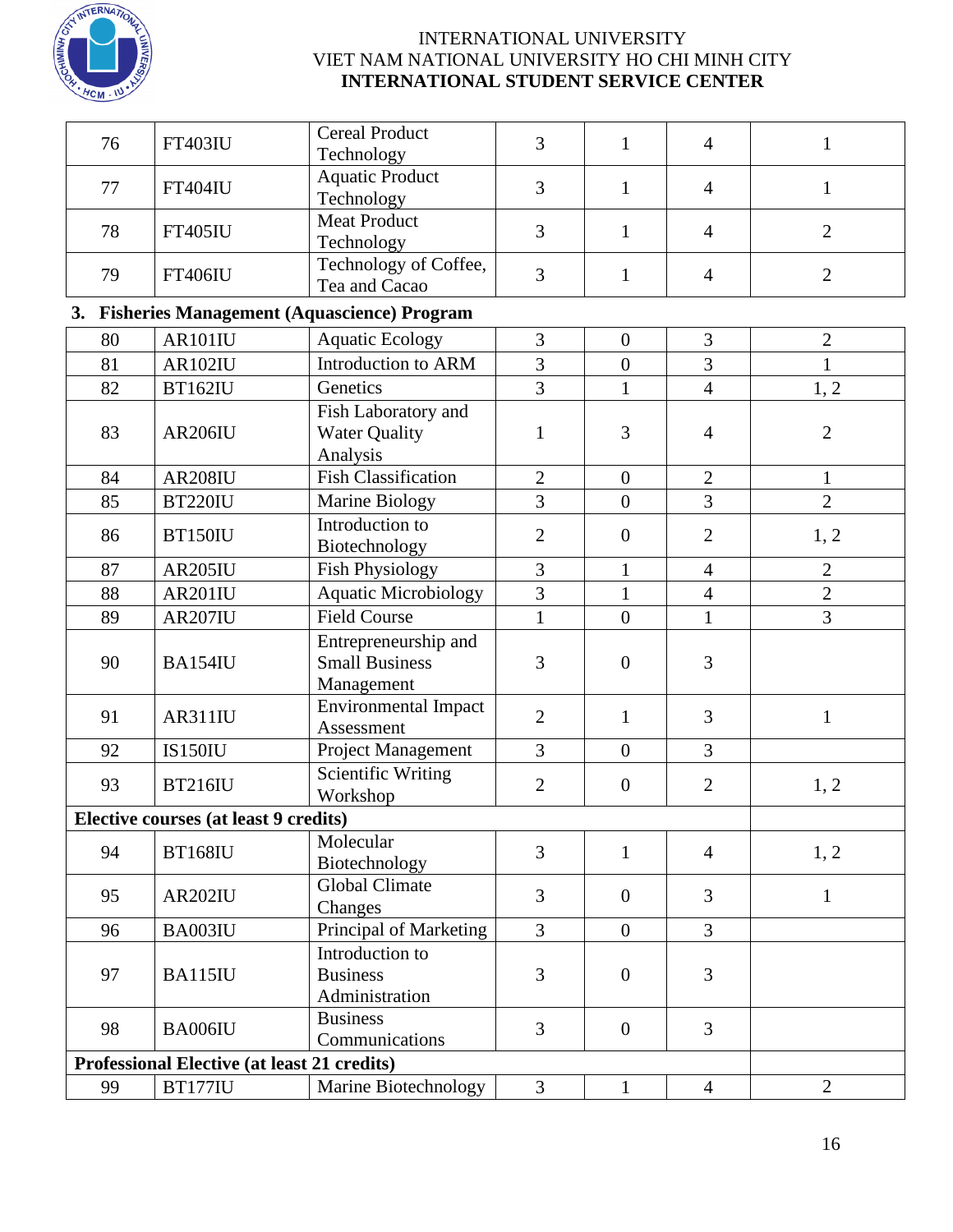

| 100             | AR308IU        | <b>Fish Nutrition and</b><br><b>Feed Formulation</b>              | 3                | $\mathbf{1}$     | $\overline{4}$ | $\mathbf{1}$   |
|-----------------|----------------|-------------------------------------------------------------------|------------------|------------------|----------------|----------------|
| 101             | AR314IU        | Fish Breeding                                                     | $\overline{2}$   | $\overline{2}$   | $\overline{4}$ | $\overline{2}$ |
| 102             | AR310IU        | <b>Fish Diseases</b>                                              | $\overline{2}$   | $\mathbf{1}$     | 3              | $\mathbf{1}$   |
|                 |                | Production and                                                    |                  |                  |                |                |
| 103             | BA164IU        | Operations<br>Management                                          | 3                | $\overline{0}$   | 3              |                |
| 104             | BA032IU        | <b>Sales Management</b>                                           | 3                | $\overline{0}$   | $\overline{3}$ |                |
| 105             | IS056IU        | Introduction to<br>Logistic and Supply<br><b>Chain Management</b> | 3                | $\overline{0}$   | 3              |                |
| 106             | AR306IU        | <b>Integrated Coastal</b><br>Zone Management                      | 3                | $\overline{0}$   | 3              | $\overline{2}$ |
| 107             | AR313IU        | Aquariums &<br><b>Ornamental Fish</b>                             | $\overline{2}$   | $\mathbf{1}$     | 3              | $\overline{2}$ |
| 4. Biochemistry |                |                                                                   |                  |                  |                |                |
| 108             | BC101IU        | Inorganic Chemistry                                               | 3                | $\mathbf{1}$     | $\overline{4}$ | 1, 2           |
| 109             | BC102IU        | Introduction to<br>Biochemistry                                   | $\overline{2}$   | $\overline{0}$   | $\overline{2}$ | 1, 2           |
| 110             | BC202IU        | Fundamentals of<br><b>Analytical Chemistry</b>                    | 3                | $\overline{0}$   | 3              | $\overline{2}$ |
| 111             | <b>BT162IU</b> | Genetics                                                          | 3                | $\mathbf{1}$     | $\overline{4}$ | 1, 2           |
| 112             | <b>BT200IU</b> | Scientific Writing<br>Workshop                                    | 3                | $\mathbf{1}$     | $\overline{4}$ | 1, 2           |
| 113             | BC201IU        | Organic Chemistry 1                                               | 3                | $\boldsymbol{0}$ | 3              | 1, 2           |
| 114             | BC206IU        | Organic Chemistry 2                                               | $\overline{3}$   | $\overline{0}$   | 3              | 1, 2           |
| 115             | <b>BC207IU</b> | <b>Organic Chemistry</b><br>Lab                                   | $\boldsymbol{0}$ | $\overline{2}$   | $\overline{2}$ | 1, 2           |
| 116             | <b>BC209IU</b> | Biochemistry 1                                                    | 3                | $\boldsymbol{0}$ | 3              | 1, 2           |
| 117             | <b>BC210IU</b> | Biochemistry 2                                                    | 3                | $\sqrt{2}$       | 5              | 1, 2           |
| 118             | BC204IU        | <b>Instrumental Analysis</b>                                      | $\overline{3}$   | $\mathbf{1}$     | $\overline{4}$ | 1, 2           |
| 119             | <b>BT405IU</b> | Physical Chemistry                                                | 3                | $\overline{0}$   | 3              | 1, 2           |
| 120             | <b>BT164IU</b> | Microbiology                                                      | 3                | $\mathbf{1}$     | $\overline{4}$ | 1, 2           |
| 121             | BT203IU        | <b>Bioinformatics</b>                                             | $\overline{3}$   | $\mathbf{1}$     | $\overline{4}$ | 1, 2           |
| 122             | BC302IU        | Biophysical<br>Chemistry                                          | 3                | $\mathbf{1}$     | $\overline{3}$ | $\overline{2}$ |
| 123             | BC304IU        | Biopharmaceutics                                                  | 3                | $\overline{0}$   | $\overline{3}$ | $\mathbf{1}$   |
| 124             | BC301IU        | Enzymology                                                        | $\overline{3}$   | 1                | $\overline{4}$ | $\overline{2}$ |
| 125             | BC405IU        | Fermentation<br>Technology                                        | 3                | $\mathbf{1}$     | $\overline{4}$ | $\overline{2}$ |
| 126             | <b>BT205IU</b> | Immunology                                                        | 3                | $\mathbf{1}$     | $\overline{4}$ | 1, 2           |
| 127             | BC403IU        | <b>Clinical Biochemistry</b>                                      | 3                | $\mathbf{1}$     | $\overline{4}$ | $\overline{2}$ |
| 128             | <b>BT200IU</b> | Internship                                                        | $\boldsymbol{0}$ | $\overline{2}$   | $\overline{2}$ | $\overline{3}$ |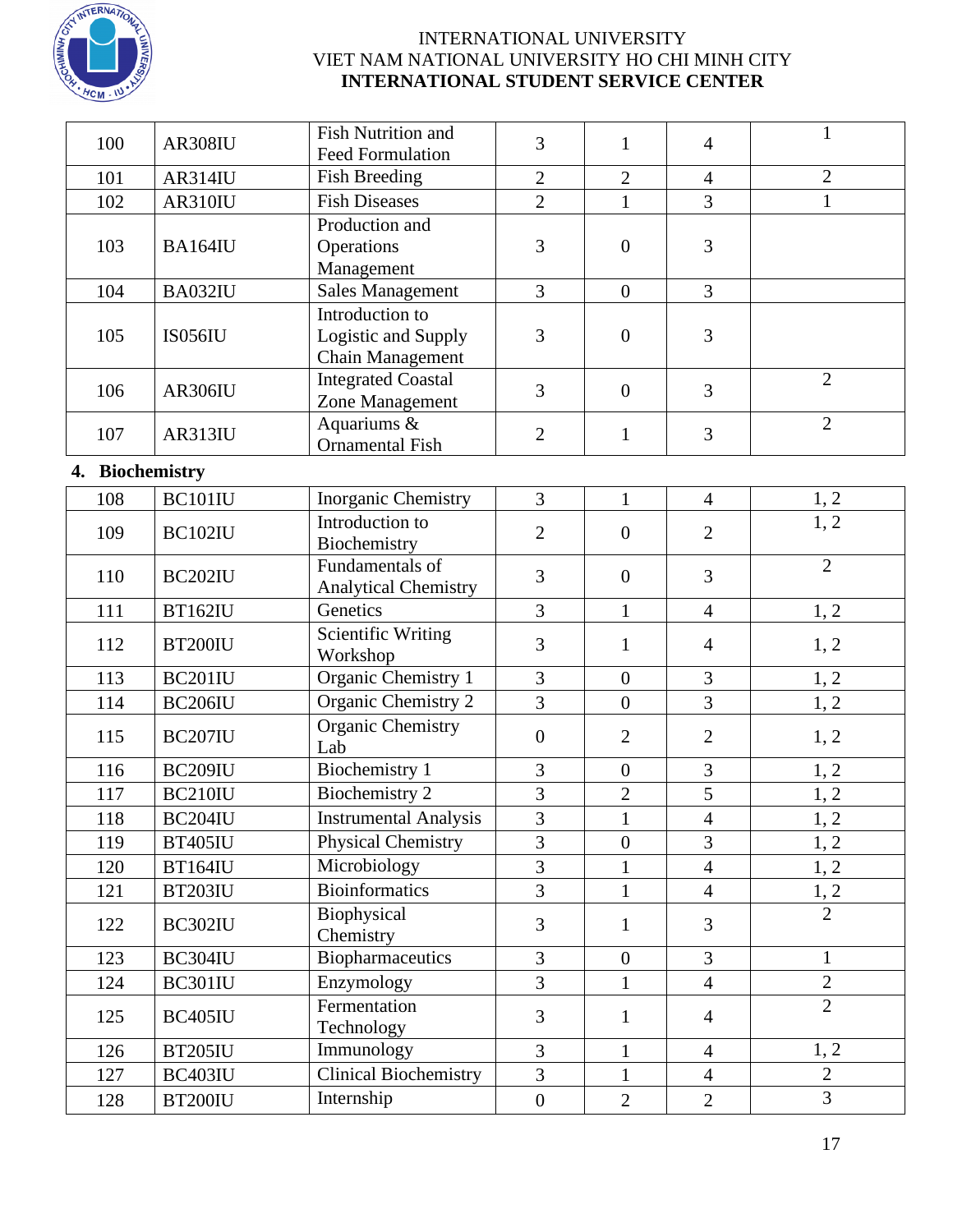

| 129                                     | <b>BT179IU</b>                                        | Thesis                                    | $\mathbf{0}$   | 12             | 12             | 1, 2           |
|-----------------------------------------|-------------------------------------------------------|-------------------------------------------|----------------|----------------|----------------|----------------|
| <b>Elective Courses (min 6 credits)</b> |                                                       |                                           |                |                |                |                |
| 130                                     | IS050IU                                               | <b>Project Management</b>                 | 3              | $\theta$       | $\overline{3}$ |                |
| 131                                     | <b>BA164IU</b>                                        | Production and<br>Operation<br>Management | 3              | $\overline{0}$ | 3              |                |
| 132                                     | <b>BA022IU</b>                                        | Logistics and Supply<br>Chain Management  | 3              | $\overline{0}$ | 3              |                |
| 133                                     | BA003IU                                               | Principles of<br>Marketing                | 3              | $\overline{0}$ | 3              |                |
|                                         | <b>Professional Elective Courses (min 12 credits)</b> |                                           |                |                |                |                |
| 134                                     | BC311IU                                               | Nutritional<br>Biochemistry               | 3              | 1              | $\overline{4}$ | $\overline{2}$ |
| 135                                     | BC402IU                                               | <b>Nutrition Therapy</b>                  | 3              | $\mathbf{1}$   | $\overline{4}$ | 1              |
| 136                                     | BC406IU                                               | <b>Clinical Nutrition</b>                 | 3              | 1              | $\overline{4}$ | $\overline{2}$ |
| 137                                     | <b>BC408IU</b>                                        | Drug Development                          | 3              | $\Omega$       | 3              | 1              |
| 138                                     | BC409IU                                               | Cosmetics &<br>Cosmeceuticals 1           | 3              | $\theta$       | 3              | $\mathbf{1}$   |
| 139                                     | BC410IU                                               | Cosmetics &<br>Cosmeceuticals 2           | 3              | $\overline{0}$ | 3              | $\mathbf{1}$   |
| 140                                     | BC411IU                                               | Cosmetics &<br><b>Cosmeceuticals Lab</b>  | $\overline{0}$ | $\overline{2}$ | 2              | $\overline{2}$ |
| 141                                     | BC412IU                                               | Nutraceuticals                            | 3              | 1              | 4              |                |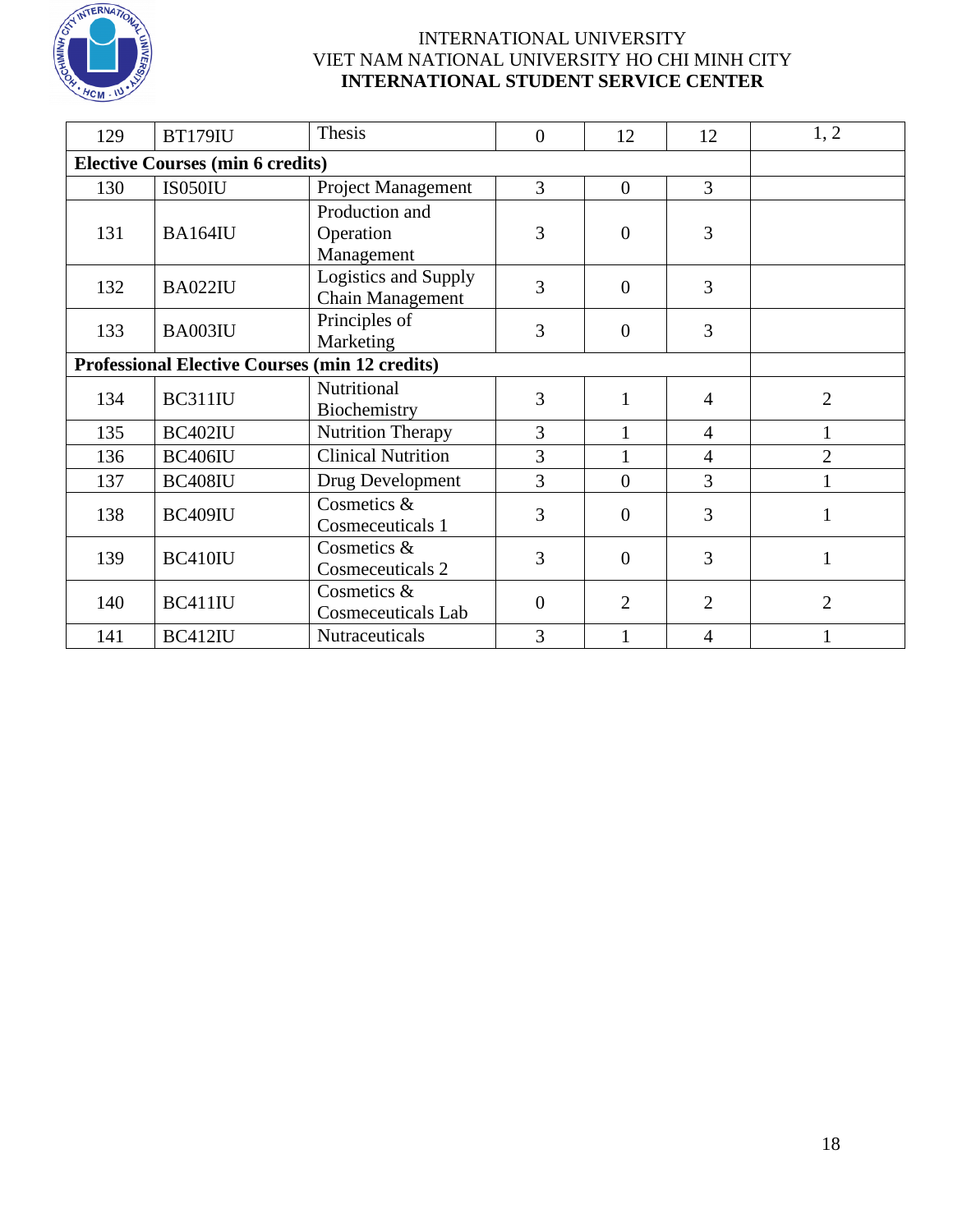

## **SCHOOL OF INFORMATION TECHNOLOGY**

## **1. Bachelor of Science in Data Science**

| NO.            | <b>COURSE ID</b>                | <b>COURSE NAME</b>                           | <b>CREDIT</b>  | <b>OFFERED</b><br>IN<br><b>SEMESTER</b> |
|----------------|---------------------------------|----------------------------------------------|----------------|-----------------------------------------|
| 1              | MA001IU                         | Calculus 1                                   | $\overline{4}$ | 1                                       |
| $\overline{2}$ | PH013IU                         | Physics 1                                    | $\overline{2}$ | $\mathbf{1}$                            |
| 3              | CH011IU                         | Chemistry                                    | 3              |                                         |
| $\overline{4}$ | CH012IU                         | Chemistry Lab                                | $\mathbf{1}$   | $\mathbf{1}$                            |
| 5              | <b>IT135IU</b>                  | <b>Introduction to Data Science</b>          | 3              | 1                                       |
| 6              | <b>EN008IU &amp;</b><br>EN007IU | Academic English 1                           | $\overline{4}$ | 1                                       |
| 7              | PT001IU                         | Physical Training 1                          | 3              | $\mathbf{1}$                            |
| 8              | MA003IU                         | Calculus <sub>2</sub>                        | $\overline{4}$ | $\overline{2}$                          |
| 9              | PH014IU                         | Physics 2                                    | $\overline{c}$ | $\overline{c}$                          |
| 10             | <b>IT136IU</b>                  | <b>Regression Analysis</b>                   | $\overline{4}$ | $\overline{2}$                          |
| 11             | <b>IT151IU</b>                  | <b>Statistical Methods</b>                   | 3              | $\overline{2}$                          |
| 12             | <b>IT149IU</b>                  | Fundamentals of Programming                  | $\overline{4}$ | $\overline{2}$                          |
| 13             | <b>EN011IU &amp;</b><br>EN012IU | Academic English 2                           | $\overline{4}$ | $\overline{2}$                          |
| 14             | PT002IU                         | Physical Training 2                          | 3              | $\overline{2}$                          |
| 15             | <b>MA023IU</b>                  | Calculus 3                                   | $\overline{4}$ | $\mathbf{1}$                            |
| 16             | PE014IU                         | <b>Environmental Science</b>                 | 3              | 1                                       |
| 17             | <b>IT069IU</b>                  | <b>Object-Oriented Programming</b>           | $\overline{4}$ | 1                                       |
| 18             | <b>IT137IU</b>                  | Data Analysis                                | $\overline{4}$ | 1                                       |
| 19             | <b>IT138IU</b>                  | Data Science and Data Visualization          | $\overline{4}$ | $\overline{2}$                          |
| 20             | IT079IU                         | Principles of Database Management            | $\overline{4}$ | $\overline{2}$                          |
| 21             | IT090IU                         | Object-Oriented Analysis and Design          | $\overline{4}$ | $\overline{2}$                          |
| 22             | IT013IU                         | Data Structures and Algorithms               | $\overline{4}$ | $\overline{2}$                          |
| 23             | <b>MA026IU</b>                  | Probability, Statistic & Random Process      | 3              | $\mathbf{1}$                            |
| 24             | <b>IT139IU</b>                  | Scalable and Distributed Computing           | $\overline{4}$ | $\mathbf{1}$                            |
| 25             | <b>IT140IU</b>                  | <b>Fundamental Concepts of Data Security</b> | $\overline{4}$ | 1                                       |
| 26             | PE008IU                         | <b>Critical Thinking</b>                     | 3              | $\mathbf{1}$                            |
| 27             | <b>IT132IU</b>                  | Introduction to Data mining                  | $\overline{4}$ | $\overline{2}$                          |
| 28             | <b>IT142IU</b>                  | Analytics for Observational Data             | $\overline{4}$ | $\overline{2}$                          |
| 29             |                                 | Elective                                     | $\overline{4}$ | $\overline{2}$                          |
| 30             | IT097IU                         | Introduction to Artificial Intelligence      | $\overline{4}$ | $\overline{2}$                          |
| 31             | <b>IT143IU</b>                  | Fundamentals of Big Data Technology          | $\overline{4}$ | $\mathbf{1}$                            |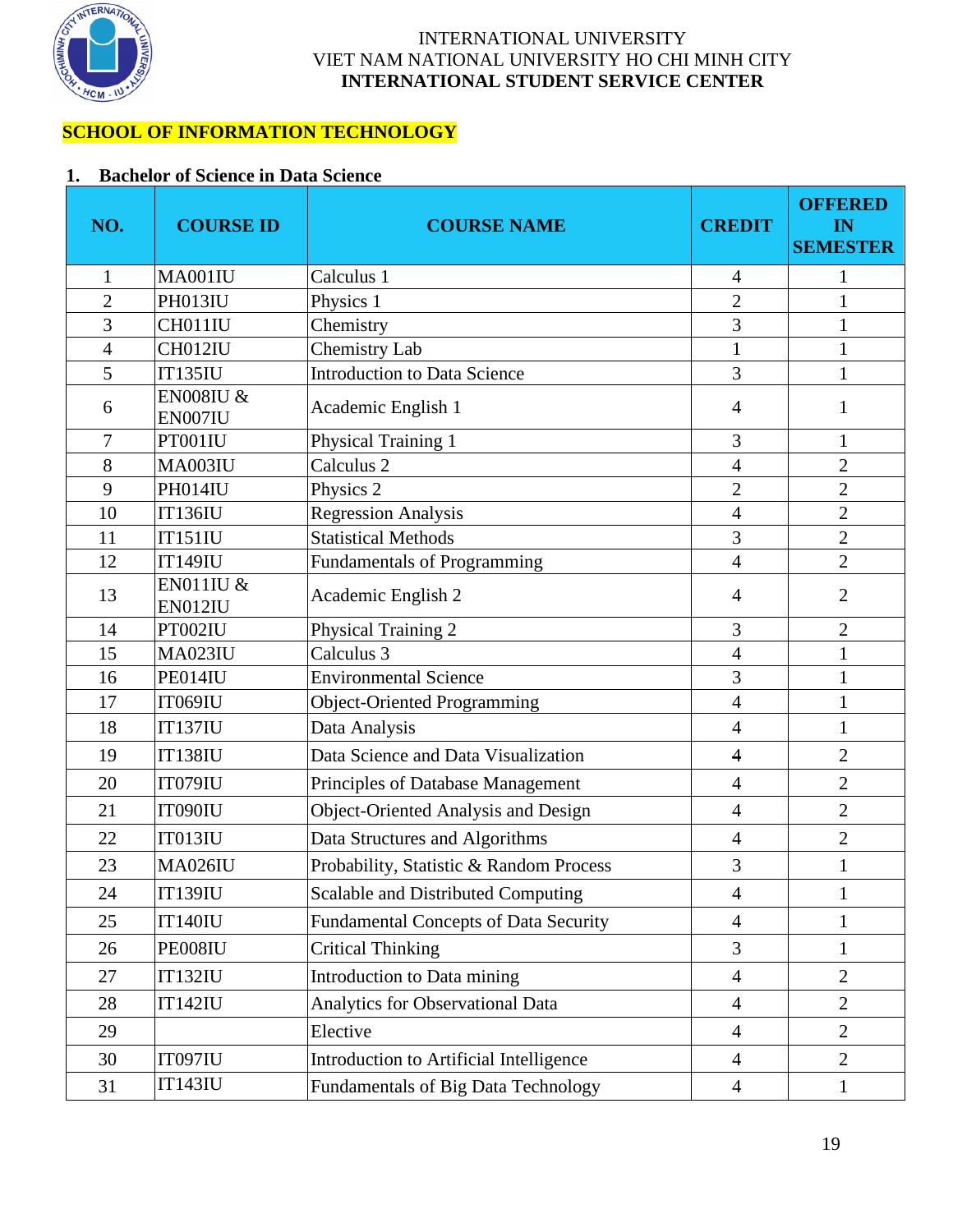

| <b>Elective Courses</b> |                       |                                                     |                |                |
|-------------------------|-----------------------|-----------------------------------------------------|----------------|----------------|
| 32                      | <b>IT144IU</b>        | <b>Business Process Analysis</b>                    | 4              |                |
| 33                      | <b>IS021IU</b>        | Deterministic model in Operations Research          | 4              |                |
| 34                      | <b>IT145IU</b>        | <b>Decision Support Systems</b>                     | $\overline{4}$ |                |
| 35                      | <b>IT146IU</b>        | Theory of Networks                                  | $\overline{4}$ |                |
| 36                      | <b>IT148IU</b>        | <b>Experimental Design</b>                          | $\overline{4}$ |                |
| 37                      | <b>IT141IU</b>        | Big Data Applications: Machine Learning at<br>Scale | 4              |                |
| 38                      | <b>IT150IU</b>        | Blockchain                                          | 4              |                |
| 39                      | <b>IT152IU</b>        | Data mining for IoT                                 | $\overline{4}$ |                |
| 40                      | IT056IU               | <b>Software Project Management</b>                  | $\overline{4}$ |                |
| 41                      | IT094IU               | <b>Information System Management</b>                | $\overline{4}$ |                |
| 42                      | <b>IT147IU</b>        | <b>Mobile Cloud Computing</b>                       | 4              |                |
| 43                      | <b>IT120IU</b>        | Entrepreneurship                                    | 3              |                |
| 44                      | ISME105IU             | Optimization                                        | 3              |                |
| 2.                      |                       | <b>Bachelor of Engineering in Computer Science</b>  |                |                |
| 45                      | CH011IU               | <b>Chemistry for Engineers</b>                      | 3              | 1              |
| 46                      | CH012IU               | <b>Chemistry Laboratory</b>                         | $\mathbf{1}$   | 1              |
| 47                      | EN007IU               | <b>Writing AE1</b>                                  | $\mathbf{2}$   | 1              |
| 48                      | EN008IU               | Listening AE1                                       | $\overline{2}$ | 1              |
| 49                      | IT064IU               | Introduction to Computing                           | 3              | 1              |
| 50                      | MA001IU               | Calculus 1                                          | $\overline{4}$ | 1              |
| 51                      | PH013IU               | Physics 1                                           | $\overline{2}$ | 1              |
| 52                      | PH014IU               | Physics 2                                           | $\overline{2}$ | 1              |
| 53                      | PT001IU               | Physical Training 1                                 | 3              | 1              |
| 54                      | EN011IU               | <b>Writing AE2</b>                                  | $\overline{2}$ | $\overline{2}$ |
| 55                      | EN012IU               | <b>Speaking AE2</b>                                 | $\overline{2}$ | $\overline{2}$ |
| 56                      | <b>IT116IU</b>        | $C/C++$ Programing                                  | 4              | $\mathbf{2}$   |
| 57                      | MA003IU               | Calculus <sub>2</sub>                               | $\overline{4}$ | $\overline{2}$ |
| 58                      | PE008IU               | <b>Critical Thinking</b>                            | 3              | $\overline{2}$ |
| 59                      | PH015IU               | Physics 3                                           | 3              | $\overline{2}$ |
| 60                      | <b>PH016IU</b>        | Physics 3 Laboratory                                | $\mathbf{1}$   | $\overline{2}$ |
| 61                      | PT002IU               | Physical Training 2                                 | 3              | $\overline{2}$ |
| 62                      | <b>IT131IU</b>        | Theoretical Models in Computing                     | $\overline{4}$ | 1              |
| 63                      | <b>IT067IU</b>        | Digital Logic Design                                | 3              | 1              |
| 64                      | <b>IT069IU</b>        | <b>Object-Oriented Programming</b>                  | $\overline{4}$ | 1              |
| 65                      | <b>IT099IU</b>        | Digital Logic Design Laboratory                     | $\mathbf{1}$   | 1              |
| 66                      | <b>IT153IU</b>        | <b>Discrete Mathematics</b>                         | $\overline{3}$ | 1              |
| 67                      | MA023IU or<br>MA024IU | Calculus 3 or Differential Equations                | $\overline{4}$ | 1              |
| 68                      | PH012IU               | Physics 4                                           | $\overline{2}$ | $\mathbf{1}$   |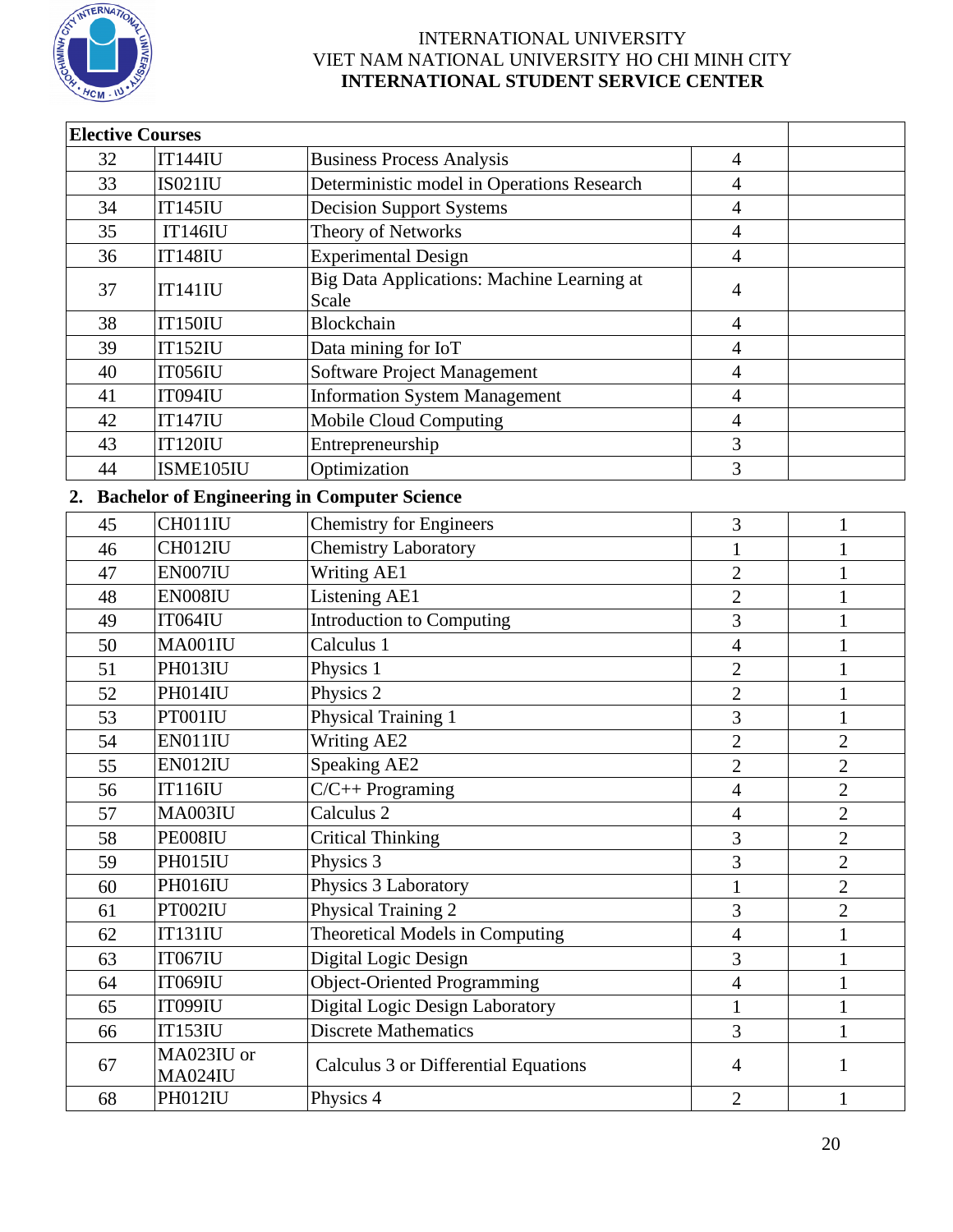

| 69                      | IT013IU        | <b>Algorithms &amp; Data Structures</b>              | $\overline{4}$ | $\overline{2}$ |
|-------------------------|----------------|------------------------------------------------------|----------------|----------------|
| 70                      | IT079IU        | Principles of Database Management                    | 4              | $\overline{2}$ |
| 71                      | <b>IT089IU</b> | <b>Computer Architecture</b>                         | $\overline{4}$ | $\overline{2}$ |
| 72                      | IT090IU        | Object-Oriented Analysis and Design                  | $\overline{4}$ | $\overline{2}$ |
| 73                      | IT076IU        | Software Engineering                                 | $\overline{4}$ | $\mathbf{1}$   |
| 74                      | IT017IU        | <b>Operating Systems</b>                             | $\overline{4}$ |                |
| 75                      | IT091IU        | <b>Computer Networks</b>                             | $\overline{4}$ | 1              |
| 76                      | <b>MA026IU</b> | Probability, Statistic & Random Process              | 3              | 1              |
| 77                      | IT092IU        | Principles of Programming Languages                  | $\overline{4}$ | $\overline{2}$ |
| 78                      | <b>IT093IU</b> | <b>Web Application Development</b>                   | $\overline{4}$ | $\overline{2}$ |
| 79                      | IT097IU        | Introduction to Artificial Intelligence              | $\overline{4}$ | $\overline{c}$ |
| 80                      |                | Elective                                             | 4              | $\overline{2}$ |
| 81                      | <b>IT120IU</b> | Entrepreneurship                                     | 3              | $\mathbf{1}$   |
| <b>Elective Courses</b> |                |                                                      |                |                |
| 82                      | <b>IT024IU</b> | <b>Computer Graphics</b>                             | $\overline{4}$ |                |
| 83                      | <b>IT056IU</b> | Software Project Management                          | $\overline{4}$ |                |
| 84                      | <b>IT094IU</b> | <b>Information System Management</b>                 | $\overline{4}$ |                |
| 85                      | <b>IT096IU</b> | Net-Centric Programming                              | $\overline{4}$ |                |
| 86                      | <b>IT133IU</b> | <b>Mobile Application Development</b>                | $\overline{4}$ |                |
| 87                      | <b>IT134IU</b> | <b>Internet of Things</b>                            | $\overline{4}$ |                |
| 88                      | <b>IT132IU</b> | <b>Introduction to Data Mining</b>                   | $\overline{4}$ |                |
| 89                      | <b>IT114IU</b> | <b>Software Architecture</b>                         | 4              |                |
| 90                      | <b>IT130IU</b> | <b>Digital Image Processing</b>                      | $\overline{4}$ |                |
|                         |                | 3. Bachelor of Engineering of Information Technology |                |                |
| 91                      | CH011IU        | <b>Chemistry for Engineers</b>                       | 3              | $\mathbf{1}$   |
| 92                      | CH012IU        | <b>Chemistry Laboratory</b>                          | $\mathbf{1}$   | $\mathbf{1}$   |
| 93                      | EN007IU        | Writing AE1                                          | $\mathfrak{2}$ | 1              |
| 94                      | EN008IU        | Listening AE1                                        | $\overline{2}$ | $\mathbf{1}$   |
| 95                      | IT064IU        | <b>Introduction to Computing</b>                     | 3              |                |
| 96                      | MA001IU        | Calculus 1                                           | $\overline{4}$ | $\mathbf{1}$   |
| 97                      | PH013IU        | Physics 1                                            | $\overline{2}$ | 1              |
| 98                      | PH014IU        | Physics 2                                            | $\overline{2}$ | $\mathbf{1}$   |
| 99                      | PT001IU        | Physical Training 1                                  | 3              | $\mathbf{1}$   |
| 100                     | EN011IU        | Writing AE2                                          | $\overline{2}$ | $\overline{2}$ |
| 101                     | EN012IU        | Speaking AE2                                         | $\overline{2}$ | $\overline{2}$ |
| 102                     | <b>IT116IU</b> | $C/C++$ Programing                                   | $\overline{4}$ | $\overline{2}$ |
| 103                     | <b>MA003IU</b> | Calculus 2                                           | $\overline{4}$ | $\overline{2}$ |
| 104                     | PE008IU        | <b>Critical Thinking</b>                             | 3              | $\overline{2}$ |
| 105                     | PH015IU        | Physics 3                                            | 3              | $\overline{2}$ |
| 106                     | PH016IU        | Physics 3 Laboratory                                 | $\mathbf{1}$   | $\overline{2}$ |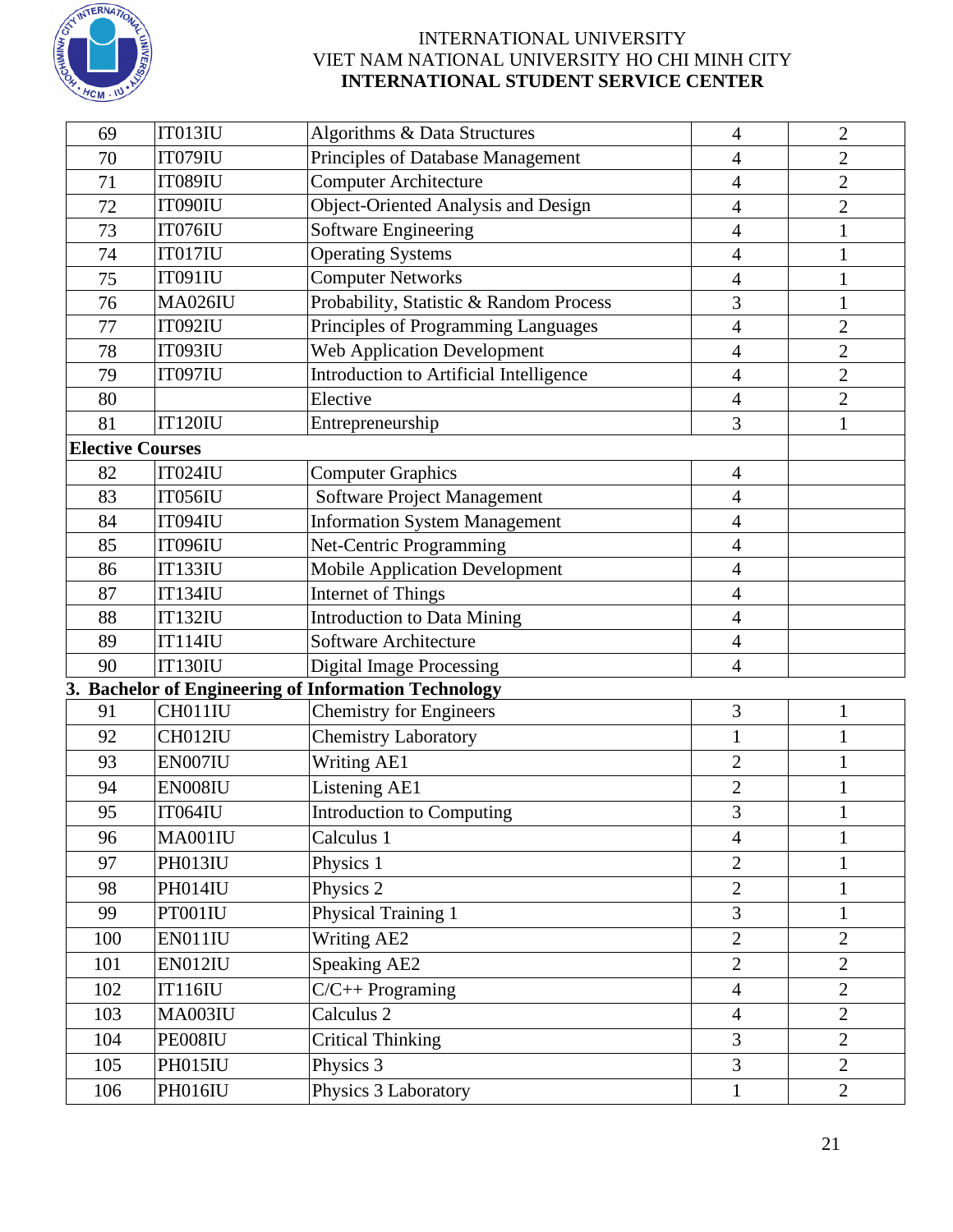

| 107                     | PT002IU               | Physical Training 2                     | 3              | $\overline{2}$ |
|-------------------------|-----------------------|-----------------------------------------|----------------|----------------|
| 108                     | IT131IU               | Theoretical Models in Computing         | $\overline{4}$ | 1              |
| 109                     | <b>IT067IU</b>        | Digital Logic Design                    | 3              | $\mathbf{1}$   |
| 110                     | <b>IT069IU</b>        | <b>Object-Oriented Programming</b>      | $\overline{4}$ | 1              |
| 111                     | <b>IT099IU</b>        | Digital Logic Design Laboratory         | $\mathbf{1}$   | $\mathbf{1}$   |
| 112                     | <b>IT153IU</b>        | <b>Discrete Mathematics</b>             | 3              | 1              |
| 113                     | MA023IU or<br>MA024IU | Calculus 3 or Differential Equations    | $\overline{4}$ | 1              |
| 114                     | PH012IU               | Physics 4                               | $\overline{2}$ | 1              |
| 115                     | IT013IU               | Algorithms & Data Structures            | $\overline{4}$ | $\overline{2}$ |
| 116                     | IT079IU               | Principles of Database Management       | $\overline{4}$ | $\overline{2}$ |
| 117                     | <b>IT089IU</b>        | <b>Computer Architecture</b>            | $\overline{4}$ | $\overline{2}$ |
| 118                     | IT090IU               | Object-Oriented Analysis and Design     | $\overline{4}$ | $\overline{2}$ |
| 119                     | IT076IU               | Software Engineering                    | $\overline{4}$ | $\mathbf{1}$   |
| 120                     | IT017IU               | <b>Operating Systems</b>                | $\overline{4}$ | $\mathbf{1}$   |
| 121                     | IT091IU               | <b>Computer Networks</b>                | 4              | 1              |
| 122                     | <b>MA026IU</b>        | Probability, Statistic & Random Process | 3              | $\mathbf{1}$   |
| 123                     | <b>IT096IU</b>        | Net-Centric Programming                 | $\overline{4}$ | $\overline{2}$ |
| 124                     | <b>IT093IU</b>        | <b>Web Application Development</b>      | $\overline{4}$ | $\overline{2}$ |
| 125                     | <b>IT094IU</b>        | <b>Information System Management</b>    | $\overline{4}$ | $\overline{2}$ |
| 126                     |                       | Elective                                | 4              | $\overline{2}$ |
| 127                     | IT120IU               | Entrepreneurship                        | 3              | 1              |
| <b>Elective Courses</b> |                       |                                         |                |                |
| 128                     | IT045IU               | Network Design and Evaluation           | $\overline{4}$ |                |
| 129                     | <b>IT056IU</b>        | Software Project Management             | $\overline{4}$ |                |
| 130                     | <b>IT112IU</b>        | Introduction to Distributed Computing   | 4              |                |
| 131                     | <b>IT117IU</b>        | <b>System and Network Security</b>      | $\overline{4}$ |                |
| 132                     | <b>IT122IU</b>        | <b>Introduction to Wireless Network</b> | 4              |                |
| 133                     | <b>IT124IU</b>        | <b>Network Management and Protocols</b> | $\overline{4}$ |                |
| 134                     | <b>IT133IU</b>        | <b>Mobile Application Development</b>   | $\overline{4}$ |                |
| 135                     | <b>IT132IU</b>        | <b>Introduction to Data Mining</b>      | $\overline{4}$ |                |
| 136                     | <b>IT134IU</b>        | Internet of Things                      | $\overline{4}$ |                |
| 137                     | <b>IT125IU</b>        | System & Network Administration         | $\overline{4}$ |                |
| 138                     | <b>IT130IU</b>        | <b>Digital Image Processing</b>         | $\overline{4}$ |                |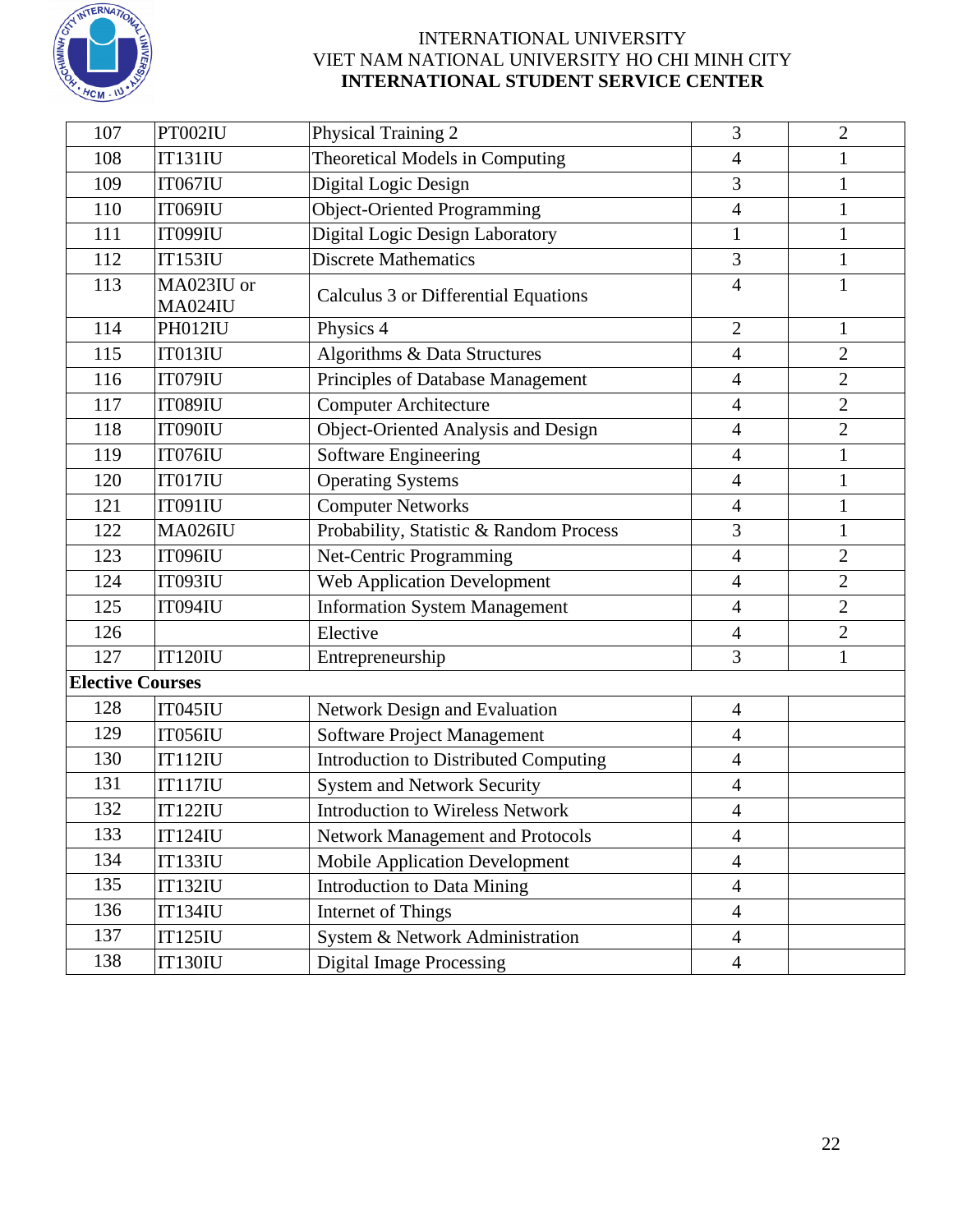

## **SCHOOL OF INDUSTRIAL ENGINEERING AND MANAGEMENT**

| NO.            | <b>COURSE ID</b> | <b>COURSE NAME</b>                                  | <b>CREDIT</b>  | <b>OFFERED IN</b><br><b>SEMESTER</b> |
|----------------|------------------|-----------------------------------------------------|----------------|--------------------------------------|
| 1              | IS033IU          | Multi-Criteria Decision Making                      | 3              |                                      |
| $\overline{2}$ | IS041IU          | <b>Lean Production</b>                              | 3              |                                      |
| 3              | <b>IS032IU</b>   | <b>Facility Layout</b>                              | 3              |                                      |
| 4              | <b>IS024IU</b>   | Probabilistic Models in OR                          | 3              |                                      |
| 5              | <b>IS019IU</b>   | <b>Production Management</b>                        | 3              |                                      |
| 6              | IS004IU          | Engineering Probability & Statistics                | $\overline{4}$ |                                      |
| 7              | IS040IU          | <b>Management Information System</b>                | 3              |                                      |
| 8              | <b>IS025IU</b>   | <b>Quality Management</b>                           | 3              |                                      |
| 9              | <b>IS023IU</b>   | <b>Inventory Management</b>                         | 3              |                                      |
| 10             | <b>IS059IU</b>   | <b>Materials Handling Systems</b>                   | 3              |                                      |
| 11             | <b>IS055IU</b>   | Principles Logistics and Supply<br>Chain Management | 3              |                                      |
| 12             | <b>IS067IU</b>   | International Transportation &<br>Logistics         | 3              |                                      |
| 13             | <b>IS027IU</b>   | Scheduling & Sequencing                             | 3              | $\overline{2}$                       |
| 14             | <b>IS078IU</b>   | Logistics engineering $&$ supply chain<br>design    | 3              | $\overline{2}$                       |
| 15             | <b>IS081IU</b>   | Deterministic models in OR                          | $\overline{4}$ | $\overline{2}$                       |
| 16             | IS017IU          | Work design $&$ Ergonomics + Lab                    | $\overline{4}$ | $\overline{2}$                       |
| 17             | <b>IS057IU</b>   | Warehouse engineering management                    | 3              | $\overline{2}$                       |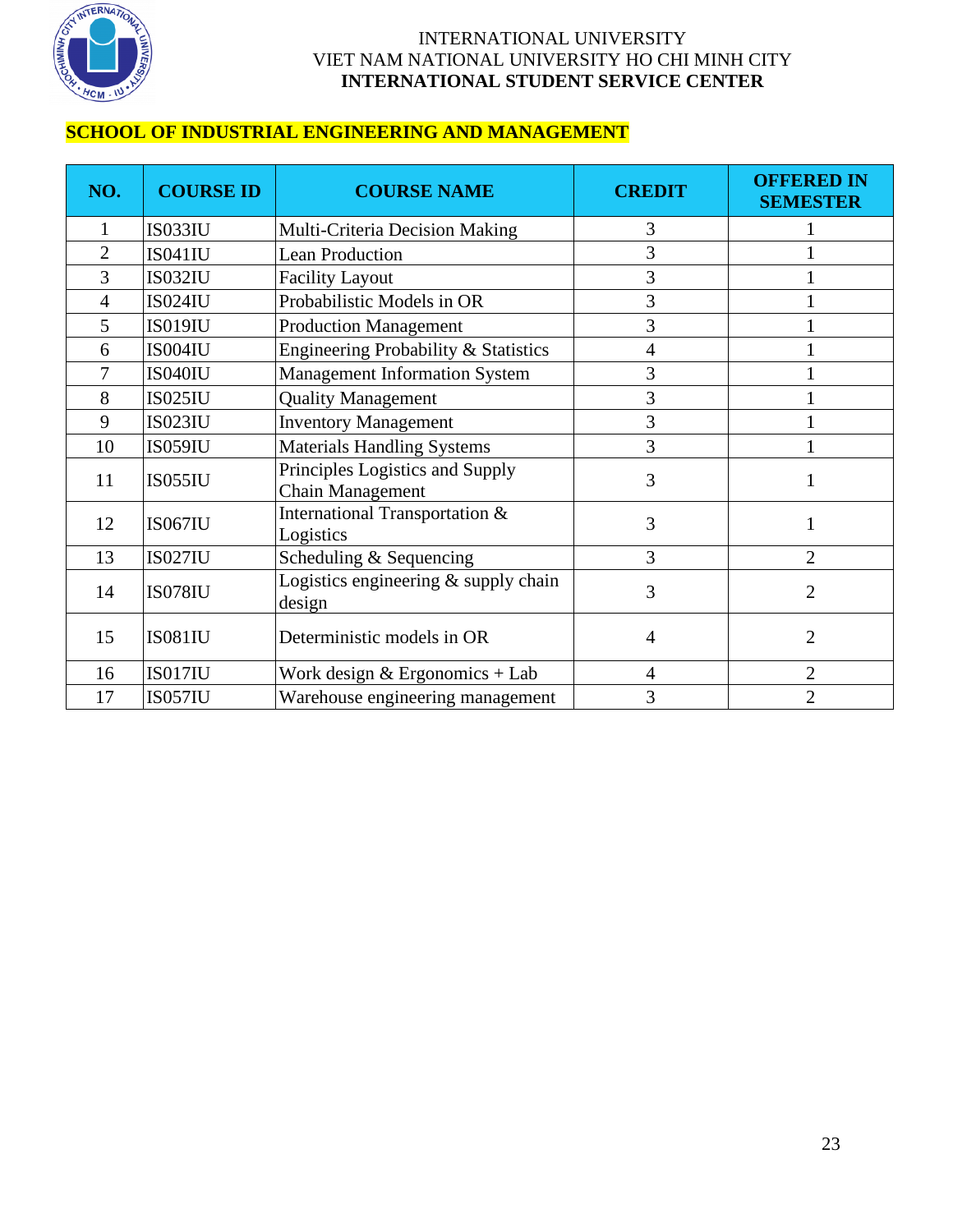

## **SCHOOL OF BIOMEDICAL ENGINEERING**

| NO <sub>1</sub> | <b>COURSE ID</b>                           | <b>COURSE NAME</b>                               | <b>CREDIT</b>            | <b>Offered in Semester</b><br>(Please input:<br>$1, 2 \text{ or } 3$ |
|-----------------|--------------------------------------------|--------------------------------------------------|--------------------------|----------------------------------------------------------------------|
| $\mathbf{1}$    | MA001IU                                    | Calculus 1                                       | $\overline{4}$           |                                                                      |
| $\overline{2}$  | <b>MA003IU</b>                             | Calculus 2*                                      | $\overline{4}$           |                                                                      |
| 3               | <b>MA023IU</b>                             | Calculus 3*                                      | $\overline{4}$           |                                                                      |
| $\overline{4}$  | <b>MA024IU</b>                             | Differential Equation*                           | $\overline{\mathcal{L}}$ |                                                                      |
| 5               | EN007IU, EN008IU                           | Academic English 1                               | $\overline{4}$           |                                                                      |
| 6               | EN011IU, EN012IU                           | Academic English 2                               | $\overline{4}$           |                                                                      |
| $\overline{7}$  | PE008IU                                    | <b>Critical Thinking</b>                         | $\overline{3}$           |                                                                      |
| 8               | BM008IU                                    | <b>Bioethics</b>                                 | $\overline{\mathbf{3}}$  | 1, 2                                                                 |
| 9               | PH013IU                                    | Physics I (Mechanics)                            | $\overline{2}$           |                                                                      |
| 10              | PH014IU                                    | Physics II<br>(Thermodynamics)                   | $\overline{2}$           |                                                                      |
| 11              | PH012IU                                    | Physics IV (Quantum +<br>Optics)                 | $\mathbf{2}$             |                                                                      |
| 12              | CH011IU                                    | Chemistry for Engineers                          | 3                        |                                                                      |
| 13              | CH012IU                                    | <b>Chemistry Laboratory</b>                      | $\mathbf{1}$             |                                                                      |
| 14              | CH014IU                                    | Chemistry for BME*                               | 3                        | 1, 2                                                                 |
| 15              | BM090IU                                    | <b>Biology for BME</b>                           | $\overline{4}$           | 1, 2                                                                 |
| 16              | EE051IU                                    | Principles of EE I                               | $\overline{3}$           |                                                                      |
| 17              | EE052IU                                    | Principles of EE I<br>Laboratory                 | $\mathbf{1}$             |                                                                      |
| 18              | BM030IU                                    | <b>Machine Design</b>                            | 3                        | 1, 2                                                                 |
| 19              | BM064IU                                    | <b>Applied Informatics</b>                       | $\overline{4}$           |                                                                      |
| 20              | BM005IU                                    | <b>Statistics for Health Science*</b>            | $\overline{3}$           | 1, 2                                                                 |
| 21              | <b>BM091IU</b>                             | Human Anatomy and<br>Physiology*                 | 3                        | 1, 2                                                                 |
| 22              | BM007IU                                    | <b>Introduction to Biomedical</b><br>Engineering | $\overline{4}$           | 1, 2                                                                 |
| 23              | <b>BM082IU</b>                             | Biomaterials <sup>*</sup>                        | $\overline{4}$           | 1, 2                                                                 |
| 24              | BM009IU                                    | <b>BME Capstone Design</b><br>Course*            | $\overline{4}$           | 1, 2                                                                 |
| 25              | BM011IU                                    | Engineering Challenges in<br>Medicine I          | 3                        | 1, 2                                                                 |
| 26              | BM013IU                                    | Entrepreneurship in BME                          | 3                        | 1, 2                                                                 |
| 1.              | <b>Medical Instrumentation Orientation</b> |                                                  |                          |                                                                      |
| 27              | BM060IU                                    | Digital Systems*                                 | 3                        |                                                                      |
| 28              | <b>BM061IU</b>                             | Digital Systems Lab*                             |                          |                                                                      |
| 29              | BM062IU                                    | Micro-electronic Devices*                        | $\overline{3}$           |                                                                      |
| 30              | BM063IU                                    | Micro-electronic Devices<br>Laboratory*          | $\overline{3}$           |                                                                      |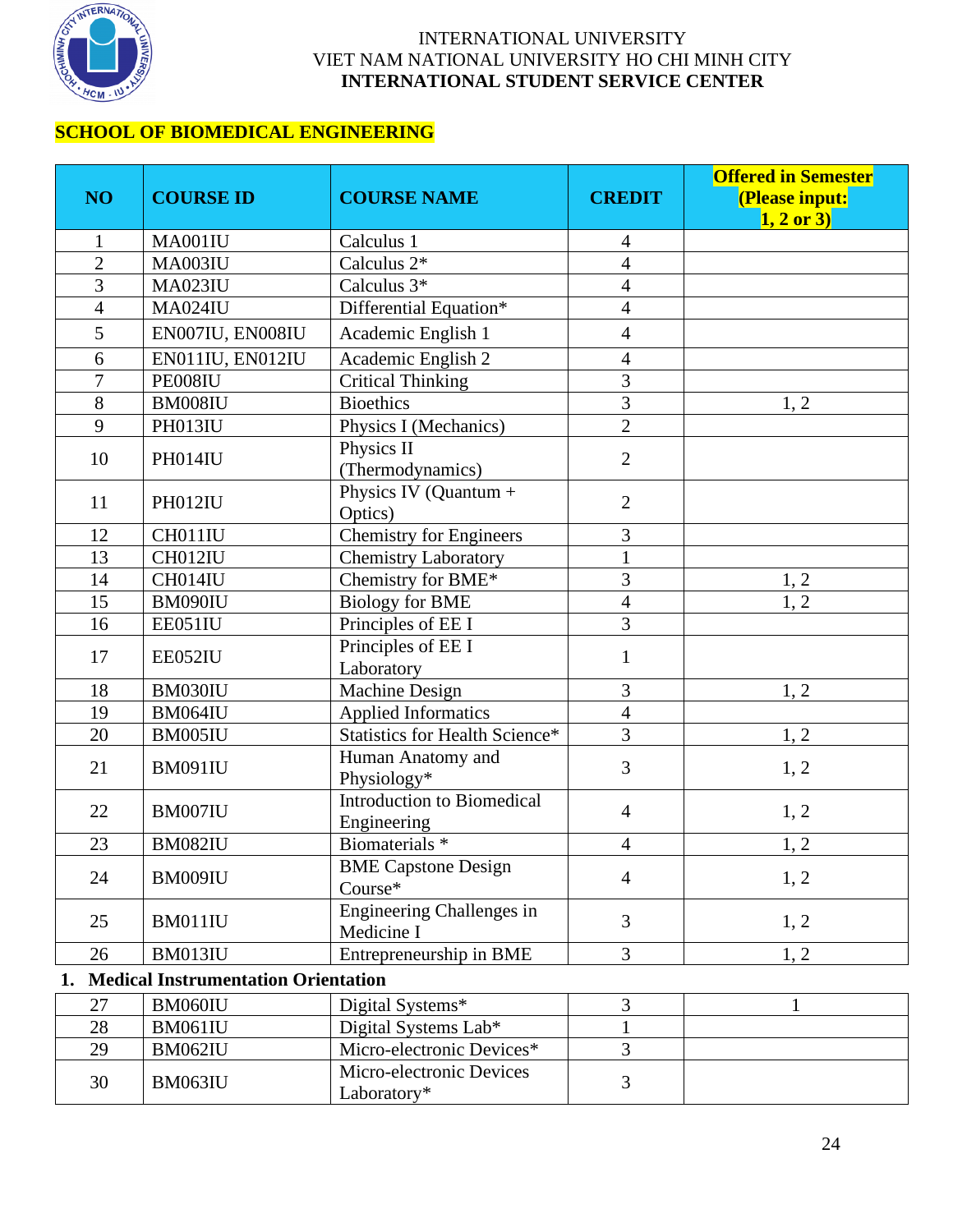

| 31 | <b>BM089IU</b>                                | <b>Electronic Devices for</b><br><b>Biomedical Design*</b>                                   | $\overline{4}$           | $\overline{2}$ |
|----|-----------------------------------------------|----------------------------------------------------------------------------------------------|--------------------------|----------------|
| 32 | BM033IU                                       | Information Technology in<br>the Health Care System*                                         | 3                        | NA             |
| 33 | BM070IU                                       | Information Technology in<br>the Health Care System Lab*                                     | 1                        | NA             |
| 34 | BM075IU                                       | <b>Biomedical Photonics*</b>                                                                 | 3                        | 1              |
| 35 | BM076IU                                       | Biomedical Photonics Lab*                                                                    | 1                        | 1              |
| 2. |                                               | <b>Biomedical Signal and Image Processing Orientation</b>                                    |                          |                |
| 36 | BM010IU                                       | <b>Biosignal Processing</b>                                                                  | $\overline{4}$           |                |
| 37 | <b>BM058IU</b>                                | <b>Biomedical Image</b>                                                                      | $\overline{4}$           | NA             |
| 38 | BM072IU                                       | Processing<br>Computational Model in<br>Medicine*                                            | $\overline{4}$           | NA             |
| 39 | BM073IU                                       | Medical Imaging*                                                                             | $\overline{4}$           | <b>NA</b>      |
| 40 | BM074IU                                       | Brain - Computer Interface*                                                                  | $\overline{\mathcal{L}}$ | 1 (tentative)  |
| 41 | BM071IU                                       | Computer Aided Diagnosis*                                                                    | $\overline{4}$           | 1 (tentative)  |
| 3. | <b>Pharmaceutical Engineering Orientation</b> |                                                                                              |                          |                |
| 42 | BM077IU                                       | <b>Pharmaceutical Engineering</b><br>$1*$                                                    | $\overline{4}$           | 1              |
| 43 | <b>BM078IU</b>                                | <b>Pharmaceutical Engineering</b><br>$2*$                                                    | $\overline{4}$           | $\overline{2}$ |
| 44 | BM079IU                                       | Principle of<br>Pharmacokinetics*                                                            | $\overline{4}$           | tentative      |
| 45 | BM080IU                                       | Nanotechnology for Drug<br>Delivery Systems*                                                 | $\overline{4}$           | tentative      |
| 46 | <b>BM081IU</b>                                | Drug Delivery Systems*                                                                       | $\overline{4}$           | tentative      |
| 4. | <b>Regenerative Medicine Orientation</b>      |                                                                                              |                          |                |
| 47 | <b>BM082IU</b>                                | <b>Biomaterials</b>                                                                          | $\overline{4}$           | 1, 2           |
| 48 | BM083IU                                       | <b>Applications of Biomaterials</b>                                                          | 4                        | tentative      |
| 49 | <b>BM084IU</b>                                | in Regenerative Medicine<br>Biocompatibility and<br>Biodegradation of<br><b>Biomaterials</b> | $\overline{4}$           | tentative      |
| 50 | <b>BM085IU</b>                                | Characterization and<br>Properties of Biomaterials                                           | $\overline{4}$           | tentative      |
| 51 | BM086IU                                       | Methods and Process in<br><b>Fabrication of Scaffold</b>                                     | $\overline{4}$           | tentative      |
| 52 | BM092IU                                       | Cell/Tissue - Biomaterial<br>interaction*                                                    | $\overline{4}$           | tentative      |
| 53 | BM093IU                                       | Tissue engineering $\overline{I^*}$                                                          | $\overline{4}$           | tentative      |
| 54 | BM012IU                                       | Engineering Challenges in<br>Medicine II                                                     | 3                        | tentative      |
|    |                                               | General Technical Elective Course (can be taken for any orientation)                         |                          |                |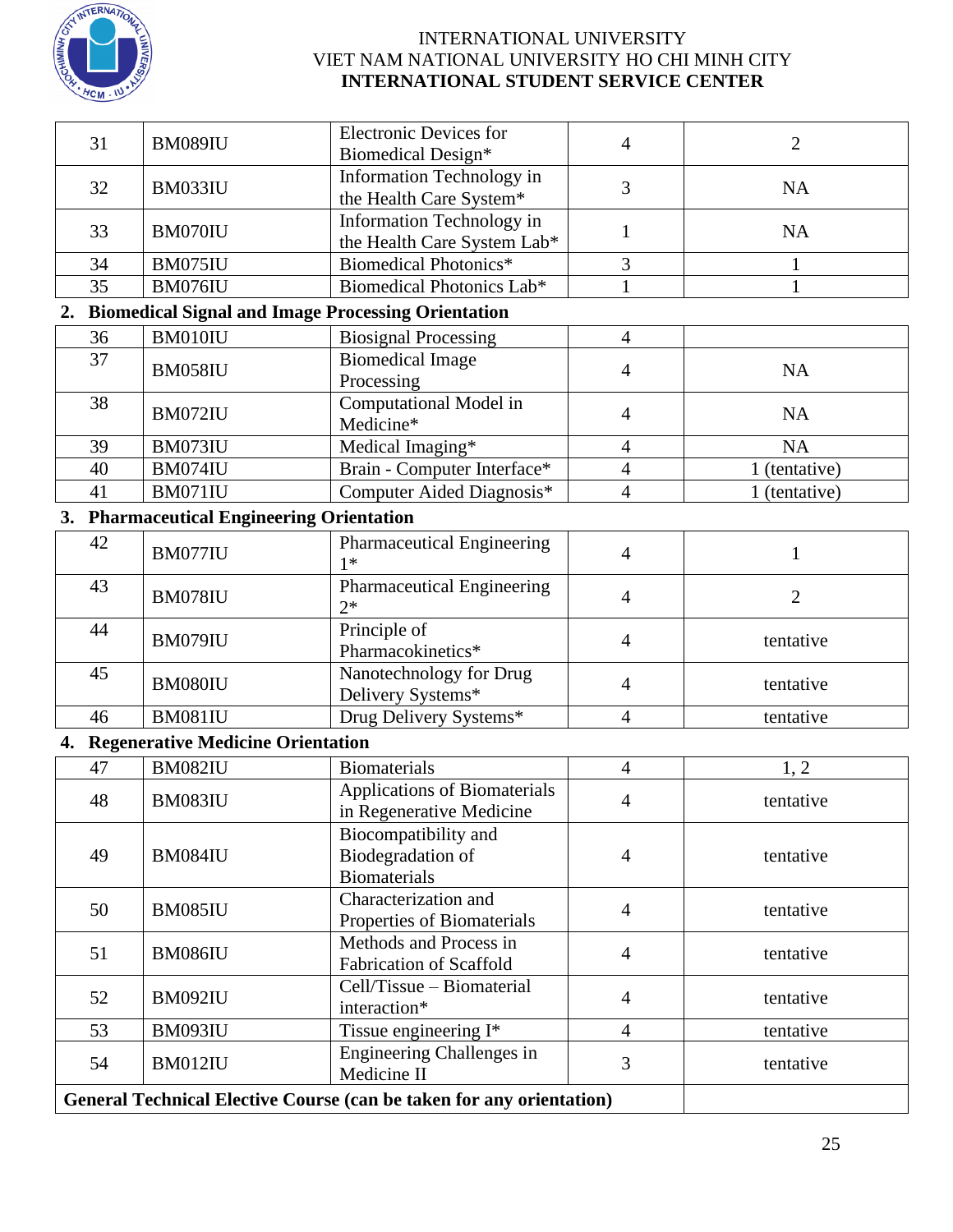

| 55 | BM094IU                            | Principle of clinical tests and<br>instrumentation*  | 4         | $\overline{2}$ |
|----|------------------------------------|------------------------------------------------------|-----------|----------------|
| 56 | <b>BM012IU</b>                     | Engineering Challenges in<br>Medicine II             | tentative |                |
|    | <b>Design and Research cluster</b> |                                                      |           |                |
| 57 | BM050IU                            | Lab 1A - Biomedical<br>Instrumentation               |           | 1, 2           |
| 58 | <b>BM067IU</b>                     | Lab $1B$ – In vitro Studies                          |           | 1, 2           |
| 59 | <b>BM052IU</b>                     | Design 2A - Electronic<br>Design                     |           | 1, 2           |
| 60 | BM017IU                            | Design 2B - Medical<br><b>Instrumentation Design</b> |           | 1, 2           |
| 61 | <b>BM068IU</b>                     | Project 1                                            |           | 1, 2           |
| 62 | BM069IU                            | Project 2                                            |           | 1, 2           |
| 63 | BM020IU                            | Internship                                           | 3         | 3              |
| 64 | BM003IU                            | Pre-Thesis                                           |           | 1, 2           |
| 65 | BM004IU                            | Thesis                                               | 10        | 1, 2           |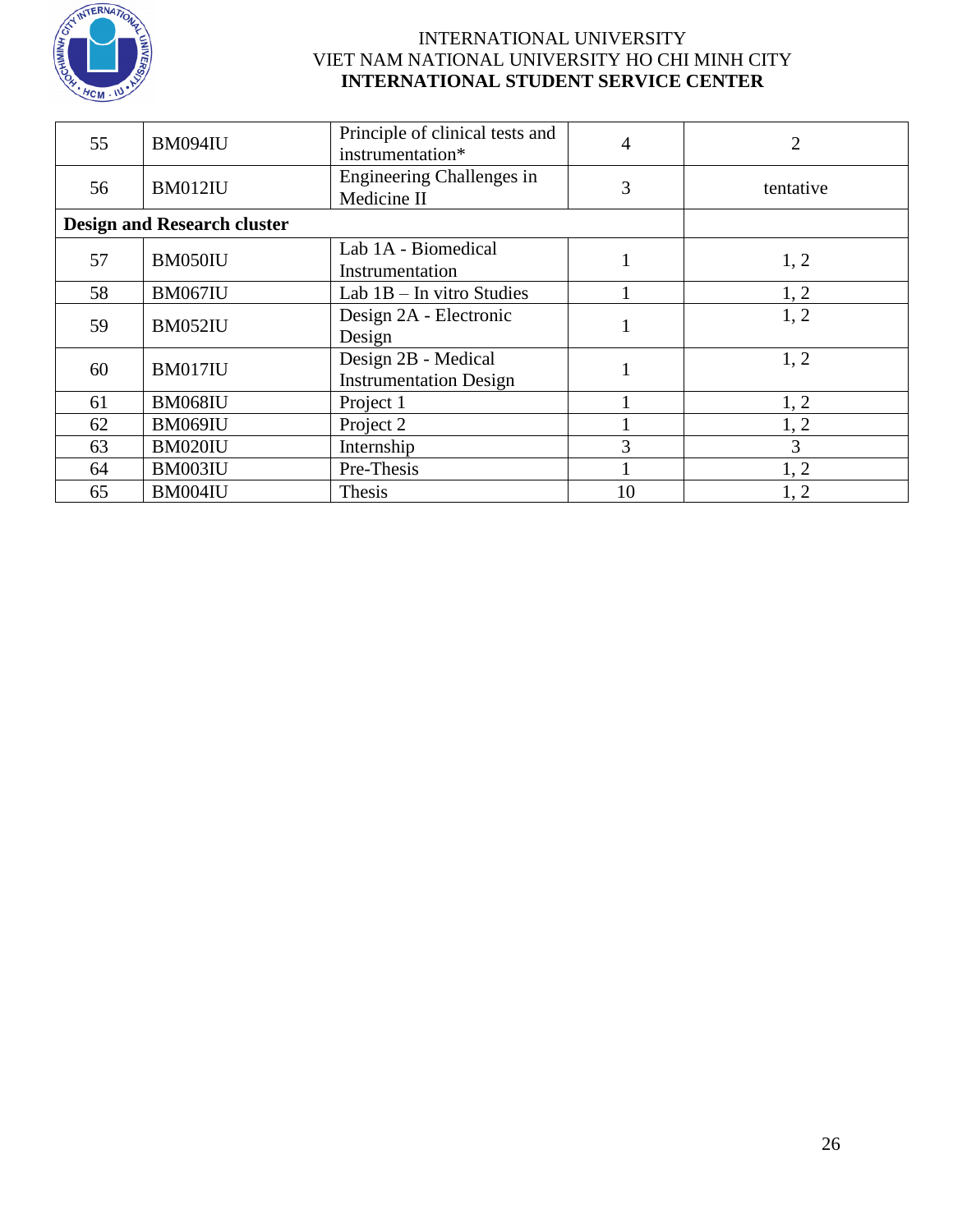

## **DEPARTMENT OF CIVIL ENGINEERING**

| NO <sub>1</sub> | <b>COURSE ID</b> | <b>COURSE NAME</b>                                    | <b>CREDIT</b>  | <b>OFFERED IN</b><br><b>SEMESTER</b> |
|-----------------|------------------|-------------------------------------------------------|----------------|--------------------------------------|
|                 | EN007IU          | Writing AE1                                           | 2              |                                      |
| $\overline{2}$  | EN008IU          | Listening AE1                                         | $\overline{2}$ |                                      |
| 3               | EN011IU          | <b>Writing AE2</b>                                    | $\overline{2}$ |                                      |
| 4               | EN012IU          | <b>Speaking AE2</b>                                   | $\mathbf{2}$   |                                      |
| 5               | MA001IU          | Calculus 1                                            | $\overline{4}$ |                                      |
| 6               | PH013IU          | Physics 1                                             | $\overline{2}$ |                                      |
| 7               | PH014IU          | Physics 2                                             | $\overline{2}$ |                                      |
| 8               | CH011IU          | <b>Chemistry for Engineer</b>                         | 3              |                                      |
| 9               | CH012IU          | <b>Chemistry Laboratory</b>                           | 1              |                                      |
| 10              | CE100IU          | Introduction to Civil Engineering                     | 1              |                                      |
| 11              | MA003IU          | Calculus <sub>2</sub>                                 | $\overline{4}$ |                                      |
| 12              | CE101IU          | <b>Engineering Mechanics - Statics</b>                | 3              |                                      |
| 13              | <b>CE102IU</b>   | Introduction to Computing for Civil<br>Engineers      | 3              |                                      |
| 14              | PH015IU          | Physics 3                                             | 3              |                                      |
| 15              | PH017IU          | Physics 3 Laboratory                                  | 1              |                                      |
| 16              | <b>MA024IU</b>   | <b>Differential Equations</b>                         | $\overline{4}$ |                                      |
| 17              | CE204IU          | Computer-Aided Design and Drafting<br>(CADD)          | 3              |                                      |
| 18              | CE205IU          | <b>Practice CADD</b>                                  |                |                                      |
| 19              | <b>CE201IU</b>   | Mechanics of Materials 1                              | $\overline{2}$ |                                      |
| 20              | <b>CE208IU</b>   | Mechanics of Materials 2                              | $\overline{2}$ |                                      |
| 21              | <b>CE202IU</b>   | Mechanics of Materials Laboratory                     | 1              |                                      |
| 22              | CE203IU          | Engineering Mechanics - Dynamics                      | 3              |                                      |
| 23              | <b>CE206IU</b>   | <b>Fluid Mechanics</b>                                | $\overline{2}$ |                                      |
| 24              | <b>CE207IU</b>   | <b>Fluid Mechanics Laboratory</b>                     | 1              |                                      |
| 25              | CE213IU          | <b>Computational Methods for Civil</b><br>Engineering | 3              |                                      |
| 26              | <b>CE209IU</b>   | <b>Structural Analysis 1</b>                          | $\overline{2}$ |                                      |
| 27              | CE301IU          | <b>Structural Analysis 2</b>                          | 3              |                                      |
| 28              | CE210IU          | <b>Construction Materials</b>                         | 3              |                                      |
| 29              | <b>CE211IU</b>   | Hydrology-Hydraulics                                  | 3              |                                      |
| 30              | PE008IU          | <b>Critical Thinking</b>                              | 3              |                                      |
| 31              | CE204IU          | Civil Architecture                                    | $\overline{2}$ |                                      |
| 32              | CE302IU          | Soil Mechanics                                        | 3              |                                      |
| 33              | CE303IU          | Soil Mechanics Laboratory                             | 1              |                                      |
| 34              | CE304IU          | Reinforced Concrete 1                                 | 3              |                                      |
| 35              | CE310IU          | Reinforced Concrete 2                                 | 3              |                                      |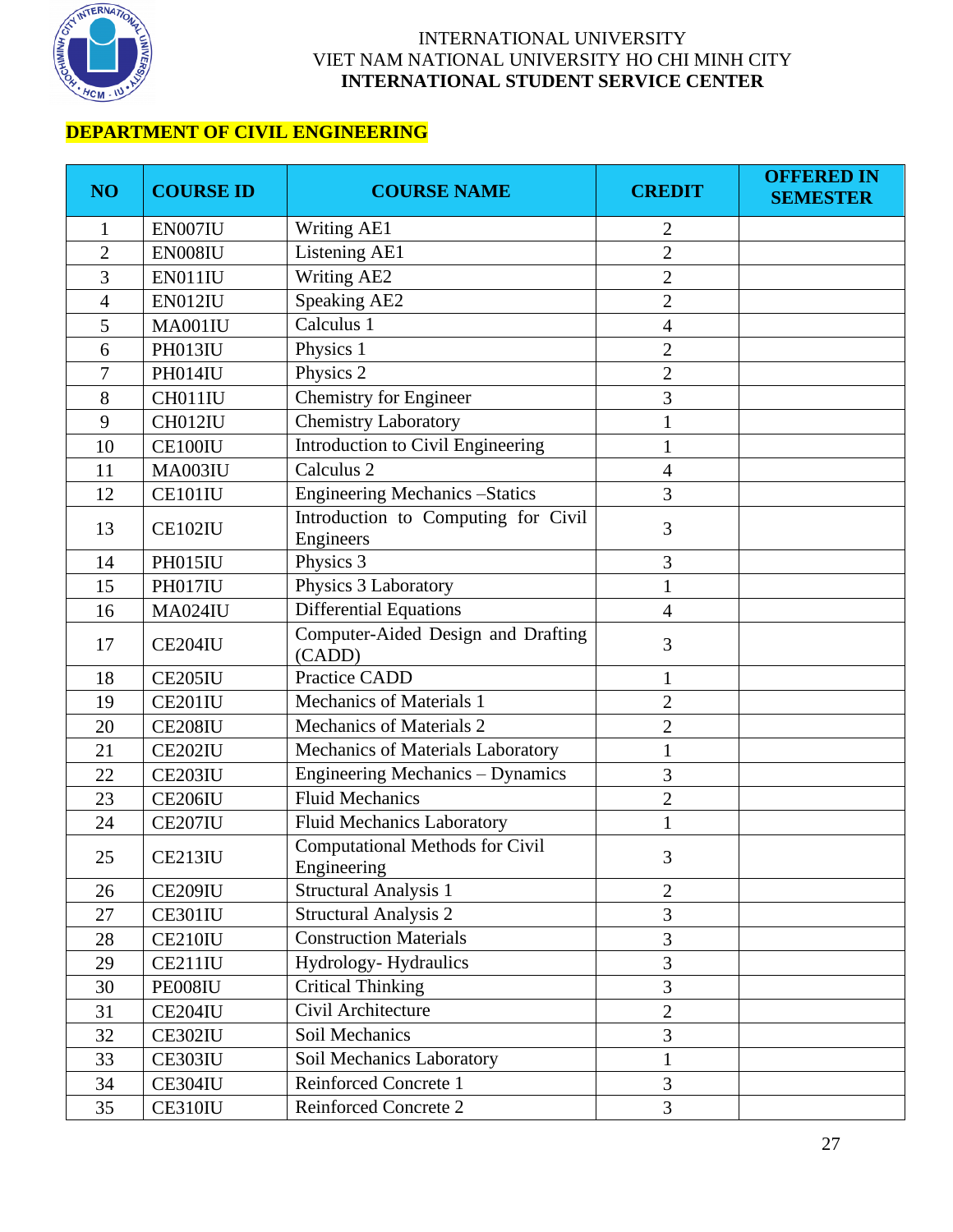

| 36 | CE305IU                                              | <b>Steel Structures</b>                    | 3              |  |
|----|------------------------------------------------------|--------------------------------------------|----------------|--|
| 37 | CE306IU                                              | Water Supply and Sewerage                  | 3              |  |
| 38 | CE307IU                                              | Surveying<br>$\overline{2}$                |                |  |
| 39 | CE308IU                                              | <b>Surveying Practice</b>                  | 1              |  |
| 40 | CE309IU                                              | <b>Foundation Engineering</b>              | 3              |  |
| 41 | <b>CE311IU</b>                                       | <b>Construction Engineering</b>            | 3              |  |
| 42 | CE312IU                                              | <b>Steel Structure Project</b>             | $\mathbf{1}$   |  |
| 43 | CE313IU                                              | <b>Reinforced Concrete Project</b>         | 3              |  |
| 44 | CE401IU                                              | <b>Construction Management</b>             | 3              |  |
| 45 | CE402IU                                              | <b>Foundation Project</b>                  | 1              |  |
| 46 | CE403IU                                              | <b>Construction Project</b>                | 1              |  |
|    | <b>General Electives (choose at least 2 courses)</b> |                                            |                |  |
| 47 | BA003IU                                              | Principles of Marketing                    | $\mathfrak{Z}$ |  |
| 48 | BA006IU                                              | <b>Business Communication</b>              | 3              |  |
| 49 | BA020IU                                              | <b>Business Ethics</b>                     | 3              |  |
| 50 | <b>BA116IU</b>                                       | <b>Introduction to Social Science</b>      | 3              |  |
| 51 | <b>BA118IU</b>                                       | Introduction to Psychology                 | 3              |  |
| 52 | BA117IU                                              | <b>Introduction to Microeconomics</b>      | 3              |  |
| 53 | <b>BA119IU</b>                                       | <b>Introduction to Macroeconomics</b>      | 3              |  |
| 54 | BA123IU                                              | Principles of Management                   | 3              |  |
| 55 | BA130IU                                              | Organizational Behavior                    | 3              |  |
| 56 | <b>BA167IU</b>                                       | Introduction to Vietnamese Legal<br>System | 3              |  |
| 57 | <b>BA169IU</b>                                       | <b>Management Information Systems</b>      | 3              |  |
| 58 | <b>BA120IU</b>                                       | <b>Business Computing Skills</b>           | 3              |  |
| 59 | <b>IS019IU</b>                                       | <b>Production Management</b>               | 3              |  |
| 60 | <b>IS026IU</b>                                       | Project Management                         | 3              |  |
| 61 | <b>IT063IU</b>                                       | Theoretical Models in Computing            | 4              |  |
| 62 | <b>IT091IU</b>                                       | <b>Computer Networks</b>                   | $\overline{4}$ |  |
| 63 | <b>IT094IU</b>                                       | <b>Information System Management</b>       | $\overline{4}$ |  |
|    | Electives (choose at least 3 courses)                |                                            |                |  |
| 64 | CE411IU                                              | <b>Bridges Engineering</b>                 | 3              |  |
| 65 | CE412IU                                              | Dynamics of Structures                     | 3              |  |
| 66 | CE413IU                                              | <b>Hydraulics Structures</b>               | 3              |  |
| 67 | CE414IU                                              | <b>Tall Buildings</b>                      | 3              |  |
| 68 | CE415IU                                              | <b>Construction Project Management</b>     | 3              |  |
| 69 | CE416IU                                              | Water and Sanitary for Buildings           | 3              |  |
| 70 | CE417IU                                              | Steel Design 2                             | 3              |  |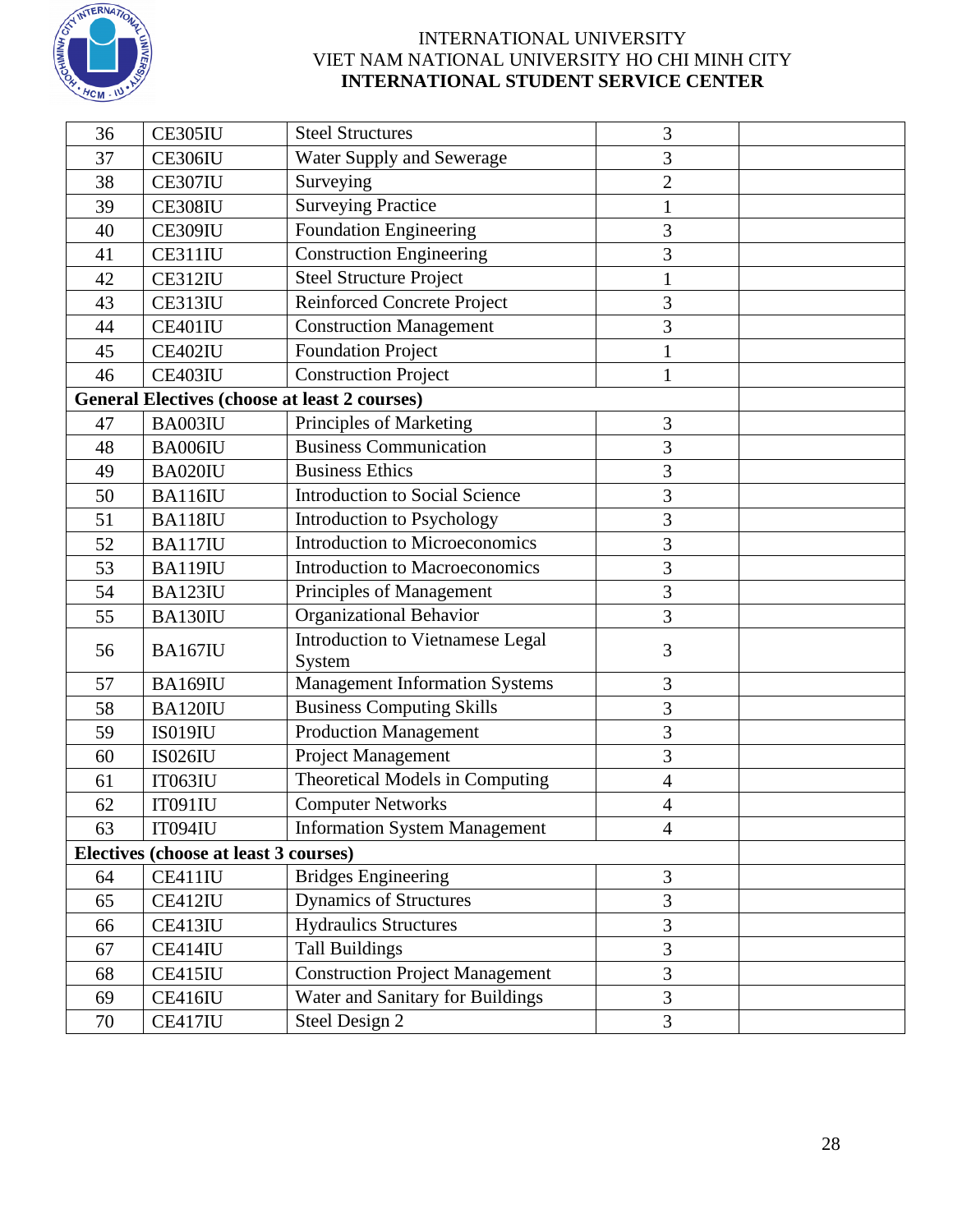

# **DEPARTMENT OF ENGLISH**

| NO.            | <b>COURSE ID</b>         | <b>COURSE NAME</b>                                     | <b>CREDIT</b>  | <b>OFFERE IN</b><br><b>SEMESTER</b> |
|----------------|--------------------------|--------------------------------------------------------|----------------|-------------------------------------|
| $\mathbf{1}$   | MA030IU                  | <b>Statistics for Social Sciences</b>                  | 3              | $1, 2^*$                            |
| $\overline{2}$ | PE008IU                  | <b>Critical Thinking</b>                               | 3              | $1^*, 3$                            |
| 3              | EL001IU                  | Reading 1                                              | 3              | 1, 2                                |
| $\overline{4}$ | EL002IU                  | Writing 1                                              | 3              | 1, 2                                |
| 5              | EL003IU                  | Listening 1                                            | 3              | 1, 2                                |
| 6              | EL004IU                  | Speaking 1                                             | 3              | 1, 2                                |
| 7              | EL005IU                  | <b>Advanced Grammar</b>                                | $\overline{2}$ | $1, 2^*$                            |
| 8              | EL006IU                  | <b>Presentation Skills</b>                             | $\overline{2}$ | $1^*, 2$                            |
| 9              | EL007IU                  | Reading 2                                              | 3              | 1, 2                                |
| 10             | EL008IU                  | Writing 2                                              | 3              | 1, 2                                |
| 11             | EL009IU                  | Listening 2                                            | 3              | 1, 2                                |
| 12             | EL010IU                  | Speaking 2                                             | 3              | 1, 2                                |
| 13             | EL011IU                  | <b>Research Writing</b>                                | 3              | $1, 2^*$                            |
| 14             | EL012IU                  | <b>Research Methodology</b>                            | 3              | $1^*$ , 2                           |
| 15             | EL013IU                  | <b>Introduction to Linguistics</b>                     | 3              | $1, 2*$                             |
| 16             | EL014IU                  | <b>Introduction to English Teaching</b><br>Methodology | 3              | $1^*, 2$                            |
| 17             | EL015IU                  | Introduction to Literature                             | 3              | $1*, 2$                             |
| 18             | EL016IU                  | Introduction to Translation                            | 3              | $1, 2*$                             |
| 19             | EL017IU                  | Language and Culture                                   | 3              | $1^*$ , 2                           |
| 20             | EL018IU                  | <b>Cross-cultural Communication</b>                    | 3              | $1, 2^*$                            |
| 21             | EL019IU                  | <b>British Civilization</b>                            | $\overline{c}$ | $\mathbf{1}$                        |
| 22             | EL020IU                  | <b>American Civilization</b>                           | $\overline{2}$ | $1^*$ , 2                           |
| 23             | <b>EL021IU</b>           | <b>Global Englishes</b>                                | 3              | $1^*$ , 2                           |
| 24             | EL022IU                  | Phonetics and Phonology                                | 3              | $1^*, 2$                            |
| 25             | EL023IU                  | Morphology                                             | 3              | $1^*$ , 2                           |
| 26             | EL024IU                  | Syntax                                                 | 3              | $1^*, 2$                            |
| 27             | EL025IU                  | Semantics                                              | 3              | $1*, 2$                             |
| 28             | EL026IU                  | Translation 1 (English - Vietnamese)                   | 3              | $1, 2^*$                            |
| 29             | EL027IU                  | Translation 2 (Vietnamese - English)                   | 3              | $1, 2^*$                            |
|                | 1. Linguistics Electives |                                                        |                |                                     |
| 30             | EL028IU                  | <b>Functional Grammar</b>                              | 3              | $1^*, 2^*$                          |
| 31             | <b>EL029IU</b>           | Pragmatics                                             | $\overline{3}$ | $1^*, 2^*$                          |
| 32             | EL030IU                  | Discourse Analysis                                     | 3              | $1^*, 2^*$                          |
| 33             | EL031IU                  | Sociolinguistics                                       | $\overline{3}$ | $1^*, 2^*$                          |

 EL031IU Sociolinguistics 3 1\*, 2\* 34 EL032IU Comparative Linguistics 3 1\*, 2\*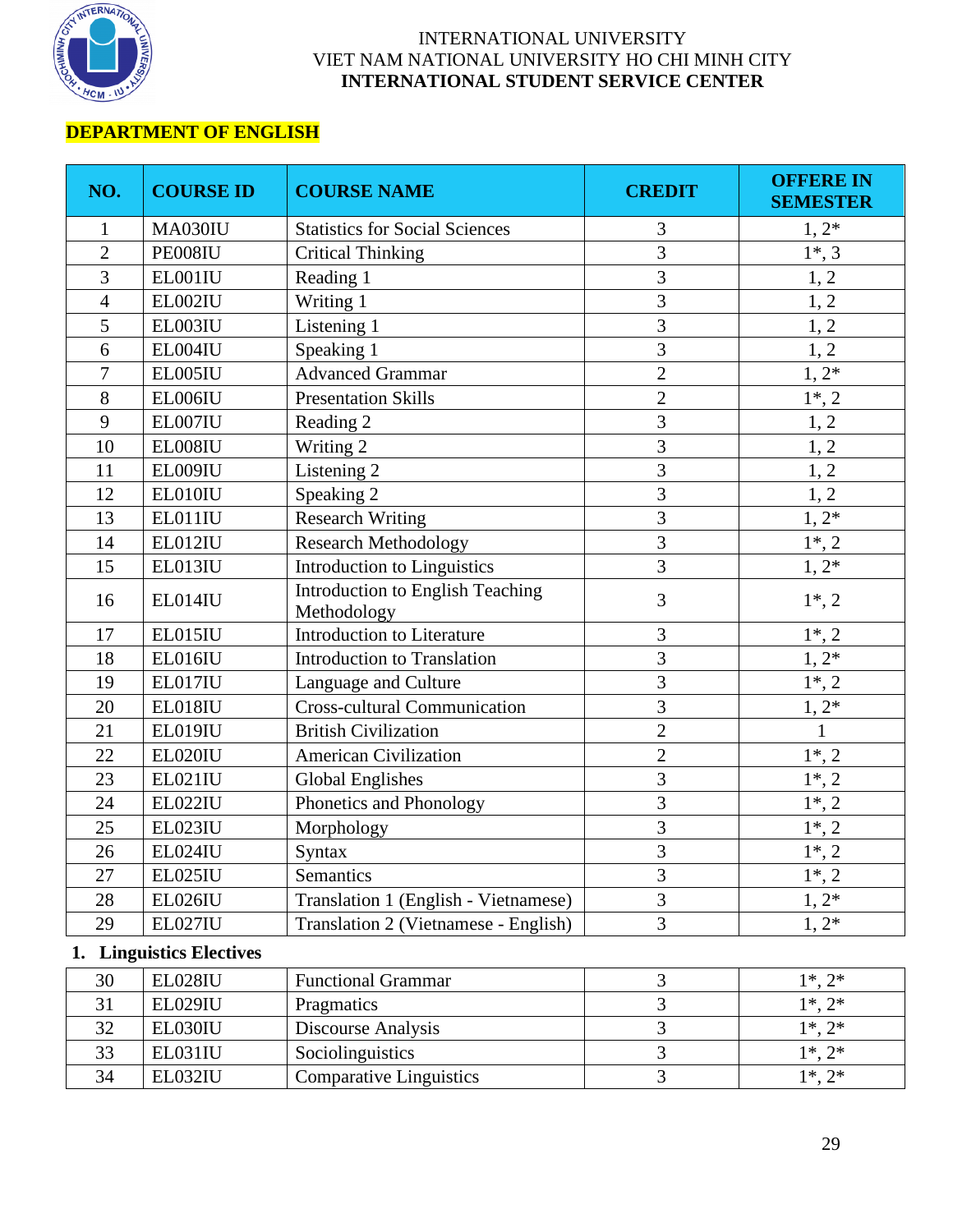

| NO. | <b>COURSE ID</b>                          | <b>COURSE NAME</b>                                            | <b>CREDIT</b>  | <b>OFFERE IN</b><br><b>SEMESTER</b> |
|-----|-------------------------------------------|---------------------------------------------------------------|----------------|-------------------------------------|
| 35  | EL033IU                                   | ELT methods and techniques -<br>Teaching Listening & Speaking | 3              | $1^*, 2^*$                          |
| 36  | EL034IU                                   | ELT methods and techniques -<br>Teaching Reading & Writing    | 3              | $1^*, 2^*$                          |
| 37  | EL035IU                                   | ELT methods and techniques -<br>Teaching Vocabulary & Grammar | 3              | $1^*, 2^*$                          |
| 38  | EL041IU                                   | <b>Advanced Translation</b>                                   | 3              | $1^*, 2^*$                          |
| 39  | EL039IU                                   | Interpreting 1                                                | 3              | $1^*, 2^*$                          |
| 40  | <b>BA115IU</b>                            | <b>Introduction to Business</b><br>Administration             | 3              | $1^*, 2^*$                          |
| 41  | <b>BA198IU</b>                            | Introduction to Hospitality Industry                          | 3              | $1^*, 2^*$                          |
|     | <b>Language Teaching Electives</b>        |                                                               |                |                                     |
| 42  | EL033IU                                   | ELT methods and techniques -<br>Teaching Listening & Speaking | 3              | $1^*, 2^*$                          |
| 43  | EL034IU                                   | ELT methods and techniques -<br>Teaching Reading & Writing    | 3              | $1^*, 2^*$                          |
| 44  | EL035IU                                   | ELT methods and techniques -<br>Teaching Vocabulary & Grammar | 3              | $1^*, 2^*$                          |
| 45  | EL036IU                                   | Language Assessment and Testing                               | 3              |                                     |
| 46  | EL037IU                                   | <b>Technology Enhanced Language</b><br>Learning (TELL)        | 3              | $1^*, 2^*$                          |
| 47  | EL038IU                                   | Teaching English to Young Learners                            | 3              | $1^*, 2^*$                          |
| 48  | EL031IU                                   | Sociolinguistics                                              | $\overline{3}$ | $1^*, 2^*$                          |
| 49  | EL030IU                                   | <b>Discourse Analysis</b>                                     | 3              | $1^*, 2^*$                          |
| 50  | EL041IU                                   | <b>Advanced Translation</b>                                   | 3              | $1^*, 2^*$                          |
| 51  | EL039IU                                   | Interpreting 1                                                | 3              | $1^*, 2^*$                          |
| 52  | BA115IU                                   | <b>Introduction to Business</b><br>Administration             | 3              | $1^*, 2^*$                          |
| 53  | <b>BA198IU</b>                            | Introduction to Hospitality Industry                          | 3              | $1^*, 2^*$                          |
| 3.  | <b>Translation-Interpreting Electives</b> |                                                               |                |                                     |
| 54  | EL039IU                                   | Interpreting 1                                                | 3              | $1^*, 2^*$                          |
| 55  | EL040IU                                   | Interpreting 2                                                | 3              | $1^*, 2^*$                          |
| 56  | EL041IU                                   | <b>Advanced Translation</b>                                   | 3              | $1^*, 2^*$                          |
| 57  | EL042IU                                   | <b>Translation in Business</b>                                | 3              | $1^*, 2^*$                          |
| 58  | EL043IU                                   | <b>Translation in Journalism</b>                              | 3              | $1^*, 2^*$                          |
| 59  | EL031IU                                   | Sociolinguistics                                              | 3              | $1^*, 2^*$                          |
| 60  | EL030IU                                   | Discourse Analysis                                            | 3              | $1^*, 2^*$                          |
| 61  | EL033IU                                   | ELT methods and techniques -<br>Teaching Listening & Speaking | 3              | $1^*, 2^*$                          |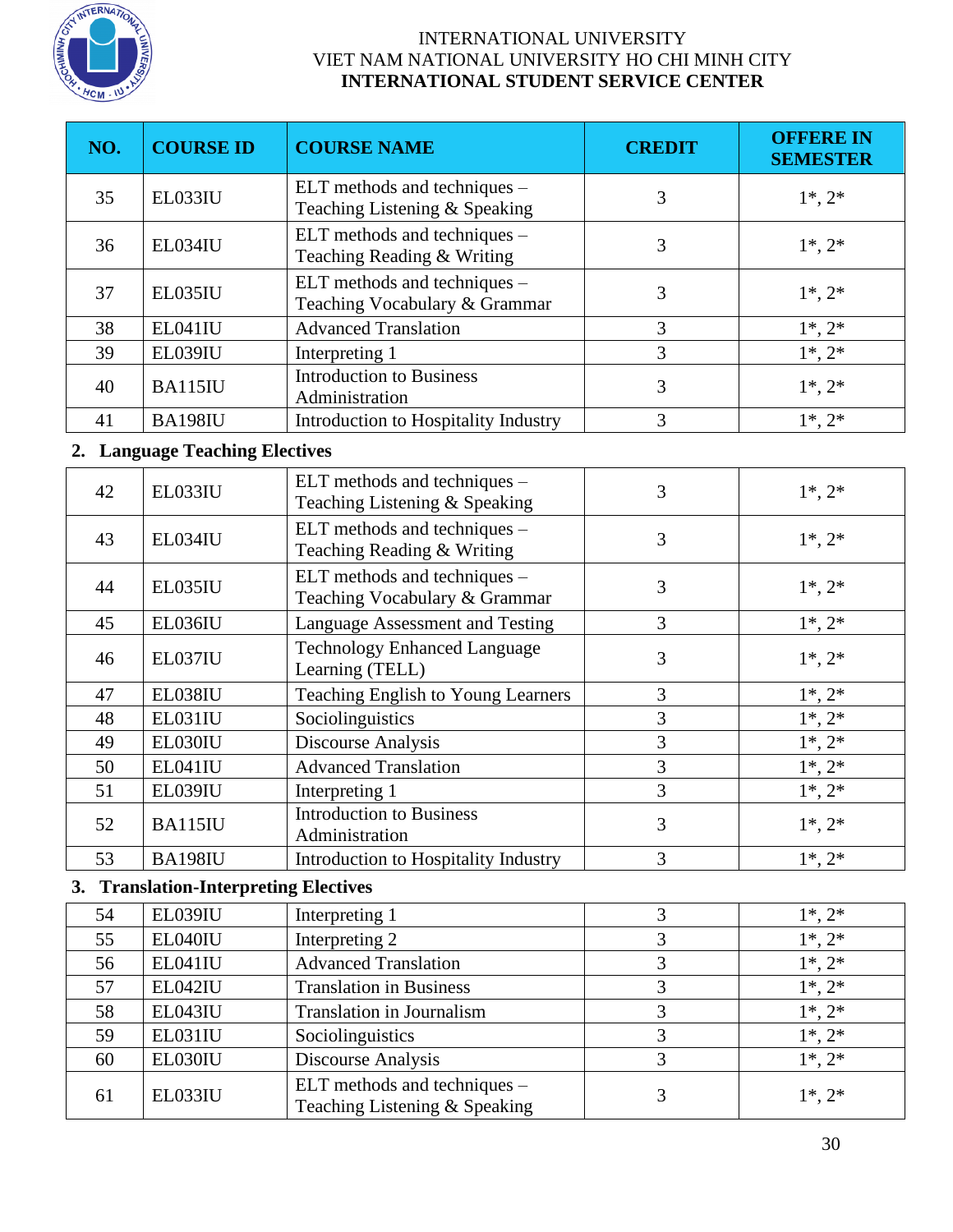

| NO.                          | <b>COURSE ID</b> | <b>COURSE NAME</b>                                              | <b>CREDIT</b>  | <b>OFFERE IN</b><br><b>SEMESTER</b> |
|------------------------------|------------------|-----------------------------------------------------------------|----------------|-------------------------------------|
| 62                           | EL034IU          | ELT methods and techniques –<br>3<br>Teaching Reading & Writing |                | $1^*, 2^*$                          |
| 63                           | EL035IU          | ELT methods and techniques –<br>Teaching Vocabulary & Grammar   | $1^*, 2^*$     |                                     |
| 64                           | <b>BA115IU</b>   | <b>Introduction to Business</b><br>Administration               | 3              |                                     |
| 65                           | <b>BA198IU</b>   | Introduction to Hospitality Industry                            | 3              | $1^*, 2^*$                          |
| <b>Internship and Thesis</b> |                  |                                                                 |                |                                     |
| 66                           | EL044IU          | Internship 1                                                    | $\overline{2}$ | $2, 3*$                             |
| 67                           | EL045IU          | Internship 2                                                    | 4              | $1,3*$                              |
| 68                           | EL046IU          | Thesis                                                          | 10             | $1^*, 2^*$                          |

Notes: (\*) subject to change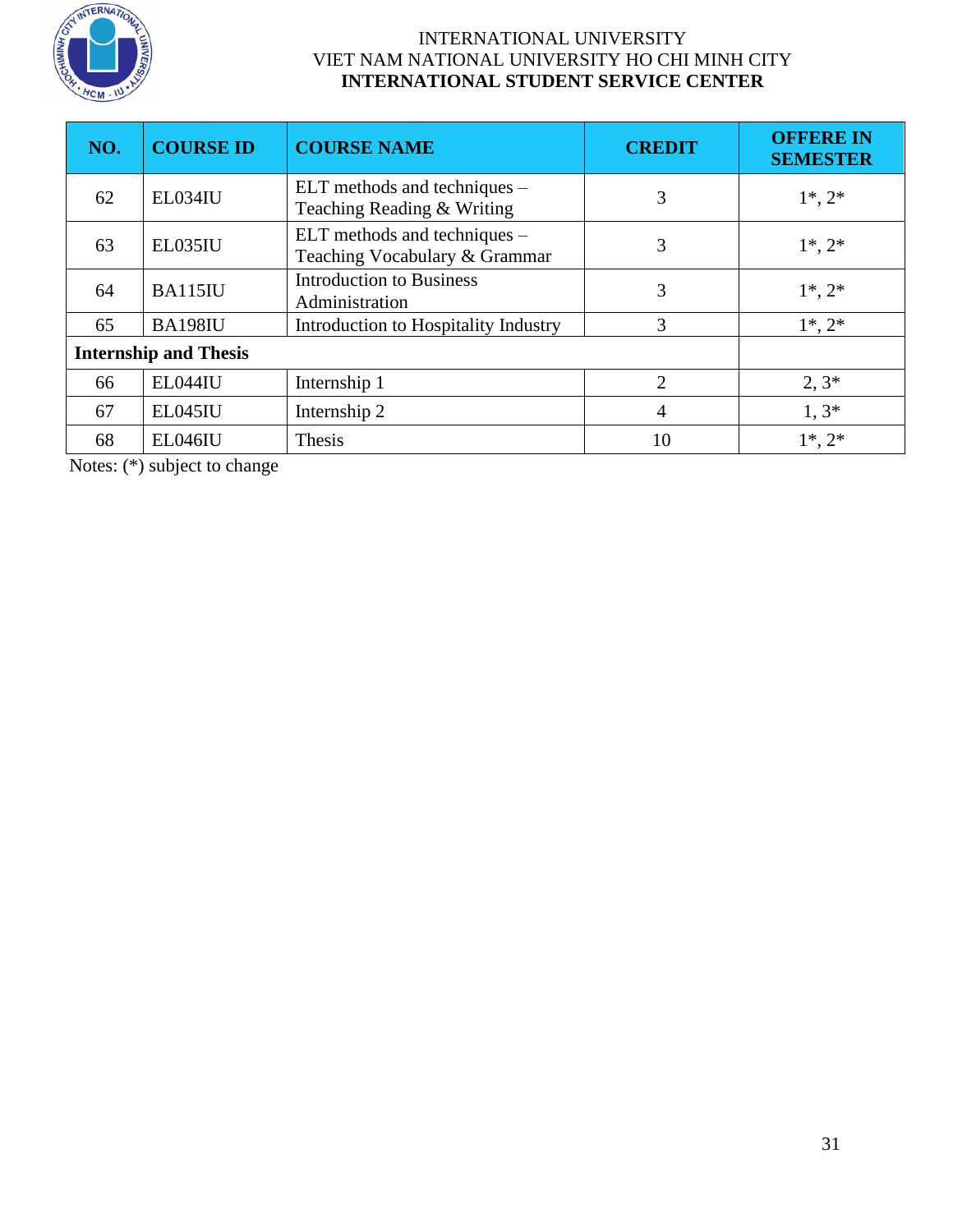

# **DEPARTMENT OF PHYSICS**

| NO.            | <b>COURSE ID</b> | <b>COURSE NAME</b>                                 |                  | <b>CREDIT</b>      |                  |                | <b>OFFERED</b><br>IN<br><b>SEMESTER</b> |
|----------------|------------------|----------------------------------------------------|------------------|--------------------|------------------|----------------|-----------------------------------------|
|                |                  |                                                    | <b>Lectures</b>  | <b>Assignments</b> | Lab              | <b>Total</b>   |                                         |
| $\mathbf{1}$   | <b>MA001IU</b>   | Calculus 1                                         | 3                | $\mathbf{1}$       | $\mathbf{0}$     | $\overline{4}$ | 1, 2                                    |
| $\overline{2}$ | <b>MA003IU</b>   | Calculus <sub>2</sub>                              | $\overline{3}$   | $\mathbf{1}$       | $\mathbf{0}$     | $\overline{4}$ | 2, 3                                    |
| 3              | EE057IU          | Programming for<br>engineers                       | 3                | $\boldsymbol{0}$   | $\mathbf{0}$     | 3              | $\overline{2}$                          |
| $\overline{4}$ | EE058IU          | Programming for<br>engineers<br>Laboratory         | $\mathbf{1}$     | $\overline{0}$     | $\mathbf{0}$     | $\mathbf{1}$   | $\overline{2}$                          |
| 5              | <b>PH019IU</b>   | <b>General Physics 1</b>                           | $\overline{4}$   | $\boldsymbol{0}$   | $\boldsymbol{0}$ | $\overline{4}$ | 1, 2                                    |
| 6              | PH020IU          | <b>General Physics 1</b><br>Laboratory             | $\overline{2}$   | $\boldsymbol{0}$   | $\mathbf{0}$     | $\overline{2}$ | 1, 2, 3                                 |
| $\overline{7}$ | PH021IU          | <b>General Physics 2</b>                           | 3                | $\boldsymbol{0}$   | $\mathbf{0}$     | 3              | 1, 2, 3                                 |
| 8              | <b>PH022IU</b>   | <b>General Physics 2</b><br>Laboratory             | $\boldsymbol{0}$ | $\boldsymbol{0}$   | $\mathbf{1}$     | $\mathbf{1}$   | 1, 2, 3                                 |
| 9              | <b>PH023IU</b>   | <b>General Physics 3</b>                           | $\overline{2}$   | $\boldsymbol{0}$   | $\boldsymbol{0}$ | $\overline{2}$ | 1, 2, 3                                 |
| 10             | <b>PH024IU</b>   | <b>General Physics 3</b><br>Laboratory             | $\boldsymbol{0}$ | $\boldsymbol{0}$   | $\mathbf{1}$     | $\mathbf{1}$   | 1, 2, 3                                 |
| 11             | EE050IU          | Introduction to<br>computer for<br>engineers       | $\overline{3}$   | $\overline{0}$     | $\mathbf{0}$     | 3              |                                         |
| 12             | <b>PH025IU</b>   | Mathematics for<br>engineers                       | $\overline{4}$   | $\overline{0}$     | $\mathbf{0}$     | $\overline{4}$ | $\mathbf{1}$                            |
| 13             | <b>PH026IU</b>   | Differential<br>equations                          | $\mathbf{1}$     | $\mathbf{1}$       | $\mathbf{0}$     | $\overline{2}$ | $\mathbf{1}$                            |
| 14             | PH030IU          | Probability and<br>statistics for<br>engineers     | 3                | $\boldsymbol{0}$   | $\mathbf{0}$     | $\mathfrak{Z}$ | 1, 2                                    |
| 15             | PE008IU          | Critical thinking                                  | $\overline{3}$   | $\overline{0}$     | $\mathbf{0}$     | $\overline{3}$ |                                         |
| 16             | ISE026IU         | Project<br>Management                              | 3                | $\overline{0}$     | $\overline{0}$   | 3              |                                         |
| 17             | EN008IU          | Academic English                                   | $\overline{4}$   | $\boldsymbol{0}$   | $\mathbf{0}$     | $\overline{4}$ |                                         |
| 18             | EN011IU          | Academic English                                   | $\overline{4}$   | $\overline{0}$     | $\mathbf{0}$     | $\overline{4}$ |                                         |
| 19             | PH018IU          | Introduction to<br><b>Space Engineering</b>        | $\overline{2}$   | $\boldsymbol{0}$   | $\mathbf{0}$     | $\overline{2}$ | 1, 2                                    |
| 20             | <b>PH027IU</b>   | <b>Earth Observation</b><br>and the<br>Environment | 3                | $\boldsymbol{0}$   | $\boldsymbol{0}$ | 3              | $\mathbf{1}$                            |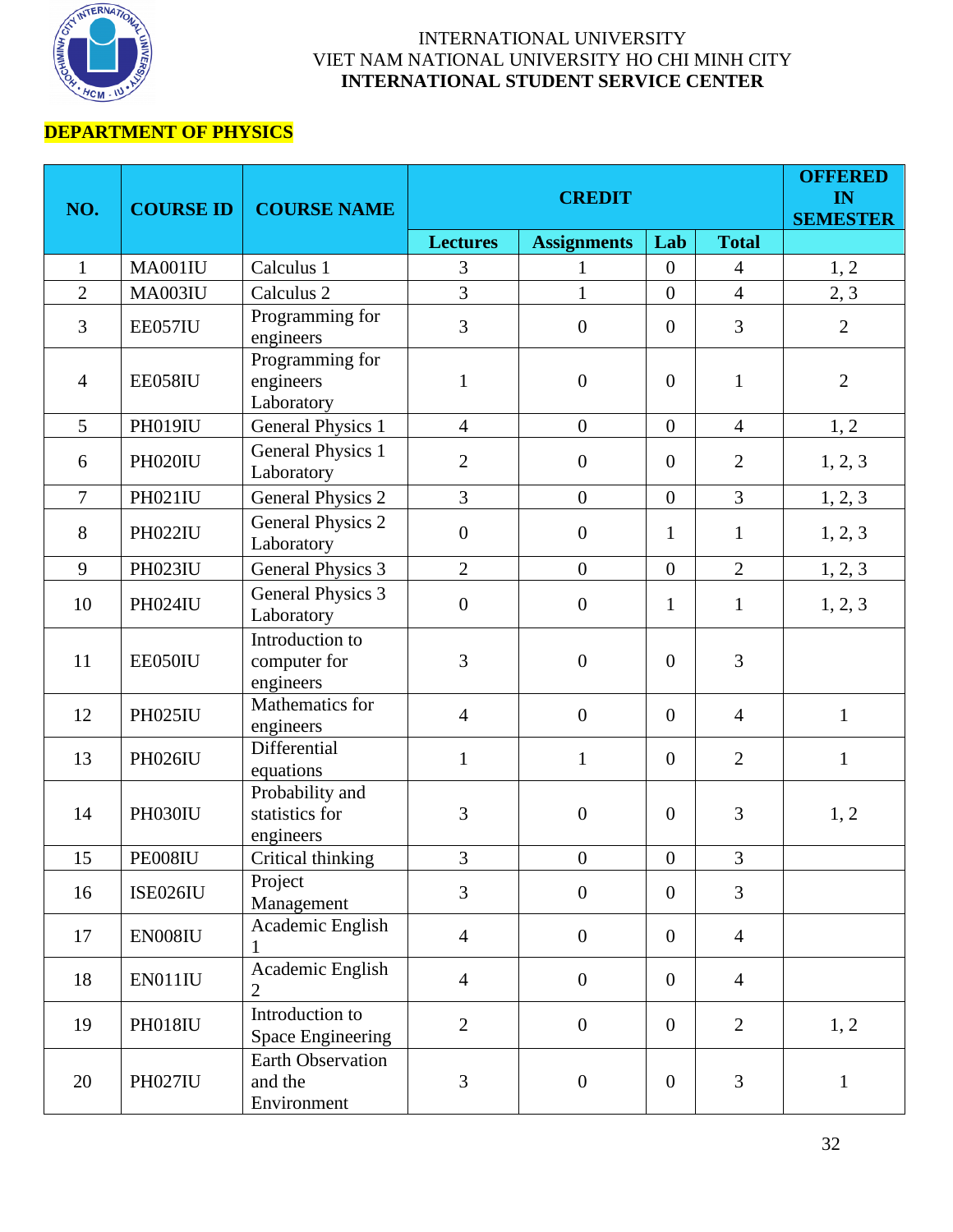

| 21 | <b>PH029IU</b>                                                                                          | Introduction to<br>Relativity and<br><b>Modern Physics</b>   | 3                | $\boldsymbol{0}$ | $\boldsymbol{0}$ | 3              | 1, 2           |
|----|---------------------------------------------------------------------------------------------------------|--------------------------------------------------------------|------------------|------------------|------------------|----------------|----------------|
| 22 | <b>PH031IU</b>                                                                                          | Optics and<br>Photonics                                      | $\overline{2}$   | $\boldsymbol{0}$ | $\boldsymbol{0}$ | $\overline{2}$ | 1, 2           |
| 23 | <b>PH032IU</b>                                                                                          | Introduction to<br>Signals and<br>Systems                    | 3                | $\overline{0}$   | $\boldsymbol{0}$ | 3              |                |
| 24 | PH033IU                                                                                                 | Signals and<br>Systems<br>Laboratory                         | $\boldsymbol{0}$ | $\boldsymbol{0}$ | $\mathbf{1}$     | $\mathbf{1}$   |                |
| 25 | <b>PH035IU</b>                                                                                          | Introduction to<br>Space<br>Communications                   | 3                | $\overline{0}$   | $\boldsymbol{0}$ | 3              | 1, 2           |
| 26 | <b>PH036IU</b>                                                                                          | <b>Remote Sensing</b>                                        | $\mathfrak{Z}$   | $\boldsymbol{0}$ | $\overline{0}$   | 3              | $\mathbf{1}$   |
| 27 | <b>PH037IU</b>                                                                                          | <b>Space Environment</b>                                     | 3                | $\overline{0}$   | $\boldsymbol{0}$ | $\overline{3}$ | $\mathbf{1}$   |
| 28 | PH040IU                                                                                                 | Satellite<br>Technology                                      | 3                | $\boldsymbol{0}$ | $\boldsymbol{0}$ | 3              | $\overline{2}$ |
| 29 | PH053IU                                                                                                 | <b>Big Data Analysis</b><br>for Remote Sensing               | 3                | $\boldsymbol{0}$ | $\overline{0}$   | 3              | $\overline{2}$ |
| 30 | <b>PH054IU</b>                                                                                          | <b>Big Data Analysis</b><br>for Remote Sensing<br>Laboratory | $\boldsymbol{0}$ | $\overline{0}$   | $\mathbf{1}$     | $\mathbf{1}$   | $\overline{2}$ |
| 31 | PH051IU                                                                                                 | Geolocation App<br>Development for<br>iOS                    | 3                | $\boldsymbol{0}$ | $\boldsymbol{0}$ | 3              | $\mathbf{1}$   |
| 32 | Geolocation App<br>PH052IU<br>$\boldsymbol{0}$<br>$\boldsymbol{0}$<br>Development for<br>iOS Laboratory |                                                              |                  | $\mathbf{1}$     | $\mathbf{1}$     | $\mathbf{1}$   |                |
| 33 | <b>EE092</b>                                                                                            | Digital Signal<br>Processing                                 | 3                | $\boldsymbol{0}$ | $\boldsymbol{0}$ | 3              |                |
| 34 | <b>EE093</b>                                                                                            | Digital Signal<br>Processing<br>Laboratory                   | $\boldsymbol{0}$ | $\mathbf{0}$     | $\mathbf{1}$     | $\mathbf{1}$   |                |
| 35 | <b>PH038IU</b>                                                                                          | Introduction to<br>Digital Image<br>Processing               | $\overline{2}$   | $\overline{0}$   | $\boldsymbol{0}$ | $\overline{2}$ | $\mathbf{1}$   |
| 36 | <b>PH039IU</b>                                                                                          | Digital Image<br>Processing<br>Laboratory                    | $\boldsymbol{0}$ | $\boldsymbol{0}$ | $\mathbf{1}$     | $\mathbf{1}$   | $\mathbf{1}$   |
| 37 | PH041IU                                                                                                 | Digital Image<br>Processing                                  | $\overline{3}$   | $\overline{0}$   | $\overline{0}$   | $\overline{3}$ | $\overline{2}$ |
| 38 | <b>EE105</b>                                                                                            | Antenna and<br>Microwave<br>Engineering                      | 3                | $\boldsymbol{0}$ | $\boldsymbol{0}$ | 3              |                |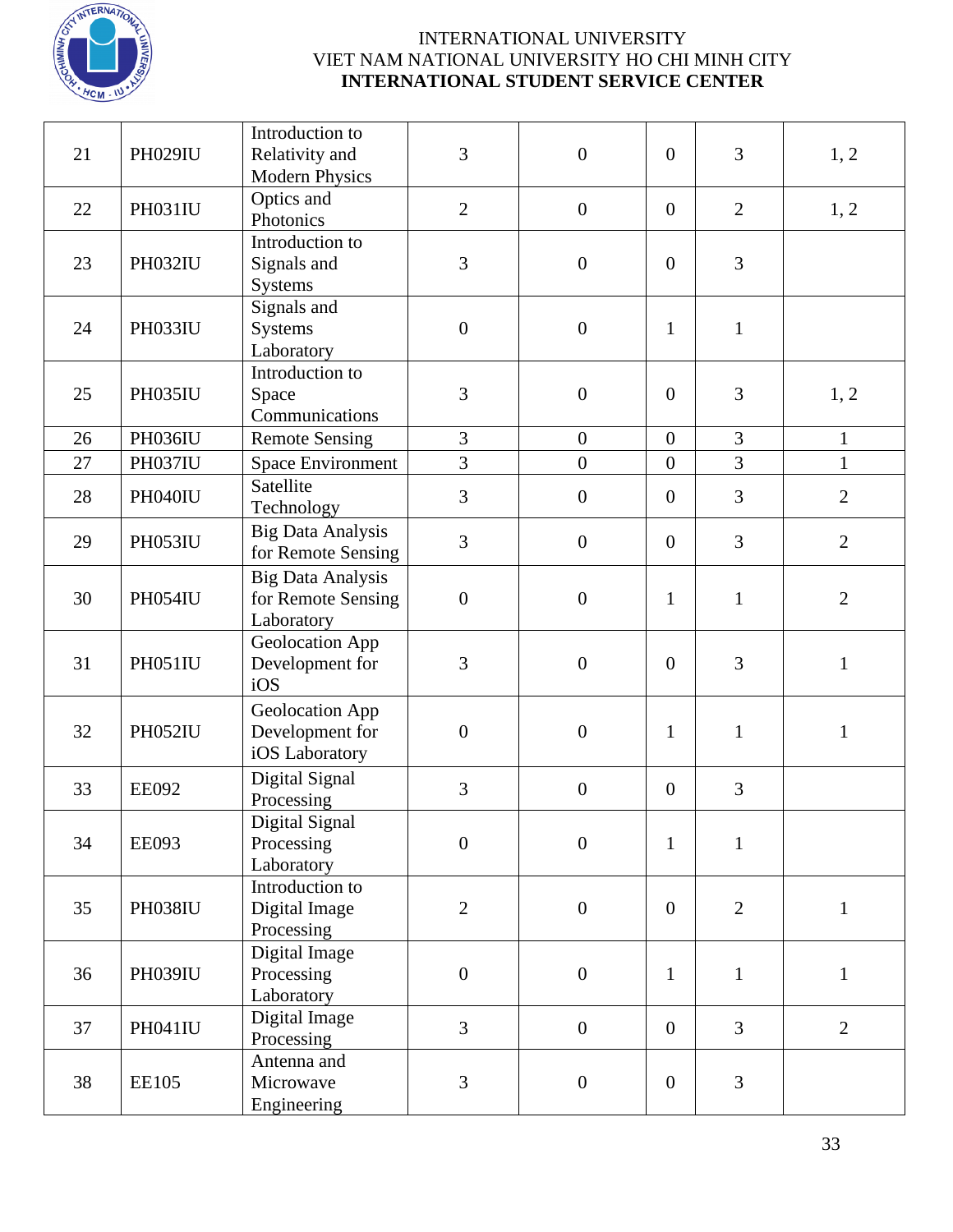

| 39                                      | <b>EE124</b>   | Antenna and<br>Microwave<br>Engineering<br>Laboratory                     | $\boldsymbol{0}$ | $\overline{0}$ | 1              |                |                |
|-----------------------------------------|----------------|---------------------------------------------------------------------------|------------------|----------------|----------------|----------------|----------------|
| 40                                      | <b>PH042IU</b> | <b>Research Project</b>                                                   | $\boldsymbol{0}$ | $\overline{4}$ | $\overline{0}$ | $\overline{4}$ |                |
| 41                                      | <b>PH043IU</b> | Satellite Signal<br>And Image<br>Processing<br>Laboratory                 |                  | $\overline{0}$ | $\overline{2}$ | 3              | $\overline{2}$ |
| <b>Elective Courses (min 6 credits)</b> |                |                                                                           |                  |                |                |                |                |
| 42                                      | <b>PH045IU</b> | Fundamental of<br>Surveying                                               | 3                | $\overline{0}$ | $\overline{0}$ | 3              | 1              |
| 43                                      | <b>PH046IU</b> | Geographic<br>Information<br>Systems (GIS) and<br><b>Spatial Analysis</b> | 3                | $\overline{0}$ | $\overline{0}$ | 3              |                |
| 44                                      | <b>PH047IU</b> | Navigation<br><b>Systems</b>                                              | 3                | $\overline{0}$ | $\theta$       | 3              |                |
| 45                                      | <b>PH048IU</b> | Radio Astrophysics                                                        | 3                | $\overline{0}$ | $\overline{0}$ | 3              |                |
| 46                                      | <b>PH049IU</b> | <b>Advanced Remote</b><br>Sensing                                         | 3                | $\overline{0}$ | $\overline{0}$ | 3              |                |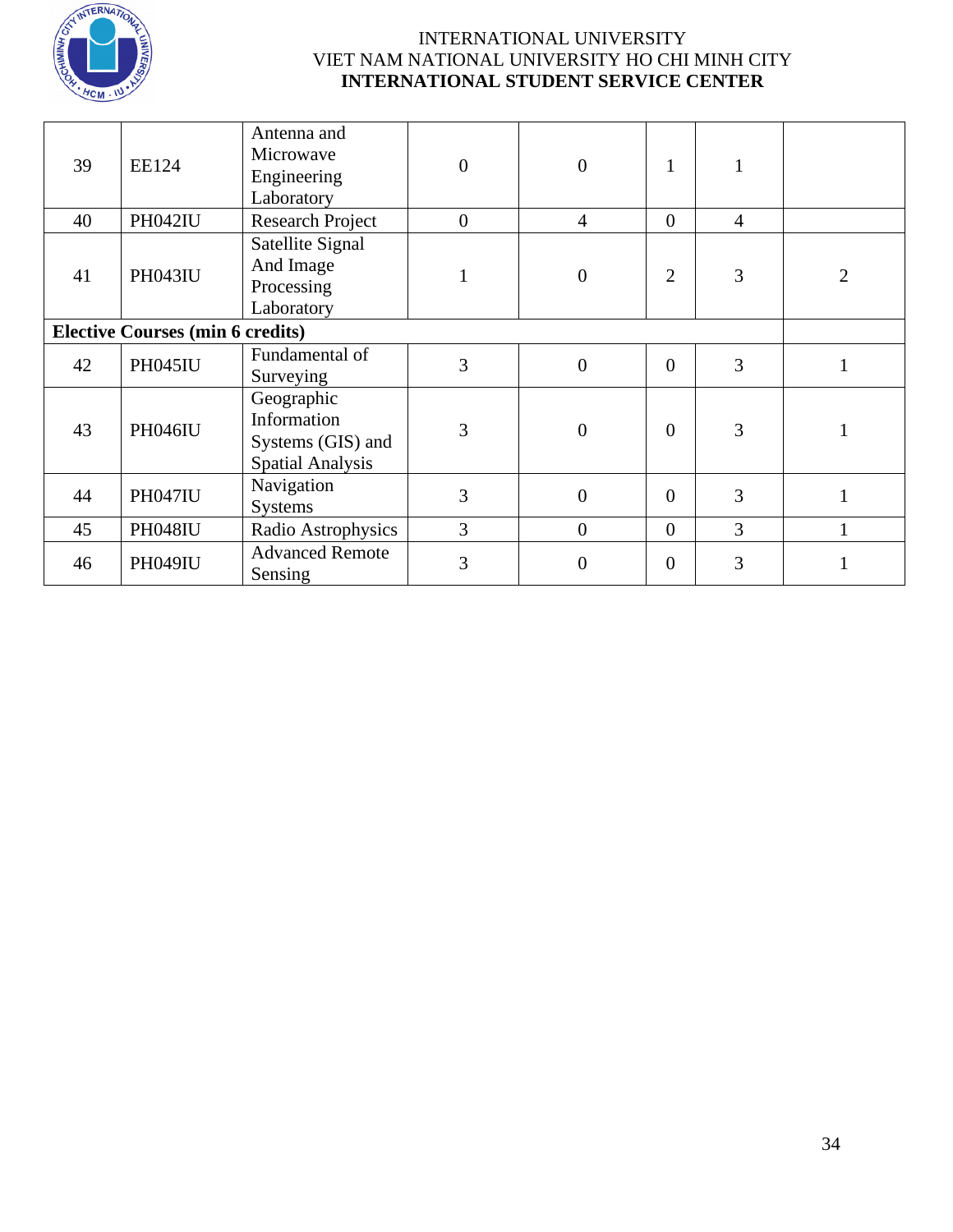

## **DEPARTMENT OF ENVIRONMENTAL ENGINEERING**

| NO.            | <b>COURSE ID</b> | <b>COURSE NAME</b>                                                      | <b>CREDIT</b>  | <b>OFFERED IN</b><br><b>SEMESTER</b> |
|----------------|------------------|-------------------------------------------------------------------------|----------------|--------------------------------------|
| 1              | CH011IU          | <b>Chemistry for Engineers</b>                                          | 3              | 1                                    |
| $\overline{2}$ | EN007IU          | Writing AE1                                                             | $\overline{2}$ | 1                                    |
| 3              | EN008IU          | Listening AE1                                                           | $\overline{2}$ | 1                                    |
| 4              | MA001IU          | Calculus 1                                                              | $\overline{4}$ | $\mathbf{1}$                         |
| 5              | PH013IU          | Physics 1                                                               | $\overline{2}$ | $\mathbf{1}$                         |
| 6              | PH014IU          | Physics 2                                                               | $\overline{2}$ | $\overline{2}$                       |
| $\overline{7}$ | EN011IU          | Writing AE2                                                             | $\overline{2}$ | $\overline{2}$                       |
| $8\,$          | EN012IU          | Speaking AE2                                                            | $\overline{2}$ | $\overline{2}$                       |
| 9              | ENEE2001IU       | Introduction to Environmental<br>Engineering                            | 3              | $\overline{2}$                       |
| 10             | ENEE1003IU       | <b>Fundamental of Analytical</b><br>Chemistry                           | 3              | $\overline{2}$                       |
| 11             | PE008IU          | <b>Critical Thinking</b>                                                | 3              | $\overline{2}$                       |
| 12             | ENEE1005IU       | Biochemistry                                                            | 3              | 1                                    |
| 13             | ENEE2002IU       | <b>Environmental Chemistry 1</b>                                        | $\overline{c}$ | 1                                    |
| 14             | ENEE2010IU       | Environmental Chemistry 1 Lab                                           | $\overline{2}$ | $\mathbf{1}$                         |
| 15             | ENEE2003IU       | Mechanics of Materials                                                  | 3              | 1                                    |
| 16             | ENEE2004IU       | <b>Chemical Reaction Engineering</b>                                    | $\overline{3}$ | $\mathbf{1}$                         |
| 17             | ENEE1001IU       | <b>Engineering Drawing</b>                                              | 3              | 1                                    |
| 18             | ENEE1002IU       | Hydraulics for Environmental<br>Engineering                             | $\overline{4}$ | $\overline{2}$                       |
| 19             | ENEE2005IU       | <b>Environmental Chemistry 2</b>                                        | $\overline{2}$ | $\overline{2}$                       |
| 20             | ENEE2011IU       | Environmental Chemistry 2 Lab                                           | $\overline{2}$ | $\overline{2}$                       |
| 21             | ENEE2006IU       | <b>Basic Theory of Environmental</b><br><b>Structures</b>               | $\overline{4}$ | $\overline{2}$                       |
| 22             | ENEE2007IU       | <b>Physical and Chemical Processes</b><br>for Environmental Engineering | 3              | $\overline{2}$                       |
| 23             | ENEE2009IU       | <b>Biological Processes for</b><br><b>Environmental Engineering</b>     | 3              | $\overline{2}$                       |
| 24             | ENEE2008IU       | <b>Environmental Ecology</b>                                            | $\overline{3}$ | 1                                    |
| 25             | ENEE1006IU       | <b>Applied Statistics</b>                                               | $\overline{3}$ | $\mathbf{1}$                         |
| 26             | ENEE1007IU       | <b>Experimental Design and Data</b><br>Analysis                         | 3              | $\mathbf{1}$                         |
| 27             | ENEE5001IU       | Internship                                                              |                | 3                                    |
| 28             | ENEE5002IU       | Thesis                                                                  |                | $\overline{2}$                       |

#### **1. Water and Wastewater Treatment**

| $- -$<br>$\sim$<br>71<br>$\mathbf{v}$<br>__<br>$\overline{\phantom{a}}$ |
|-------------------------------------------------------------------------|
|-------------------------------------------------------------------------|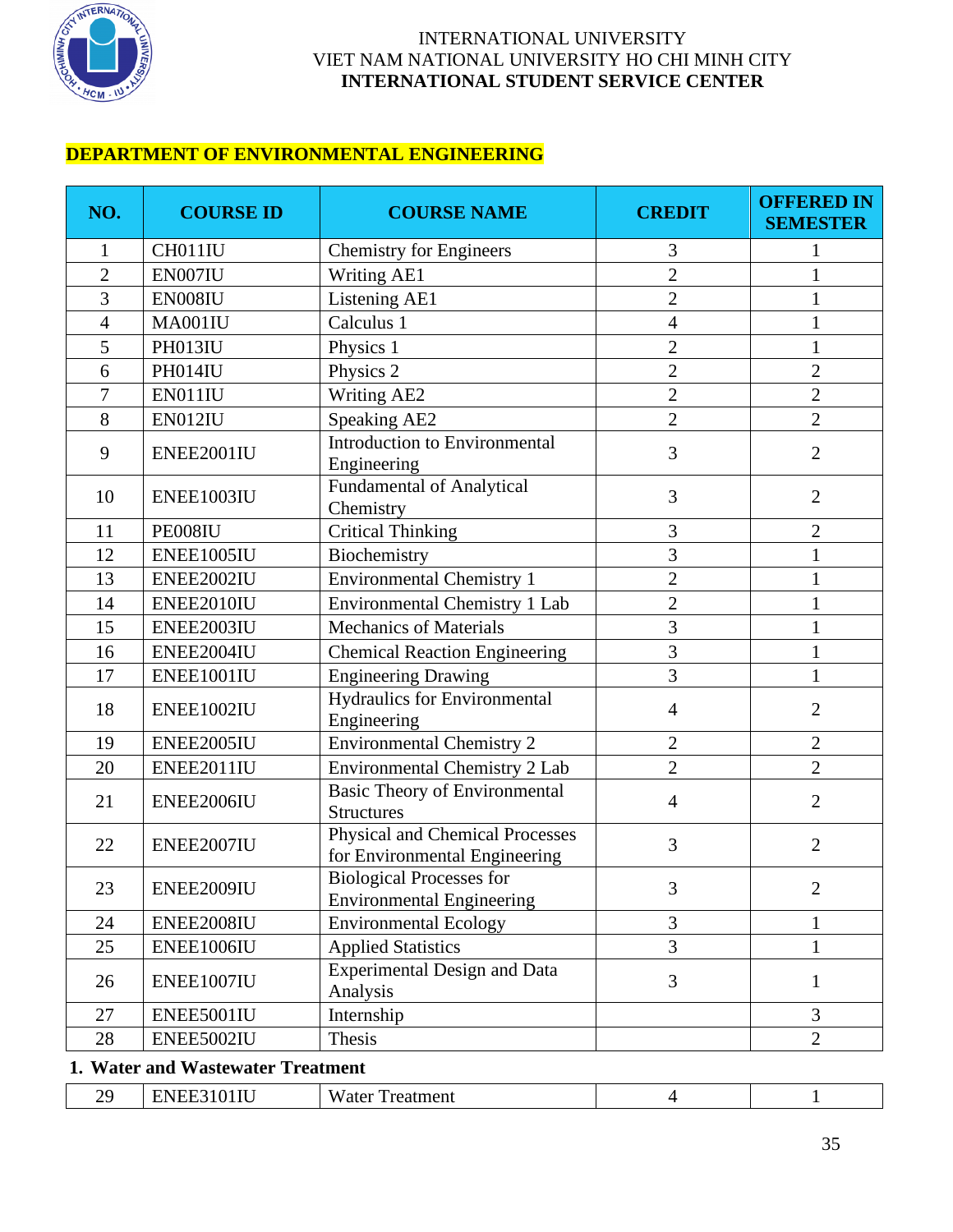

| 30 | ENEE3102IU                      | <b>Municipal Wastewater Treatment</b>                           | $\overline{4}$ | $\mathbf{1}$   |  |
|----|---------------------------------|-----------------------------------------------------------------|----------------|----------------|--|
| 31 | ENEE3103IU                      | Water Supply and Drainage<br><b>Systems</b>                     | 1              |                |  |
| 32 |                                 | <b>Elective courses</b>                                         | 13             | $\mathbf{1}$   |  |
| 33 | ENEE3104IU                      | <b>Industrial Wastewater Treatment</b>                          | $\overline{4}$ | $\overline{2}$ |  |
| 34 | ENEE3106IU                      | Pipe and Instruments Design                                     | $\overline{4}$ | $\mathbf{1}$   |  |
|    | 2. Solid Waste Treatment        |                                                                 |                |                |  |
| 35 | ENEE3301IU                      | 3                                                               | 1              |                |  |
|    | <b>3. Air Pollution Control</b> |                                                                 |                |                |  |
| 36 | ENEE3202IU                      | $\overline{4}$                                                  | $\mathbf{1}$   |                |  |
|    | 4. Newly added subjects         | Air Pollution Control Engineering                               |                |                |  |
| 37 | <b>BT155IU</b>                  | <b>Biology</b>                                                  | 4              | 1              |  |
| 38 | <b>IS086IU</b>                  | <b>Introduction to Computing</b>                                | 3              | $\mathbf{1}$   |  |
| 39 | ENEE2013IU                      | <b>Environmental Microbiology</b>                               | $\overline{2}$ | $\mathbf{1}$   |  |
| 40 | ENEE2016IU                      | <b>Environmental Microbiology Lab</b>                           | $\overline{2}$ | $\mathbf{1}$   |  |
| 41 | ENEE4002IU                      | <b>Advanced Engineering Drawing</b>                             | 3              | $\mathbf{1}$   |  |
| 42 | ENEE5000IU                      | Pre-thesis                                                      | $\mathbf{1}$   | $\mathbf{1}$   |  |
| 43 | ENEE2014IU                      | <b>Heat and Mass Transfer</b>                                   | $\mathfrak{Z}$ | $\overline{2}$ |  |
| 44 | Pending course ID               | Professional Ethics and Skills for<br>engineers                 | 3              | $\overline{2}$ |  |
| 45 | ENEE3110IU                      | Project 1                                                       | $\overline{2}$ | $\mathbf{2}$   |  |
| 46 | ENEE3111IU                      | Project 2                                                       | $\overline{2}$ | $\overline{2}$ |  |
| 47 | <b>IS020IU</b>                  | <b>Engineering Economy</b>                                      | 3              | $\overline{2}$ |  |
|    |                                 | Elective courses (Students need to take courses from            | 13             | 1              |  |
|    |                                 | the elective courses list in 2 orientations)                    |                |                |  |
|    | 1. Engineering Orientation      |                                                                 |                |                |  |
| 48 | CM301IU                         | Construction-Measurement-and-<br><b>Cost-Estimating</b>         | 3              | $\mathbf{1}$   |  |
| 49 | ENEE3105IU                      | <b>Treatment Plant Operation</b>                                | 3              | $\mathbf 1$    |  |
| 50 | ENEE3106IU                      | Pipe and Instruments Design                                     | $\overline{4}$ | 1              |  |
| 51 | <b>IS026IU</b>                  | Project management                                              | 3              | $\mathbf{1}$   |  |
| 52 | ENEE3103IU                      | Water Supply and Drainage<br><b>Systems</b>                     | 3              | 1              |  |
| 53 | <b>BA115IU</b>                  | <b>Introduction to Business</b><br>3<br>Administration          |                | 1              |  |
| 54 | BA151IU                         | <b>Entrepreneurship and Small</b><br><b>Business Management</b> | 3              | 1              |  |
|    | <b>2. Research Orientation</b>  |                                                                 |                |                |  |
| 55 | ENEE4001IU                      | <b>Research Methodology</b>                                     | $\overline{3}$ | $\mathbf{1}$   |  |
| 56 | ENEE1007IU                      | <b>Experimental Design and Data</b><br>Analysis                 | $\overline{4}$ | $\mathbf{1}$   |  |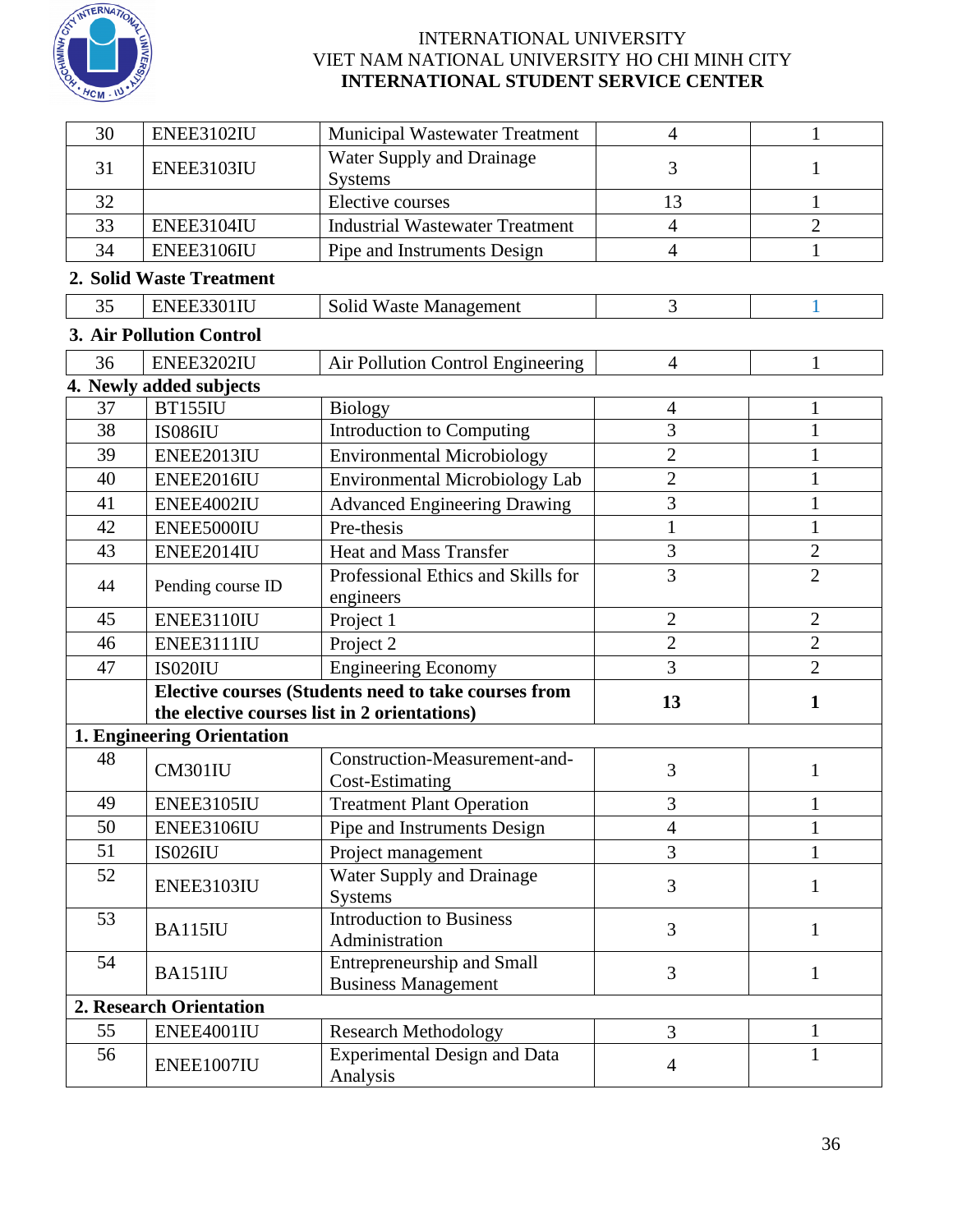

|     | ENEE3016IU       | <b>Emerging Environmental</b> |  |
|-----|------------------|-------------------------------|--|
|     |                  | Technology                    |  |
| 59  | <b>BT155IU</b>   | Plant physiology              |  |
| 59. | <b>CHE3211IU</b> | Nanomaterials                 |  |
| 60  | <b>CHE3221IU</b> | <b>Biomaterials</b>           |  |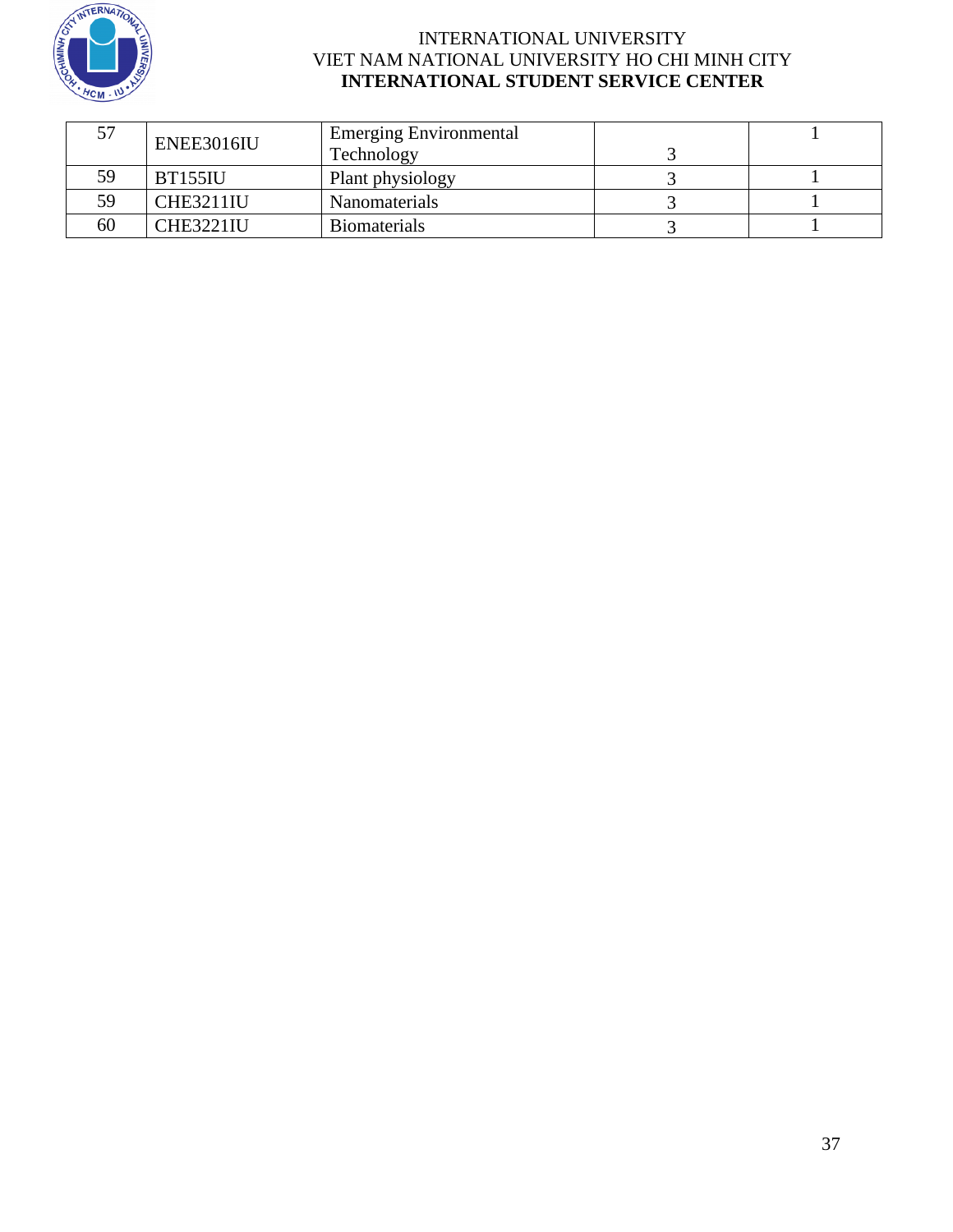

# **DEPARTMENT OF MATHEMATICS**

## **Financial Engineering and Risk Management**

| NO.            | <b>COURSE ID</b> | <b>COURSE NAME</b>                  | <b>CREDIT</b>  | <b>OFFERED IN</b><br><b>SEMESTER</b> |
|----------------|------------------|-------------------------------------|----------------|--------------------------------------|
| $\mathbf{1}$   | EN007IU          | <b>Writing AE1</b>                  | $\overline{2}$ | 1                                    |
|                | EN008IU          | Listening AE1                       | $\overline{2}$ | 1                                    |
| $\overline{2}$ | MAFE101IU        | Analysis 1                          | $\overline{4}$ |                                      |
| 3              | PE008IU          | <b>Critical Thinking</b>            | 3              |                                      |
| $\overline{4}$ | BA117IU          | 3<br><b>Micro Economics</b>         |                | $\mathbf{1}$                         |
| 5              | MAFE102IU        | $\overline{4}$<br>Programming C/C++ |                | $\mathbf{1}$                         |
| 6              | PT001IU          | Physical Training 1                 | 3              | $\mathbf{1}$                         |
| 7              | EN011IU          | Writing AE2                         | $\overline{2}$ | $\overline{2}$                       |
|                | EN012IU          | Speaking AE2                        | $\overline{2}$ |                                      |
| 8              | MAFE103IU        | Analysis 2                          | $\overline{4}$ | $\overline{c}$                       |
| 9              | MAFE104IU        | Linear Algebra                      | $\overline{4}$ | $\overline{2}$                       |
| 10             | MAFE105IU        | <b>Financial Economics</b>          | 3              | $\overline{c}$                       |
| 11             | <b>BA119IU</b>   | 3<br><b>Marco Economics</b>         |                | $\overline{2}$                       |
| 12             | PT002IU          | Physical Training 2                 | 3              | $\overline{2}$                       |
| 13             | MAFE201IU        | <b>Real Analysis</b>                | $\overline{4}$ | $\mathbf{1}$                         |
| 14             | MAFE203IU        | Analysis 3                          | 3              |                                      |
| 15             | MAFE215IU        | <b>Financial Management</b>         | 3              | $\mathbf{1}$                         |
| 16             | MAFE204IU        | Database Management system          | 3              | $\mathbf{1}$                         |
| 17             | PE017IU          | Scientific socialism                | $\overline{2}$ | 1                                    |
| 18             | MAFE206IU        | Probability                         | 3              | $\overline{2}$                       |
| 19             | MAFE202IU        | <b>Differential Equations</b>       | $\overline{4}$ | $\overline{2}$                       |
| 20             | MAFE315IU        | Introduction to Corporate Finance   | 3              | $\overline{2}$                       |
| 21             | MAFE209IU        | <b>Numerical Analysis</b>           | $\overline{4}$ | $\overline{2}$                       |
| 22             | MAFE205IU        | <b>Computer Networks</b>            | $\overline{4}$ | $\overline{2}$                       |
| 23             | MAFE316IU        | <b>Statistics</b>                   | $\overline{4}$ | $\mathbf{1}$                         |
| 24             | MAFE302IU        | <b>Random Processes</b>             | 3              | 1                                    |
| 25             | MAFE303IU        | Optimization 1<br>$\overline{4}$    |                | $\mathbf{1}$                         |
| 26             | MAFE309IU        | Software Engineering                | 3              | $\mathbf{1}$                         |
| 27             | MAFE306IU        | <b>Financial Mathematics 1</b>      | 3              | $\overline{2}$                       |
| 28             | MAFE307IU        | Optimization 2                      | 3              | $\overline{2}$                       |
| 29             | MAFE308IU        | Financial Risk Management 1         | 3              | $\overline{2}$                       |
| 30             | MAFE207IU        | <b>Decision Making</b>              | 3              | $\overline{2}$                       |
| 31             | MAFE314IU        | <b>Financial econometrics</b>       | 3              | $\overline{2}$                       |
| 32             | MAFE401IU        | <b>Financial Mathematics 2</b>      | 3              | $\mathbf 1$                          |
| 33             | MAFE402IU        | Portfolio Management                | 3              | $\mathbf{1}$                         |